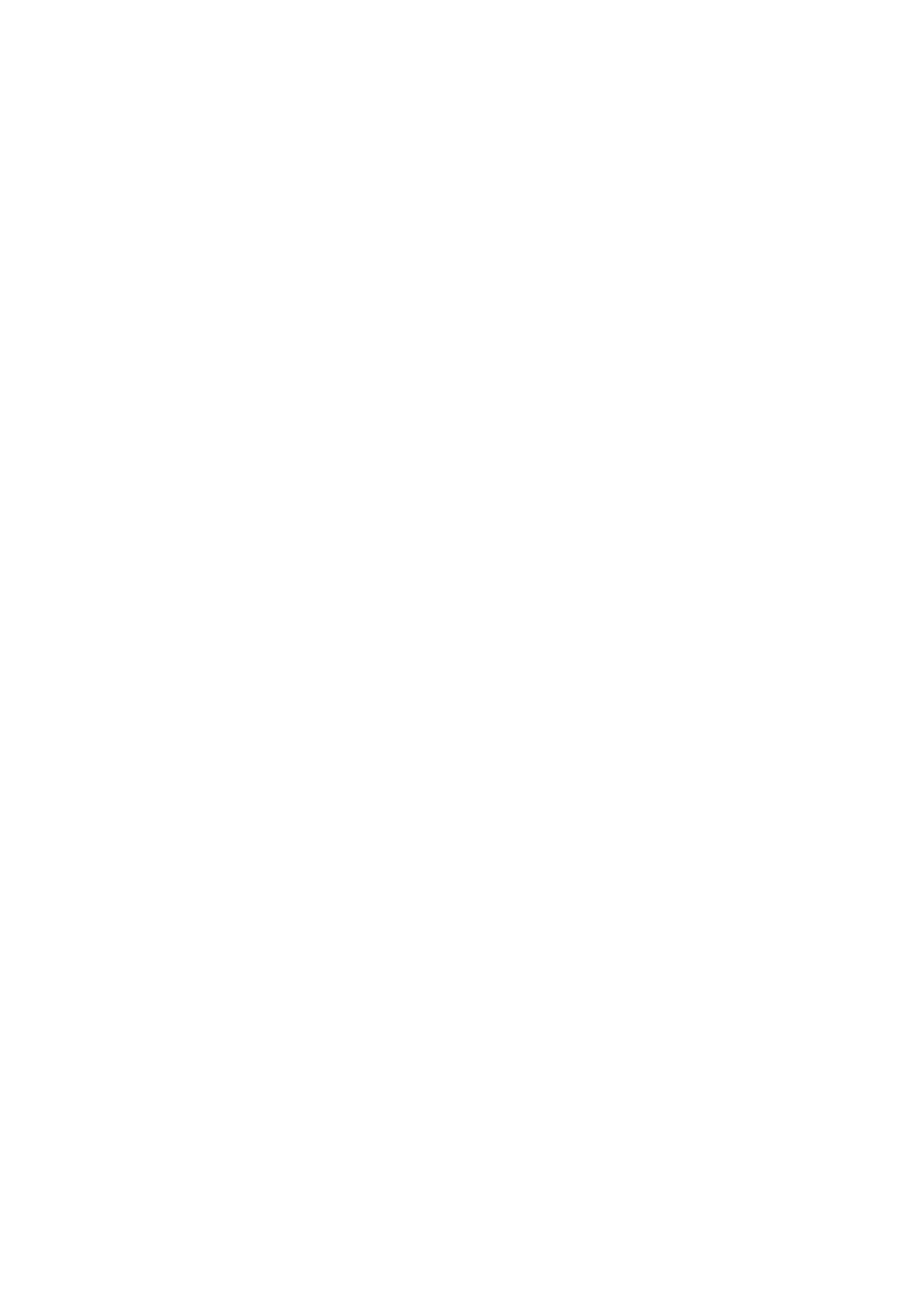The collection, testing and use of blood and blood products in Europe in 2001

# Prepared by

A.R. Maillé<sup>1</sup>, L. Bonneux<sup>1</sup>, C.L. van der Poel<sup>2</sup>

- 1) Julius Center for Health Sciences and Primary Care, University Utrecht, Utrecht, The **Netherlands**
- 2) Sanquin Blood Supply Foundation, Amsterdam, The Netherlands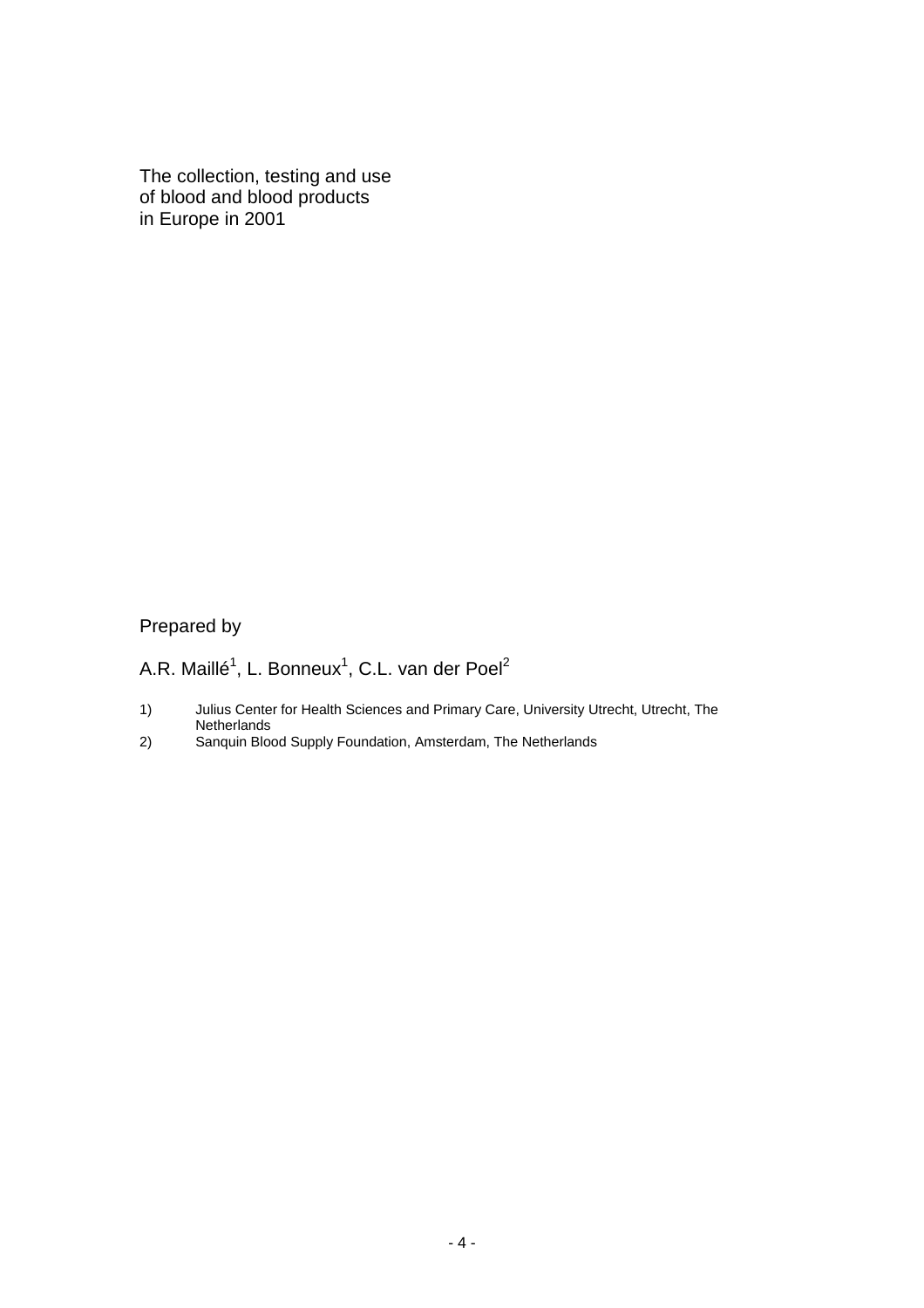**June 2004 Blood transfusion Council of Europe Publishing**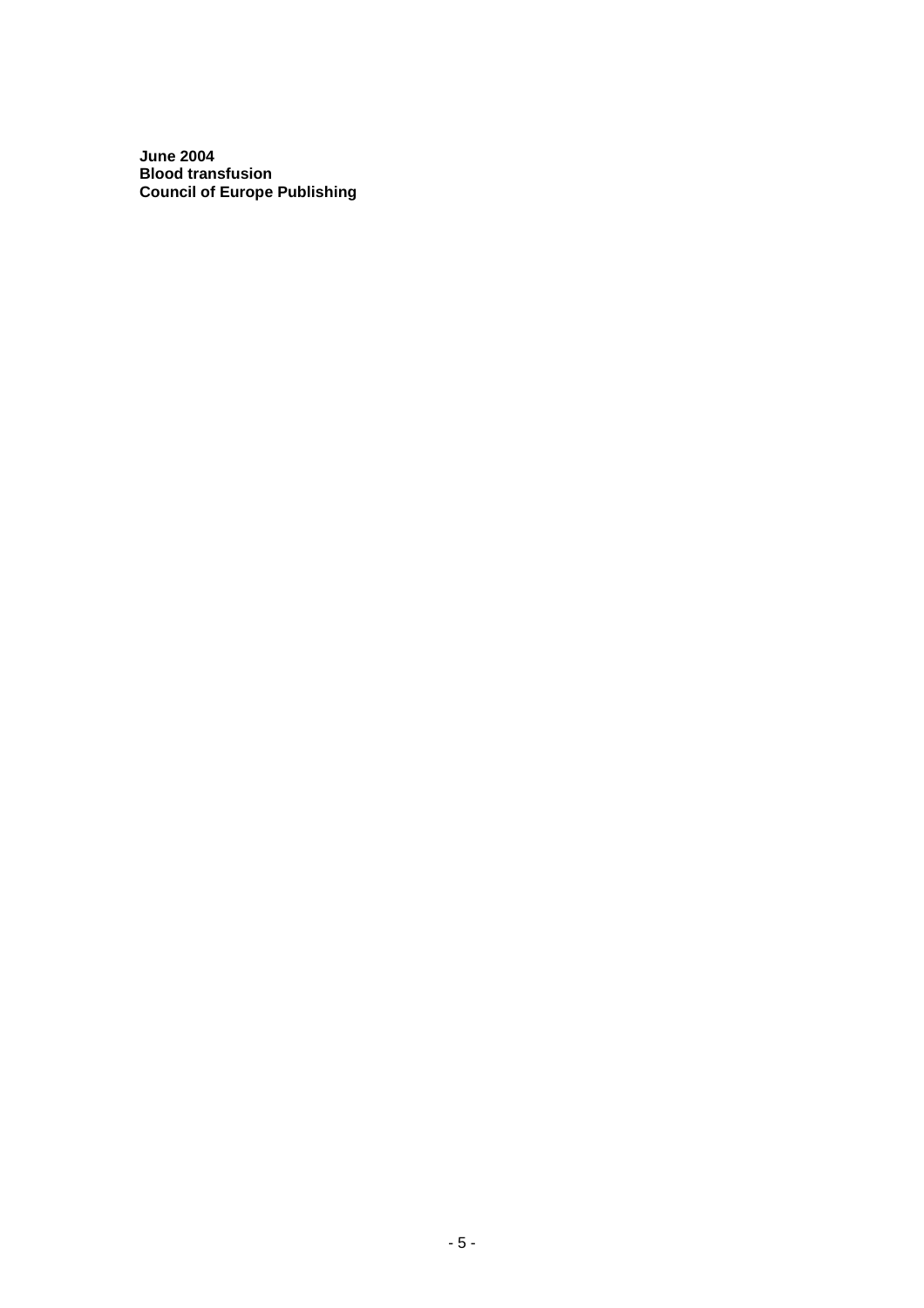For further information concerning the work of the Council of Europe in the area of blood transfusion please contact:

Alina Tatarenko

Health Division Directorate General III - Social Cohesion Department of Health and of the Partial Agreement in the Social and Public Health Field Council of Europe 67075 Strasbourg Cedex France

Tel: + 33 (0) 3 88 41 2847 Fax: + 33 (0) 3 88 41 2726 e-mail: Alina.Tatarenko@coe.int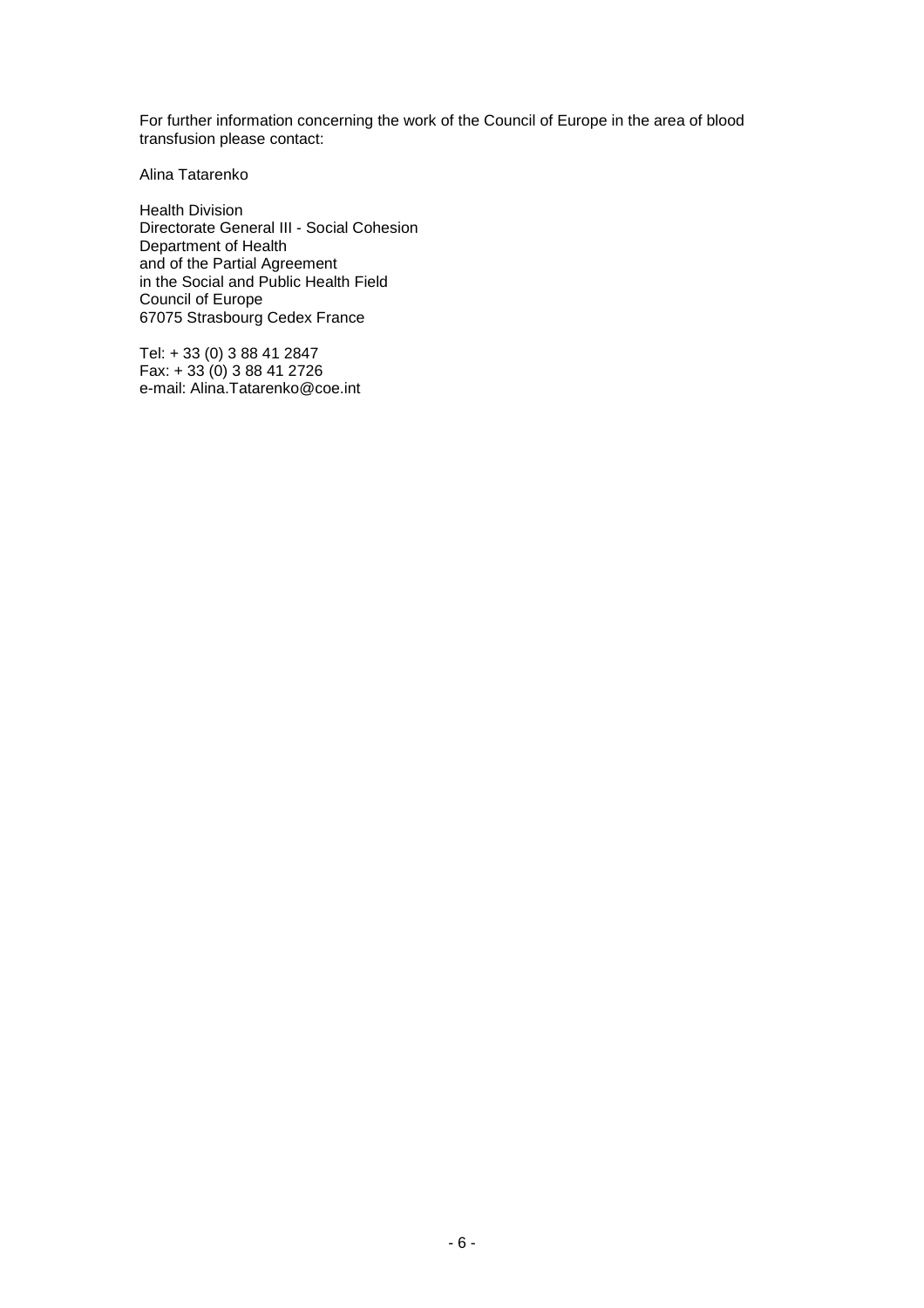### **Contents**

### **Summary**

### **Acknowledgements**

# **Study methods**

### **Results: Tables and comments**

| Donors, first time donors and inhabitants<br>Collection of whole blood, autologous blood | Table 1   |
|------------------------------------------------------------------------------------------|-----------|
| and blood components                                                                     | Table 2   |
| Use of blood and blood components for transfusion<br>Blood components delivered for      | Table 3   |
| manufacture of medicinal products                                                        | Table 4   |
| Special processing of blood components                                                   | Table 5.1 |
|                                                                                          | Table 5.2 |
| Screening for infectious agents, serological test methods                                | Table 6   |
| Confirmed seropositive test results                                                      | Table 7.1 |
|                                                                                          | Table 7.2 |
| Nucleic Acid Testing (NAT)                                                               | Table 8.1 |
|                                                                                          | Table 8.3 |
| Organisation, registration and labeling                                                  | Table 9   |
| Quality management related issues                                                        | Table 10  |

### Appendix

Questionnaire on the collection, testing and use of blood and blood components in Europe, The 2001 Survey.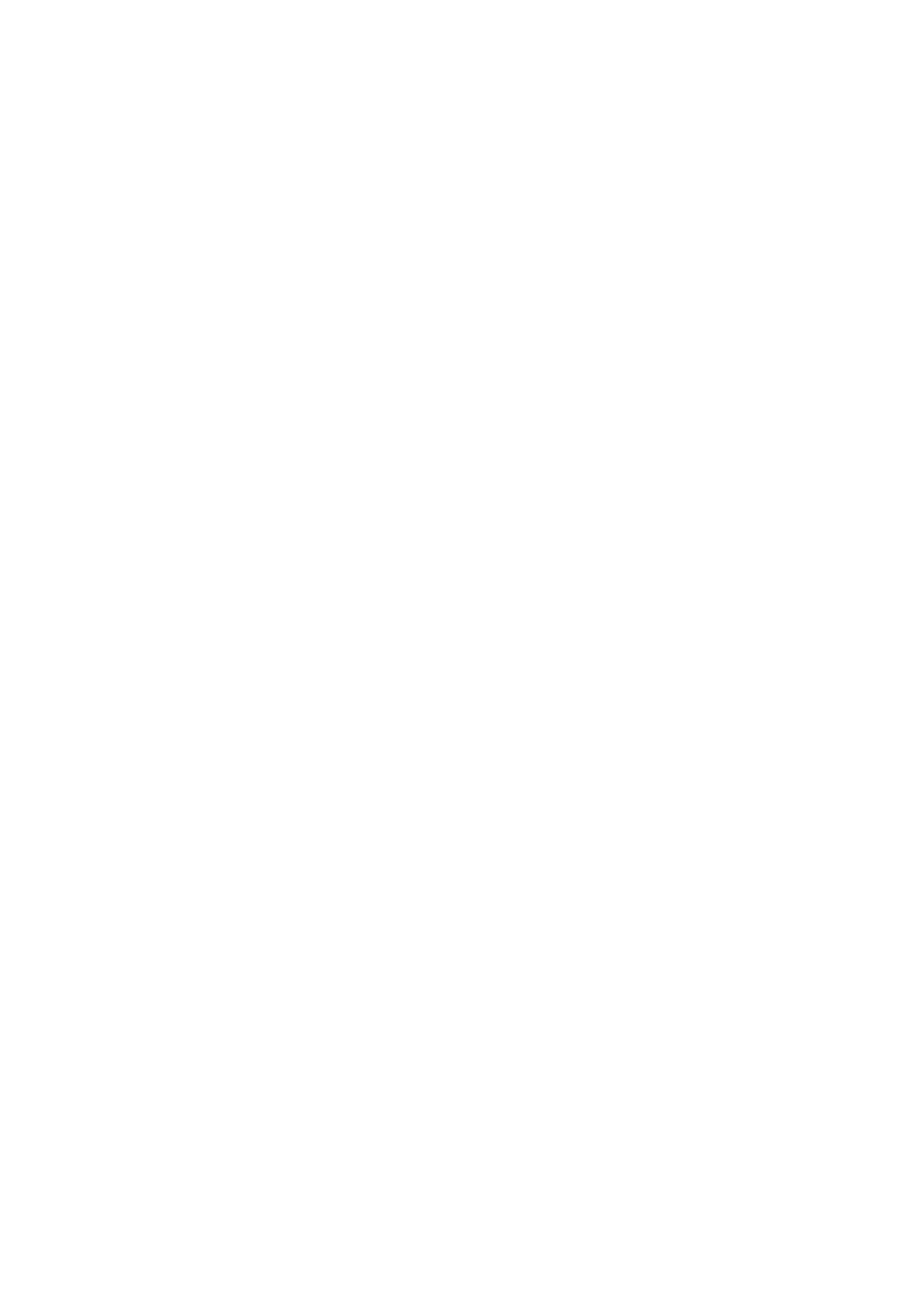### **SUMMARY**

This report considers data on the donors, collection, testing, use and quality aspects of blood and blood components in Member States of the Council of Europe. Data were supplied in response to a questionnaire requesting details on donors, collections, testing, distribution and quality aspects of blood and blood components for the year 2001. In its present form it follows a series of similar reports which have assessed the blood supply in the Member States in 1989, 1991, 1993, 1995, and 1997.

As of 2001, a new questionnaire was designed by SP-R-GS experts and the SP-HM bureau, primarily aimed at obtaining data from blood establishments. As opposed to the 1997 survey (Rejman 2000), Member States of the European Community were included in the survey. Comparisons with results from previous surveys were therefore not attempted. Not all the relevant information was obtained from each Member State, as the average response rate was 86%. It is noted that the new format may have generated initial difficulties in data retrieval, and as the process will continue for the year 2002 and further, it is expected that the quality, response rate and publishing speed of the survey is to improve. A separate Qualitative Evaluation Report on the 2001 Questionnaire with recommendations for improvement of the process has been performed and was reported to SP-HM in November 2003. It is anticipated that the 2004 questionnaire will be adapted taking into account this evaluation and the experience on 2001 - 2003 data.

In contrast to earlier reports the proportion of donations by voluntary nonremunerated donors was not assessed by the present questionnaire. However the EC has acknowledged its importance in its new Directive 2002/98/EC setting standards of quality and safety for the collection, testing, processing, storage and distribution of human blood and blood components.

In total 37 / 43 questionnaires were received, the response being 86 percent.

The average number of donors in relation to the general population is 20 per 1,000 inhabitants, and on average 25.5 percent of the donor base consists of first time donors.

The number of whole blood collections is on average 35.7 per 1,000 inhabitants, and the average use of red blood cells is 34.4 per 1,000 inhabitants. On average up to 2,6 liters of plasmapheresis plasma per 1,000 inhabitants are collected, and 4 Member States stand out with between 7.6 and 13.8 liters of plasmapheresis plasma per 1,000 inhabitants.

The use of red blood cells varies considerably but averages 31.9 total red blood cell products per 1,000 inhabitants. In 9 / 37 (24%) of the reporting Members States below 20 units per 1,000 inhabitants are collected, probably reflecting insufficient supply. On average in 29 reporting Member States, 32 percent of the total platelet volume is supplied by (random) single donor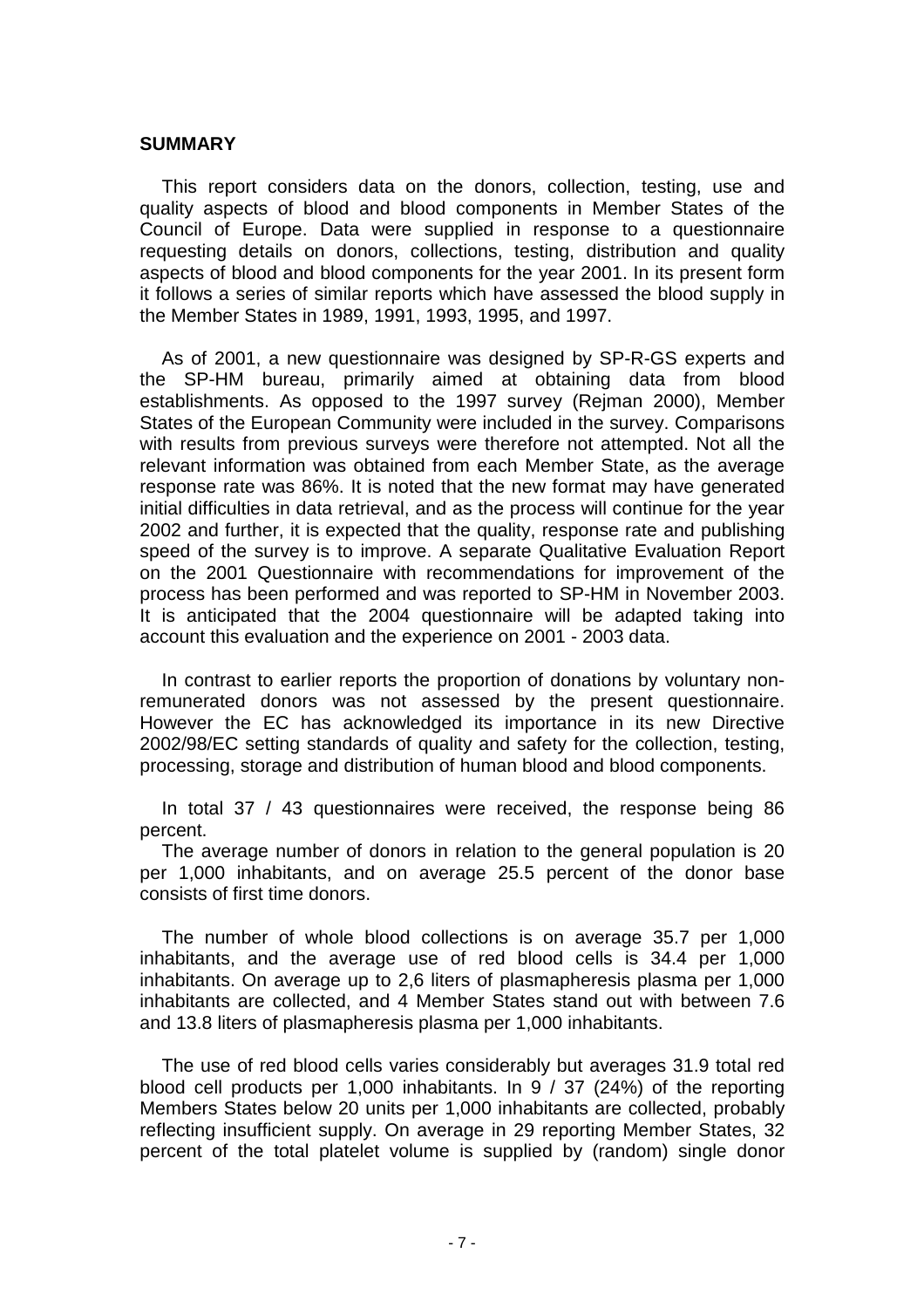platelets by apheresis, in 10 countries this volume amounts to more than 50 percent.

The total amount of plasma delivered for fractionation into medicinal products differs greatly among Member States, an average yield of 7.4 liters of plasma for fractionation per 1,000 inhabitants is found. However 8 / 37 (21%) of reporting Member States deliver in the range of 12 – 23 liters per 1,000 inhabitants. Of these 8 countries, 3 countries collect considerably more plasma by apheresis than the average of 2.6 liters of plasmapheresis plasma per 1,000 inhabitants. The use of plasma for transfusion would be competitive with the yield of (recovered) plasma fractionation. On average 10.4 units of plasma per 1,000 inhabitants are used for transfusion, or 0.4 units of plasma per unit of red blood cells. In 3 Member States a below-average use of plasma for transfusion is paired to an above-average yield of plasma for fractionation. In 2 other Member States a high yield of plasma for fractionation is observed in the presence of an above-average of use of plasma for transfusion.

In 19% of Member States, 100 percent leucodepletion of red blood cell products is carried out. Platelet concentrates are 100% leucodepleted in 32% of Member States. In 30% of Member States 100% of FFP is additionally safeguarded by either quarantine or pathogen reduction methods.

In all reporting Member States, all donations are tested for anti-HIV-1/2 and HBsAg. In all but one of 37 reporting Member States, all donations are also tested for anti-HCV. In all but the Scandinavian countries, all donations are tested for Syphilis. Anti-HTLV-I/II testing is performed on all donations in 22% of Member States, and on first time donors in 11%. Anti-HBc is tested for all donations in 5 / 37 (14%) of reporting Member States, and only on first time donors in another 5 (14%). Prevalence and incidence of infectious diseases vary greatly among Member States, and it may be noted that in Europe a North-South gradient exists for hepatitis B and C virus. Nucleic Acid Testing (NAT) for HCV is performed on each donation in 32% of Member States. In addition, 19% reporting Member States perform HCV-NAT on plasma for fractionation. NAT for HIV is performed on each donation in 8 / 37 (22%) reporting Member States. In addition, 5 / 37 (14%) Member States perform HIV-NAT on plasma for fractionation. NAT for HBV is performed on each donation in 2 Member States. The occurrence of a NAT-positive donor, not found seropositive for that virus in serological screening, is a rare event.

In 70% of the reporting Member States a National Council or Expert Committee to advise the Ministry of Health on transfusion related issues exists. Labeling is performed according to ISBT-128 for the donation number in 9 countries, whereas 11 indicate to be further working on implementation. Labeling of the finished component code by ISBT-128 is (partially) implemented in 8 countries. Only 3 countries have 100% ISBT-128 at the donor as well as the finished component level.

In 57% of the reporting Member States a Quality System is established and maintained in blood establishments. In 49% of Member States 100 percent of the donations are covered by GMP. In 2 countries this is the case for ISO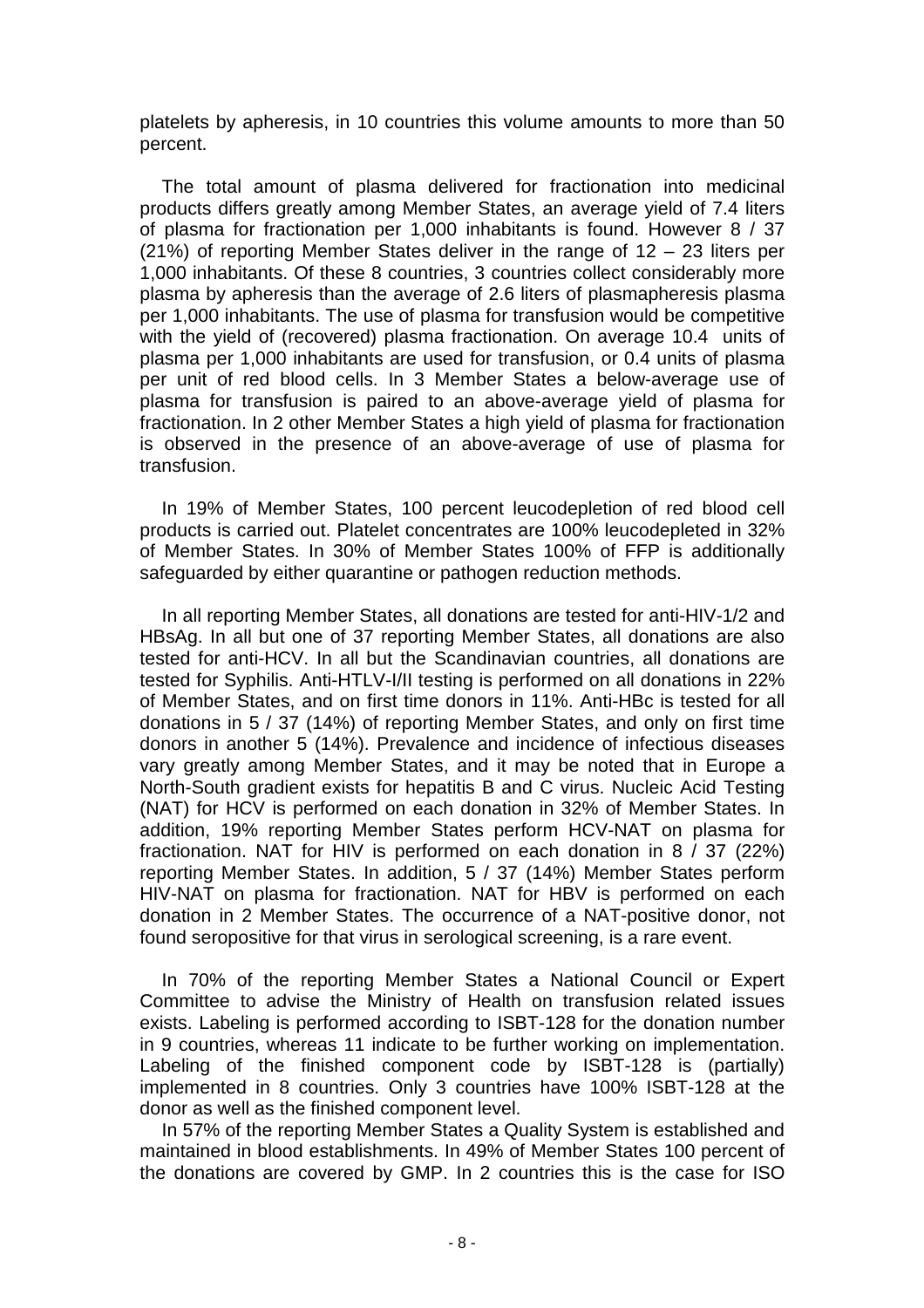9000 respectively for 92 and 100% of the donations. In 76% of the reporting Member States inspections are performed at least every 2 years, in 24 countries by the national authority. In 62% of the Member States a haemovigilance system is installed, in 16 countries organized by the national authority.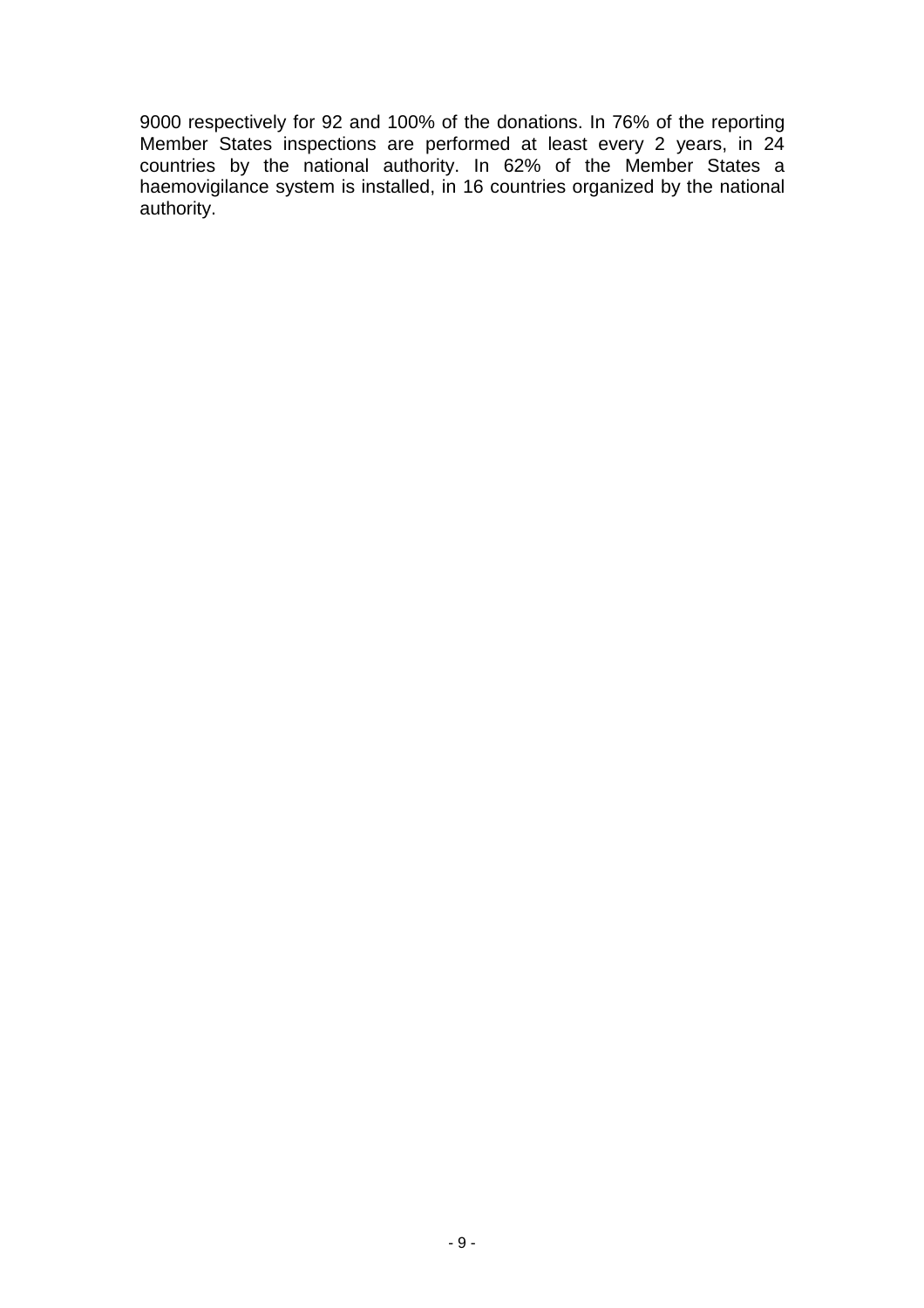### **Acknowledgements**

The Council of Europe SP-HM Secretariat and the authors are grateful to all colleagues who provided data for inclusion in this report.

### **Study methods**

The questionnaire used in this survey was newly designed by transfusion experts of member states after discussions in SP-HM and SP-R-GS in 2001 and 2002, following the publication of the Rejman report in 2000 on 1997 data, and when it was felt that EC member states would need to be included in the reporting. The new questionnaire on 2001 is attached in the Appendix. The Council of Europe SP-HM Secretariat circulated the 2001 questionnaire to Member States requesting that the completed forms be returned to the Secretariat by September 2002. The completed questionnaires were received by the authors in March 2003. After meetings with SP-HM and CDSP, corrections and additions were provided by 7 Member States until March 2004.

In Members States and in blood establishments, data may be administered in different formats, and different definitions may be used. This may result in discrepancies in reporting the data in another format. Some data may not be available at all. It is therefore anticipated that consistency, improvements and persistence in these CoE survey methods will eventually result in higher response rates among Member States, when the questionnaires are used yearly. In order to facilitate uniformity, definitions of the EC Directives and CoE Guidelines are used as far as possible (Council Recommendation 98/463/EC, Directive 2002/98/EC, Guide to Preparation 2001).

As opposed to previous survey methods (Rejman 2000), the present questionnaire was not elaborated upon by the authors after submission by the Member States. No additional or explanatory questions to Member States or to National experts were posed when incomplete data sets were returned or in case of no reply. It was rather felt that non-response could have been attributed to unclarity or inconsistent questioning in the questionnaire, unfamiliarity with the query format, or adaptations that need to be made to computer data systems in blood establishments in order to allow retrieval of the exact data requested. During the process of reviewing the returned data sets, the 2001 questionnaire was evaluated for response rate, clarity and consistency. A separate Qualitative Evaluation Report on the 2001 Questionnaire with recommendations for improvement of the process has been reported by the authors to SP-HM and discussed in November 2003. Thereafter, corrections and additions from 7 Member States were received until March 2004. It is anticipated that as we become accustomed to the survey the ease, speed and quality of reporting and publishing will improve. It is expected that the surveys of 2002 and 2003 can be published sooner, after which a revision of the questionnaire is envisioned for the 2004 survey.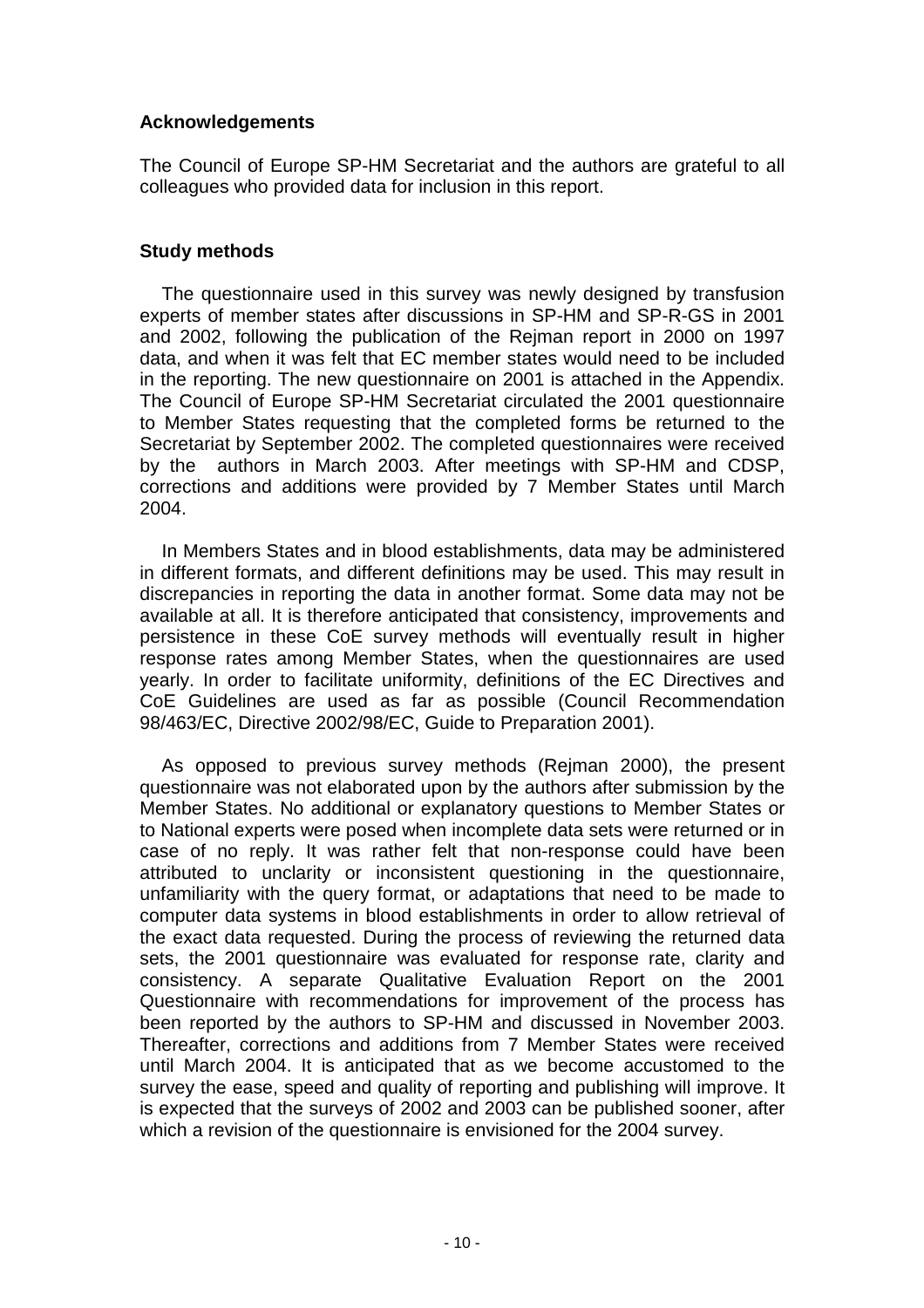Comparisons with results from previous surveys was not attempted, as the last report on 1997 data by Rejman in 2000 was quite differently designed and did not include EC member states. Not all information, requested in the Questionnaire is included in the tables, but these provide detail where sufficient information is available to justify presentation. Occasionally totals in the tables may not precisely match the contributing figures because of rounding. It has been assumed that the information was not available when some information was not provided. Non-availability of the data is represented by empty fields in the tables. Unclarity of data or explanations given by the Member States in the questionnaires is represented by footnotes in the tables. In addition some specific remarks by the authors are given in *italics* in the footnotes of the tables.

Member States of the Council of Europe (n=43) were invited to send completed questionnaires. No reply was received from Andorra, Federal Republic of Yugoslavia, Liechtenstein, Malta, Russian Federation, and Ukraine. In total 37 questionnaires were received, the response rate thus being 86 percent. For the United Kingdom, only the data on England and Wales are included. Portuguese data represent 3 blood centers (about 50% of the national volume). Georgia data represent 4 blood centers.

In addition, questionnaires were sent to Australia, USA, New Zealand, Canada, Mexico, Japan and Israel with observers or representatives at the SP-R-GS or SP-HM meetings (n=7). However, since only 1 of 7 observer states returned a completed questionnaire, in the view of the authors, the response of this part of the study is too low to justify inclusion in this report.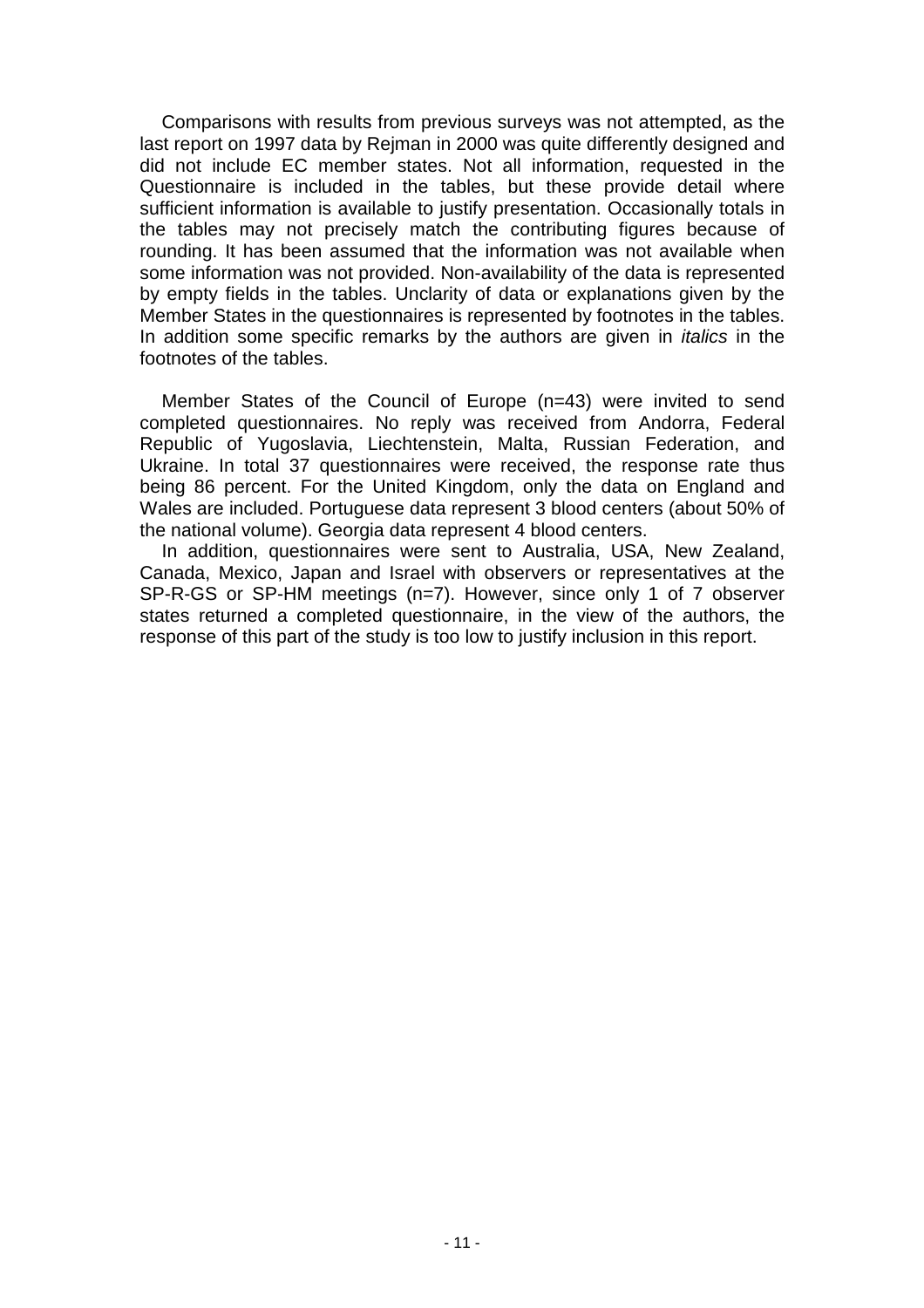### **Donors, first time donors and inhabitants: Table 1**

The questionnaire requires data on donors "active during the year", and therefore would include only those donors who actually donated during the reporting year. However the definition "donors active during the year" would represent a rather precise selection and query on a given donor database. Probably in many establishments or countries, the – often standard - query format on the donor database would need to be changed. This may not always be possible. Therefore the authors doubt whether this requirement was always met in generating the data for this survey. If such detail would be felt important in the future, the "inactive" number of donors e.g. the number of donors in the databases who did not donate during the reporting year would need to be reported as well. This definition problem however is largely addressed by the EC Council Recommendation of 29 June 1998 on the suitability of blood and plasma donors and the screening of donated blood in the EC (98/463/EC).

The terms "regular and repeat donors" are defined by the EC Council Recommendation (98/463/EC) and these definitions include for regular donors, all donors who's last previous donation was less than 2 years ago, and for repeat donors, those donors who's last previous donation was more than 2 years ago. The total of the two categories represent those donors, who are known to the system or establishment and in many countries form the basis of – the safety of - the blood supply. Probably not in all systems regular and repeat donors are registered separately. In 3 reporting Member States (Austria, Cyprus and Turkey) new donors and applicant donors were not registered or not reported separately from repeat and regular donors. In Germany only new donors were reported. These limitations hamper the calculation of the prevalence of infectious diseases among new donors and the incidence of infectious diseases among repeat and regular donors (see Table 7), terms for which separate reporting of both donor populations is necessary. For EC countries, the reporting of prevalence and incidence on these donor populations becomes mandatory in 2005 as of Directive 2002/98/EC.

The term in this survey "first time donors" includes all donors who actually are tested for the first time or who donate for the first time. There are systems where "applicant donors" (98/463/EC) are only tested, and come back for a first donation later. They become known as "qualified donors" when their infectious disease tests at examination as applicant donor were negative. Including only "qualified donors" in the report would generate bias in reporting infectious disease markers (see Table 7). The term "new donors" in Council Recommendation 98/463/EC does not specify this and allows for exclusion of "non-qualified donors". Therefore in this survey the term "first time tested donors" is used to include all donors who actually are tested for the first time or donate for the first time. It is assumed that all "first time donors" are actually tested, as is practice in most countries.

It should be taken into account that "first time donors" are already a selected population and therefore the prevalence of infectious diseases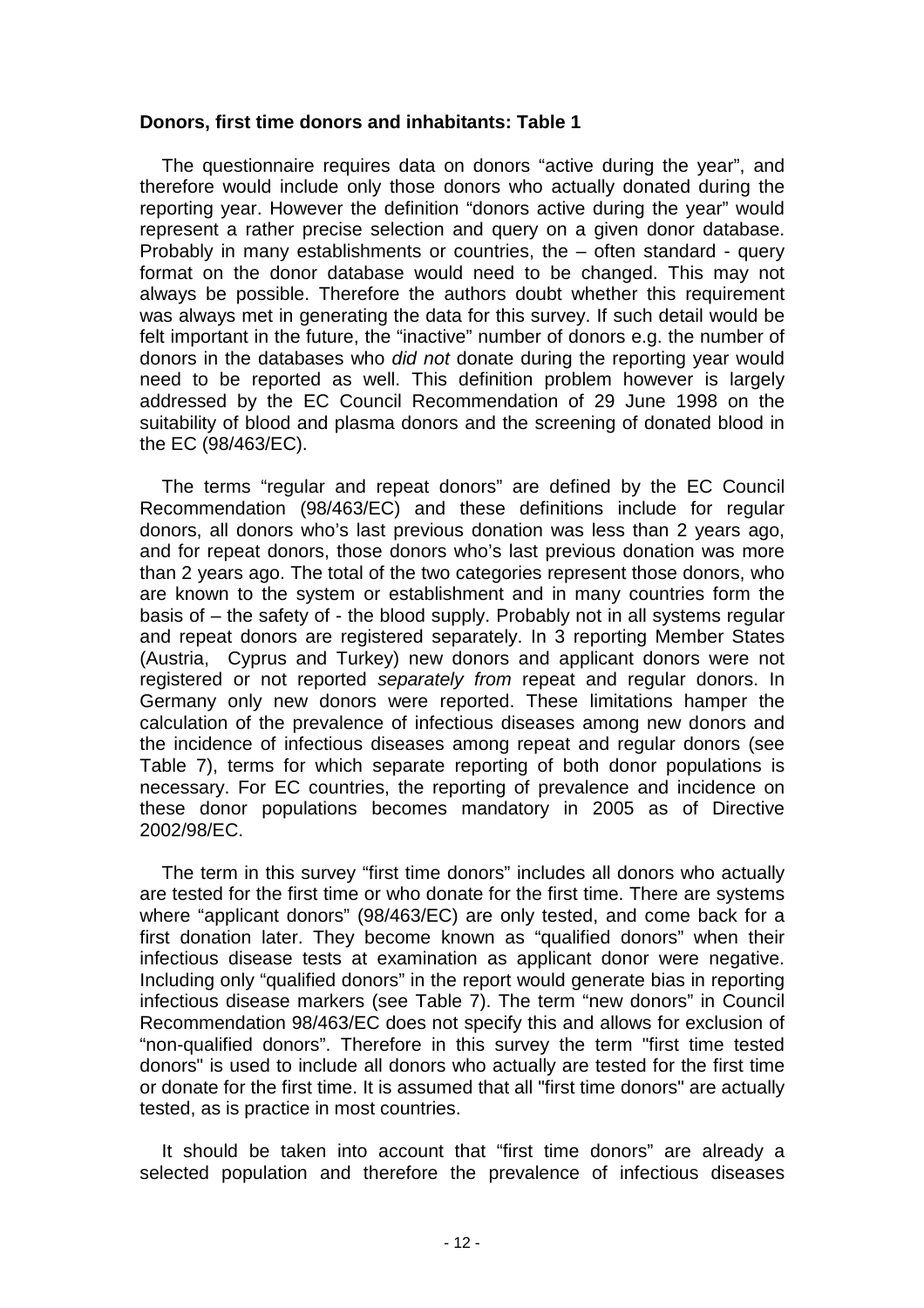markers in the general population of the given Member State may be different. The number of first time donors as compared to the total number of donors in general, reflects the annual donor recruitment or turn-over rate in the donorbase. It may be influenced by extraordinary recruitment programs. The number of first time donors as compared to the total number of donors becomes meaningless in systems that only register donations and not so much the (*uniquely identifiable*) donors. Excluding the countries were first time donors and repeat plus regular donors are not reported separately, on average 25.5 percent of the total donor base consists of "first time" donors. It is known that repeat and regular donors may have lower incidences of infectious diseases (Schreiber 2001).

The average number of donors in relation to the general population is 25 per 1,000 inhabitants. This number may reflect the commitment of the population to donate blood in relation to the demand. Differences exist, but less than 20 donors per 1,000 inhabitants may pose a problem with supply and around 30 donors per 1,000 inhabitants seems an achievable goal from the given data. Not all countries with a relatively high number of donors per 1,000 inhabitants, such as Croatia, deliver as high a number of red blood cell units to the hospitals though (see Table 3), but in general these figures run parallel. As stated before, some caution as to the interpretation of the number of "active" donors seems justified.

### **Collection of whole blood, autologous blood and blood components: Table 2**

Whole blood collections are the basis of the blood supply in most countries, not only for the preparation of blood components, but also for the delivery of "recovered plasma" as source material for the manufacture of medicinal products (see Table 3). The number of whole blood collections is on average 35.7 per 1,000 inhabitants. Given the average use of red blood cells of 34.4 per 1,000 inhabitants, and taking product loss into account, the number of whole blood collections appears to either fit the demand of red blood cell products, or conversely the use in the hospitals is limited by supply.

Autologous donations are promoted in relation to safe blood transfusions by limiting exposure to allogeneic blood for patients and also in relation to enhancing the supply of blood. In general the factor of enhancing supply appears not to be important, in countries where autologous donations are given, they contribute to less than 5 percent of the donations. This is in conjunction with the literature. However it should be taken into account that surgery and anesthesiology techniques such as pre-operative hemodilution and intra-operative blood salvage are not included in the presented data. In the present survey only the pre-operative autologous blood donations (PABD) are taken into account.

Plasmapheresis collections provide source plasma, including plasma with specific antibodies, for fractionation into medicinal products. In some countries plasma for transfusion is also collected by apheresis donations. The number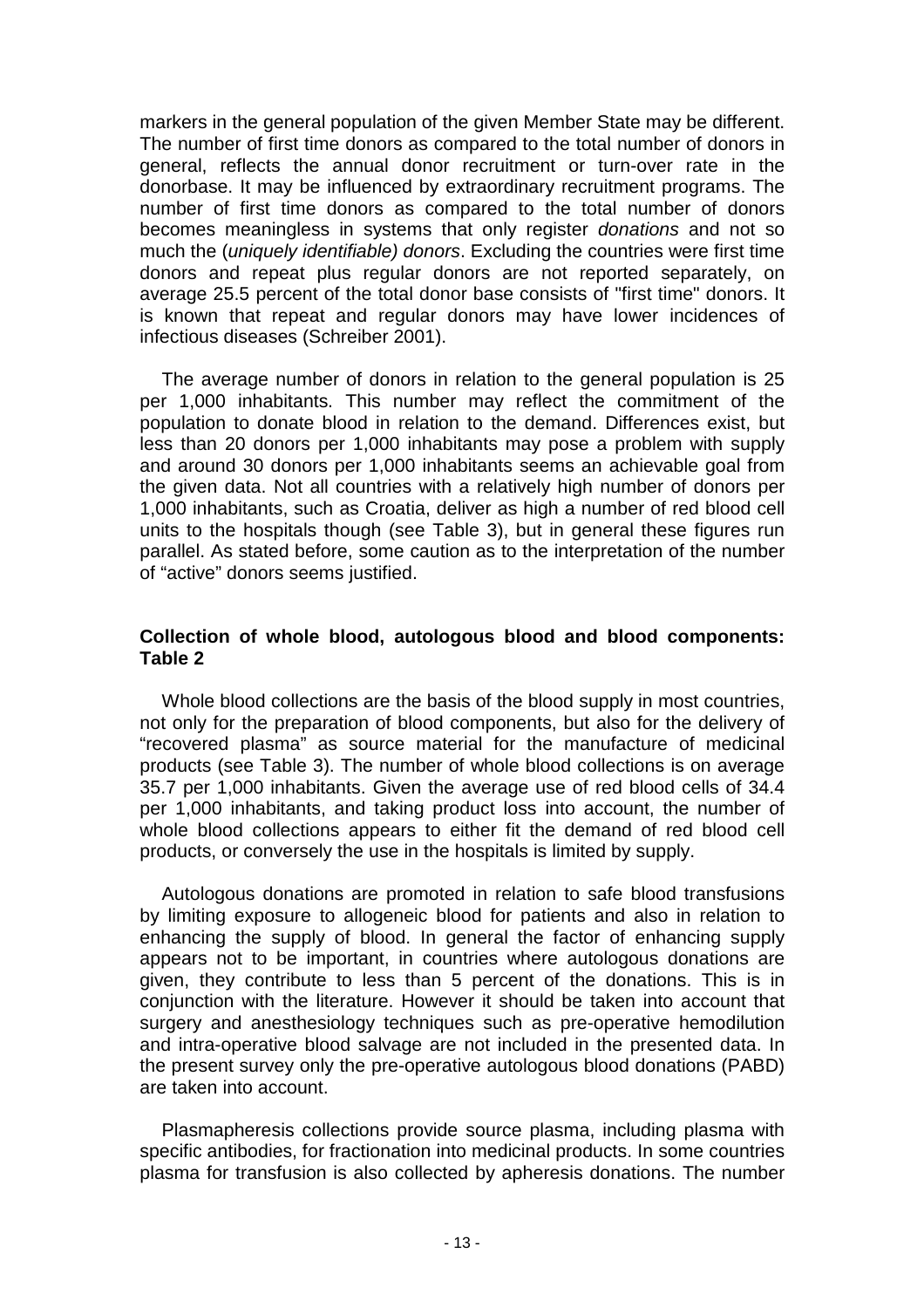of plasmapheresis collections per 1,000 inhabitants, reflects the magnitude of the national plasmapheresis programs. The average amounts up to 2,6 plasmapheresis plasma in liters per 1,000 inhabitants. Apparently Belgium, Germany, Luxembourg and Sweden stand out as countries with plasmapheresis programs with 7.6 to 13.8 liters plasmapheresis plasma per 1,000 inhabitants.

Plateletapheresis may include the traditional situation for specially HLA or HPA typed donations, as well as more recent developments replacing pooled whole blood derived platelets by plateletapheresis by random donors in order to minimize patient exposure to allogeneic donors. The latter data e.g.: the relative importance of plateletapheresis for the total supply of platelet products is given in Table 3.

Red blood cell apheresis is a relatively new development and may be of particular interest for autologous programs, and for collections of rare types of red blood cell donors.

Granulocyte apheresis donations appear scattered in numbers, probably as the indications for this blood component are limited.

### **Use of blood and blood components for transfusion: Table 3**

The term "the use of blood" may be somewhat misleading as the reported data may not reflect the actual use of blood or blood components in the hospitals, but rather the number of blood components that have been delivered to hospitals by blood establishments. Data on the use in hospitals are generally difficult to obtain in many Member States, however in some countries such as Denmark, blood banks are hospital based. As product loss in hospitals – for example by outdating - may be limited, the number of blood components delivered to hospitals may be viewed as a proxy to the use of blood.

Whole blood "must be considered as a source material and has no, or only a very restricted, place in transfusion therapy" (Guide to preparation 2001). However in countries with limited resources, transfusion therapy with whole blood may be needed when the infrastructure for blood component preparation is lacking. In 6 / 37 (16%) of the reporting Member States the use of whole blood accounts for more than 10 percent of the total volume of red blood cell products used.

The use of red blood cells in the Council of Europe Member States varies considerably per 1,000 inhabitants, but averages 31.9 total red blood cell products per 1,000 inhabitants. Rejman suggested in his report on the 1997 survey that 40 – 60 whole blood donations per 1,000 inhabitants would be needed for optimal supply, a figure largely driven by the need for red blood cells for transfusion (Rejman 2000). Red blood cells are mainly used in surgery, obstetrics, hematology and oncology care, and in some countries programs for "better use of blood" or "optimal use of blood" have recently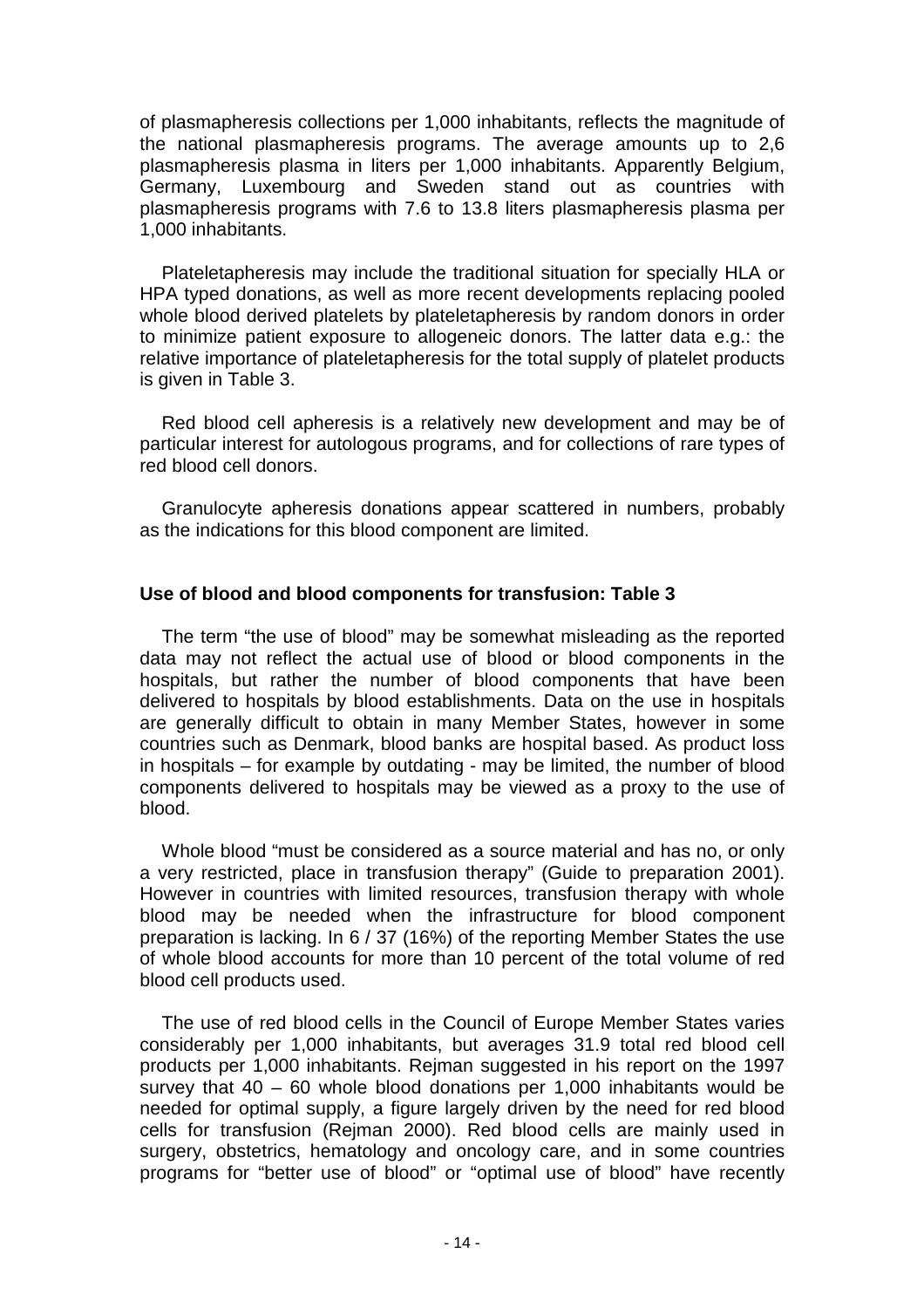been installed. Therefore it may be questioned whether a use of red blood cells of about 40 units per 1,000 inhabitants would reflect insufficient supply or rather more stringent use. In 9 / 37 (24%) of the reporting Members States below 20 units per 1,000 inhabitants are collected, probably reflecting insufficient supply. Conversely, the supply may fit the demand, e.g.: the level of clinical care. A better benchmark may be achieved by including the number of hospital beds in the 2004 survey in relation to the red blood cell use.

The use of plasma for transfusion has been discouraged the last decennia, mainly because its clinical indications are limited and more plasma is needed for its primary use as source material for fractionation into medicinal products. However, with multiple coagulation disorders, including TTP, fresh frozen plasma transfusions are needed. In order to provide a benchmark, the use of plasma for transfusion can be related to the use of red blood cell transfusions (use of FFP / RBC ratio). As this is of interest with regard to the supply of plasma for fractionation into medicinal products, the data are presented in Table 4.

Platelets are in Europe generally recovered from 4-5 buffy-coats of whole blood donations. Recent discussions on blood safety – especially in relation to the unknown risk of vCJD – initiated programs to enhance the use of random single-donor platelets by apheresis. These programs may have been influential in some Member States where the use of apheresis platelets in relation to recovered platelets is relatively high. Seemingly the use of apheresis platelets may be stimulated, but it should be noted that some issues have not been solved. It is not known to what extent donors are willing to undergo apheresis for general platelet supply. Risks for the donors may increase as compared to whole blood donations. The amount of risk reduction for the recipients of platelets is discussed. In countries, where a large proportion of red blood cells are delivered as whole blood, platelets by apheresis may be the product of choice. In countries where apheresis platelets represent a minor volume, only the demand of HLA or HP typed products may have been the driving force. On average in 29 reporting Member States, 32 percent of the total platelet volume is supplied by (random) single donor platelets by apheresis, in 10 countries this volume amounts to more than 50 percent.

Cryoprecipitate may still be used for correction of FVIII deficiency states, Von Willebrand's disease, fibrinogen defects and complex coagulation disorders. This practice has largely been abandoned in most Member States and only remains in Estonia, Latvia, Romania and the United Kingdom (Rejman 2000).

### **Blood components delivered for manufacture of medicinal products: Table 4**

The total amount of plasma delivered for fractionation into medicinal products differs greatly among Member States. This becomes more clear if the figure is related to the population size. In the reporting Member States an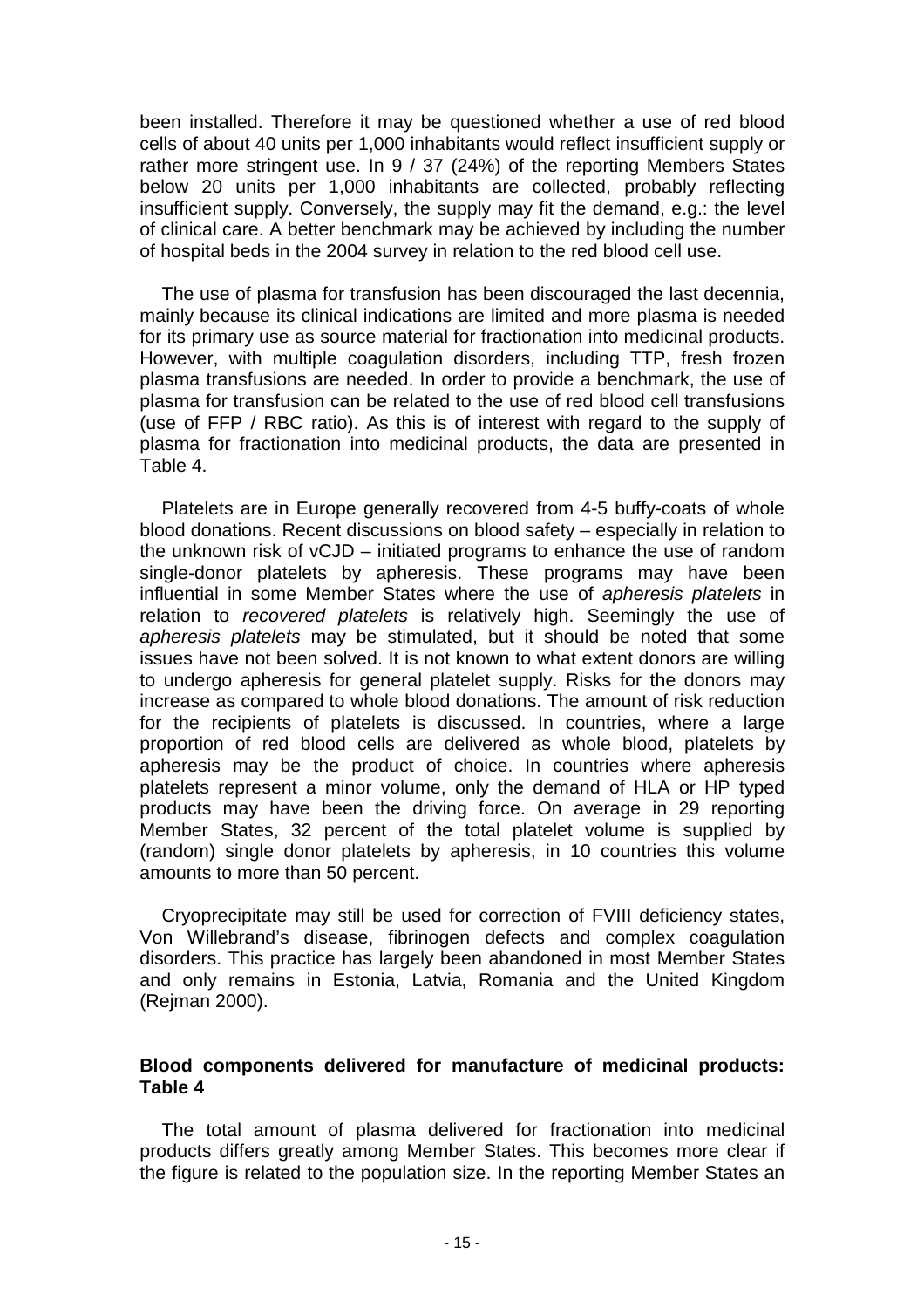average yield of 7.4 liters fresh plasma for fractionation into medicinal products per 1,000 inhabitants is found. However 8 / 37 (21%) of reporting Member States deliver in the range of  $12 - 23$  liters per 1,000 inhabitants: Belgium, Denmark, Finland, Germany, Luxembourg, The Netherlands, Sweden and Switzerland. Of these, Germany, Luxembourg, and Sweden collect considerably more plasma by apheresis per 1,000 inhabitants (see Table 2). Apart from a query on the total yield of plasma for fractionation, the questionnaire encompasses two specified questions on plasma delivered for FVIII production versus other plasma. These specified questions are poorly understood by respondents, often the total yield of plasma is indicated as plasma for VIII. The effects of the differences between Member States in plasma yield to supply may be better understood when the use of FVIII, immunoglobulins and albumen per country is known.

It has been discussed, that the use of fresh frozen plasma for transfusion (FFP) would be competitive with the yield of plasma (recovered) from whole blood donations for manufacture of medicinal products e.g.: FVIII. On average in the reporting Member States 10.4 units of plasma per 1,000 inhabitants are used for transfusion, or 0.4 units of fresh frozen plasma per delivered unit of red blood cells. Apparently in Finland, Luxembourg and The Netherlands a below-average use of fresh frozen plasma for transfusion is paired to an above-average yield of plasma for manufacture of medicinal products. However in Germany and Sweden a high yield of plasma for manufacture of medicinal products is observed paired to an above-average of use of plasma for transfusion.

Other components to be used for manufacture into medicinal products are rare, only Finland delivers red blood cells for such purposes.

### **Special processing of blood components: Tables 5.1 and 5.2**

In 7 / 37 (19%) of reporting Member States, 100 percent leucodepletion of red blood cell products is carried out. This is also the case for platelet concentrates in 12 / 37 (32%) Member States. Hundred percent (100 %) leucodepletion is applied for plasma for transfusion in only 4 reporting Member States.

Irradiation of blood components is carried out in order to prevent Graft versus Host Disease (GvHD), as a rule this is relevant for blood components that may carry residual leukocytes, and for a selected group of recipients only. The numbers may reflect the volume of high clinical care.

Fresh frozen plasma for transfusion (FFP), cryosupernatant plasma (CSP) and cyroprecipitate (CP) may be additionally safeguarded against infectious diseases. One method is a quarantine step e.g.: the plasma is stored and only released if the donor is negative for infectious disease markers (IDM) on a next donation 4-6 months later. Another method is the application of "virus inactivation" or "pathogen reduction" by Solvent Detergent (SD) or Methylene Blue (MB) treatment. In 11 / 37 (30%) Member States 100% of FFP is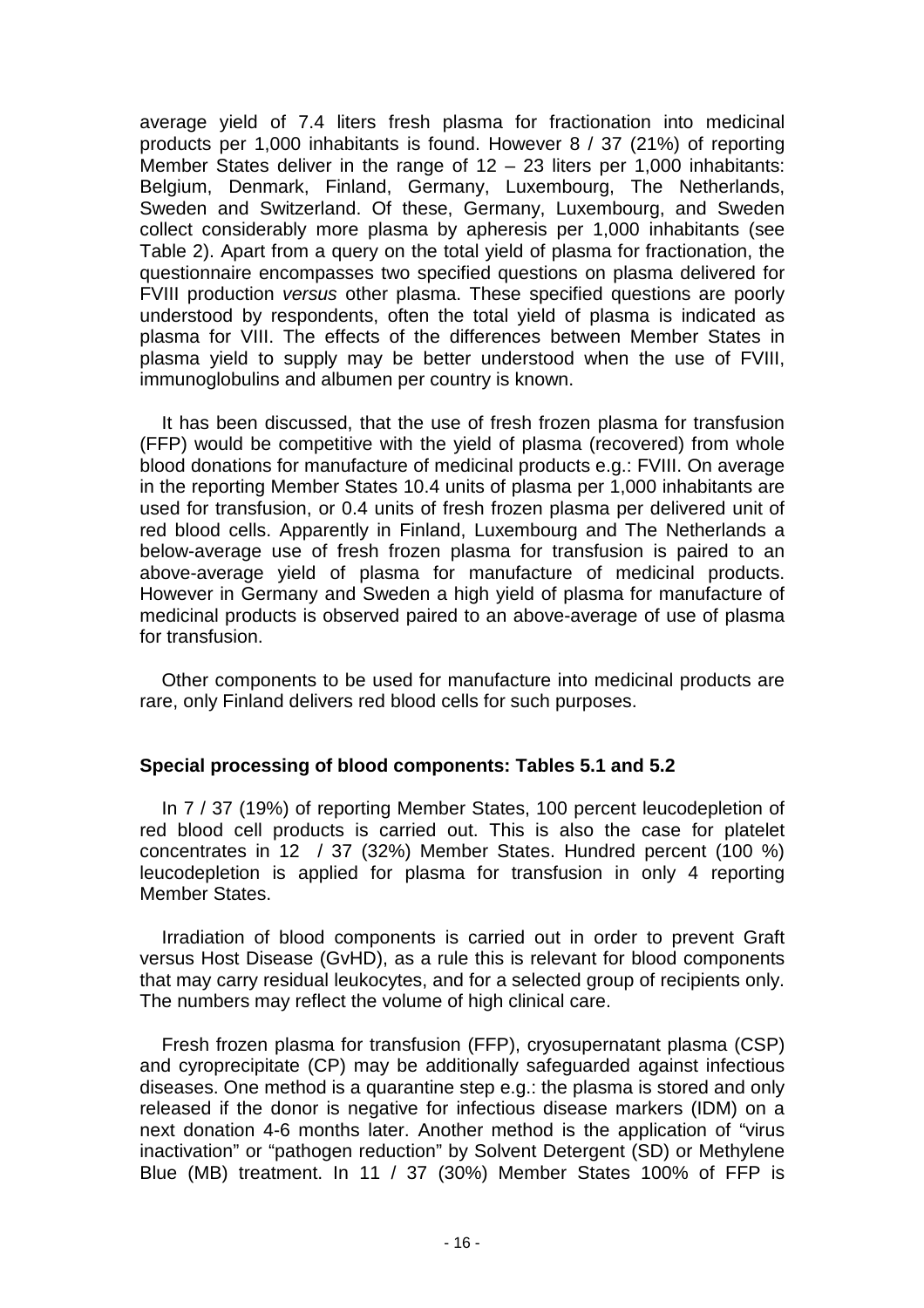safeguarded by either method. For CSP and CP this appears to be the case only in one country.

### **Screening for infectious agents, serological test methods: Table 6**

In all 37 reporting Member States, all donations are tested for anti-HIV-1/2 and HBsAg. In all but one of 37 reporting Member States, all donations are also tested for anti-HCV. In all but 4 reporting Member States, e.g.: the Scandinavian countries, all donations are tested for Syphilis. It is debated in the literature whether Syphilis testing is necessary.

Testing for anti-HTLV-I/II is performed on all donations in 8 / 37 (22%) reporting Member States, and only on first time donors in 4 / 37 (11%) countries.

Testing for anti-HBc is performed on all donations in 5 / 37 (14%) reporting Member States, and only on first time donors in 5 countries. Testing for NAT is reported separately in Table 8.

### **Confirmed seropositive test results: Tables 7.1 and 7.2**

In general, donors who are found positive in blood screening for infectious disease markers need to be "confirmed" with another technique to diagnose infection. These donors are then notified and do not donate anymore. A most common flow-chart for confirmation conforms with EC Recommendation 98/463/EC.

In table 7.1 the absolute numbers are given of "confirmed positive" donors among all first time donors tested (see Table 1) and among all repeat and regular donors tested (see Table 1). Although the definition of confirmed positive donors is not always uniformly understood, 26 of 37 (70%) of the Member States were able to provide the absolute numbers of confirmed positive donors thus specified (see Table 7.1).

The number of "confirmed positive" donors among all first time donors tested (see Table 1), yields the "prevalence" of an infectious disease marker (IDM) among first time donors. This reflects the characteristics of the population where the first time donors are recruited from. It should be noted that the general population may have different rates of infectious diseases than blood donors. Even at their first visit, blood donors are a selected population. The "prevalence" of infectious diseases among first time donors was calculated from Table 7.1 (number of confirmed positive donors) and Table 1 (number of donors), and is given in Table 7.2.

The number of "confirmed positive" donors among all repeat and regular donors tested, yields the "incidence" of an infectious disease among repeat and regular donors. This incidence accounts for the frequency with which repeat and regular donors acquire a new infection. It is this frequency that relates to blood safety via the window period of infectious disease testing (Schreiber 1996). The incidence of infectious diseases among repeat and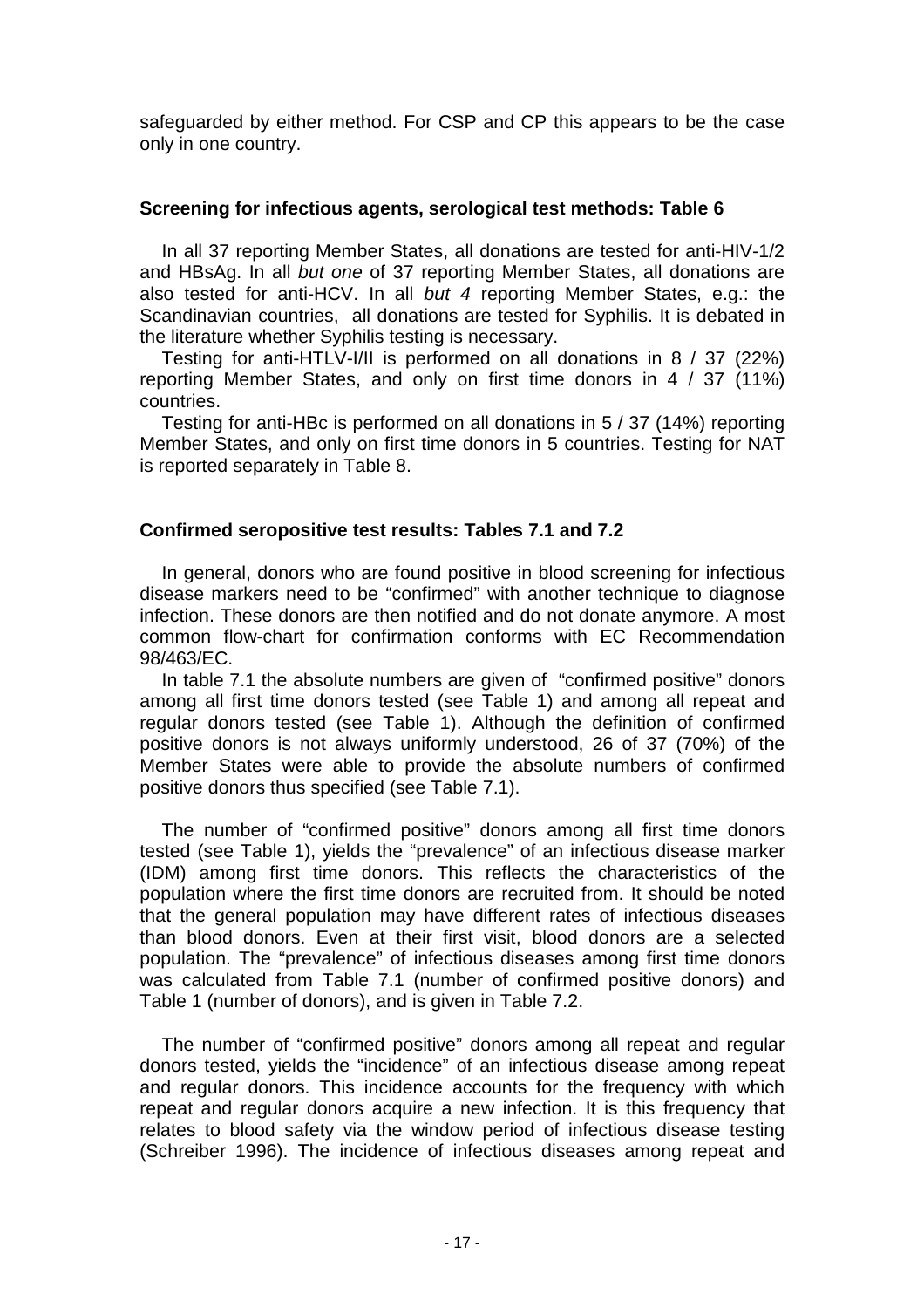regular donors was calculated from Table 7.1 (number of confirmed positive donors) and Table 1 (number of donors), and is given in Table 7.2.

The prevalences and incidences of infectious diseases vary greatly among Member States, and in general it may be noted that in Europe a North-South gradient exists. Hepatitis B virus and hepatitis C virus infections are more common in the Southern countries. This may also but to a lesser extent be the case for HIV.

### **Nucleic Acid Testing (NAT): Tables 8.1 and 8.3**

Nucleic Acid Testing (NAT) for HCV is performed on each donation in 12 / 37 (32%) reporting Member States. In addition, 7 (19%) reporting Member States perform HCV-NAT on plasma for fractionation. NAT for HIV is performed on each donation in 8 / 37 (22%) reporting Member States. In addition, 5 / 37 (14%) reporting Member States perform HIV-NAT on plasma for fractionation. NAT for HBV is performed on each donation in 2 Member States. In addition, 1 reporting Member State performs HBV-NAT on plasma for fractionation.

The "yield" of NAT is defined as the finding of a NAT-positive donor, who is not found seropositive for that virus in serological screening on the same donation. But is shown later to be confirmed positive by separate NAT (individual NAT) on the same sample or confirmed by later serology. The yield of NAT for HCV, HIV and HBV among first time tested donors and repeat donors is given in table 8.3.

### **Organisation, registration and labeling: Table 9**

In 26 / 37 (70%) of the reporting Member States a National Council or Expert Committee to advise the Ministry of Health on transfusion related policy issues exists.

Labeling according to ISBT-128 for the donation number is partially performed in 9 countries, 4 countries have 100% ISBT-128 code for the donation, whereas 11 indicate to be further working on implementation of ISBT-128 coding. Labeling of the finished component code is more complex, as it includes automation applications in the hospitals. It is partially implemented in 8 countries. Only 3 countries have 100% ISBT-128 coding at the donation as well as the component level.

### **Quality management related issues: Table 10**

In 21 / 37 (57%) of the reporting Member States a Quality System is established and maintained in blood establishments. In 10 countries this is planned.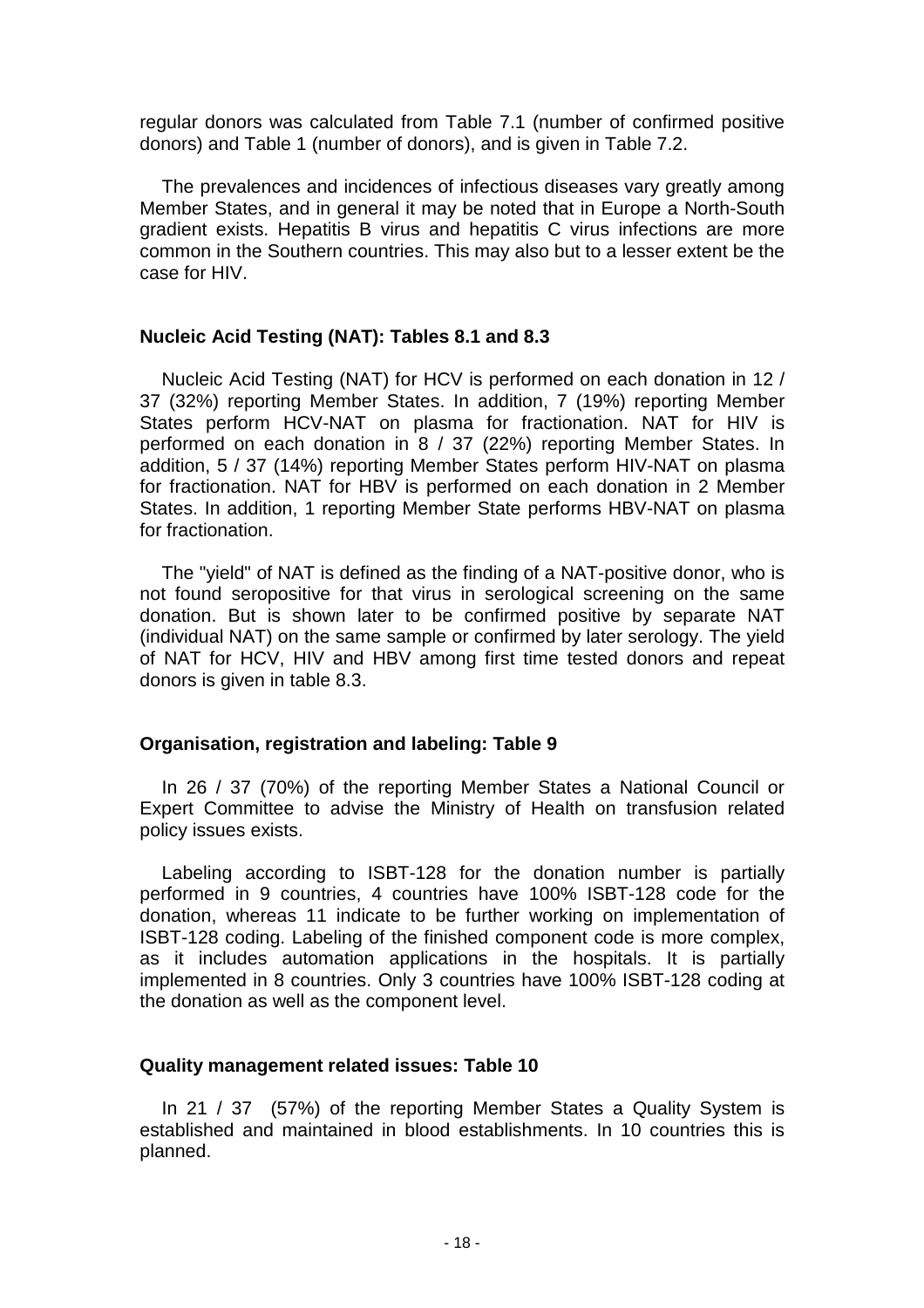In 18 / 37 (49%) of the reporting Member States 100 percent of the donations are covered by GMP. In 2 countries this is the case for ISO 9000 respectively for more than 90 % of the donations. In 2 countries another QA system is used with 100 percent coverage of the donations. In 28 / 37 (76%) of the reporting Member States inspections are performed at least every 2 years, in 24 of which inspections are carried out by the national authority.

In 23 / 37 (62%) of the reporting Member States a hemovigilance system is installed, 16 (68%) of these hemovigilance systems are organized by the national authority.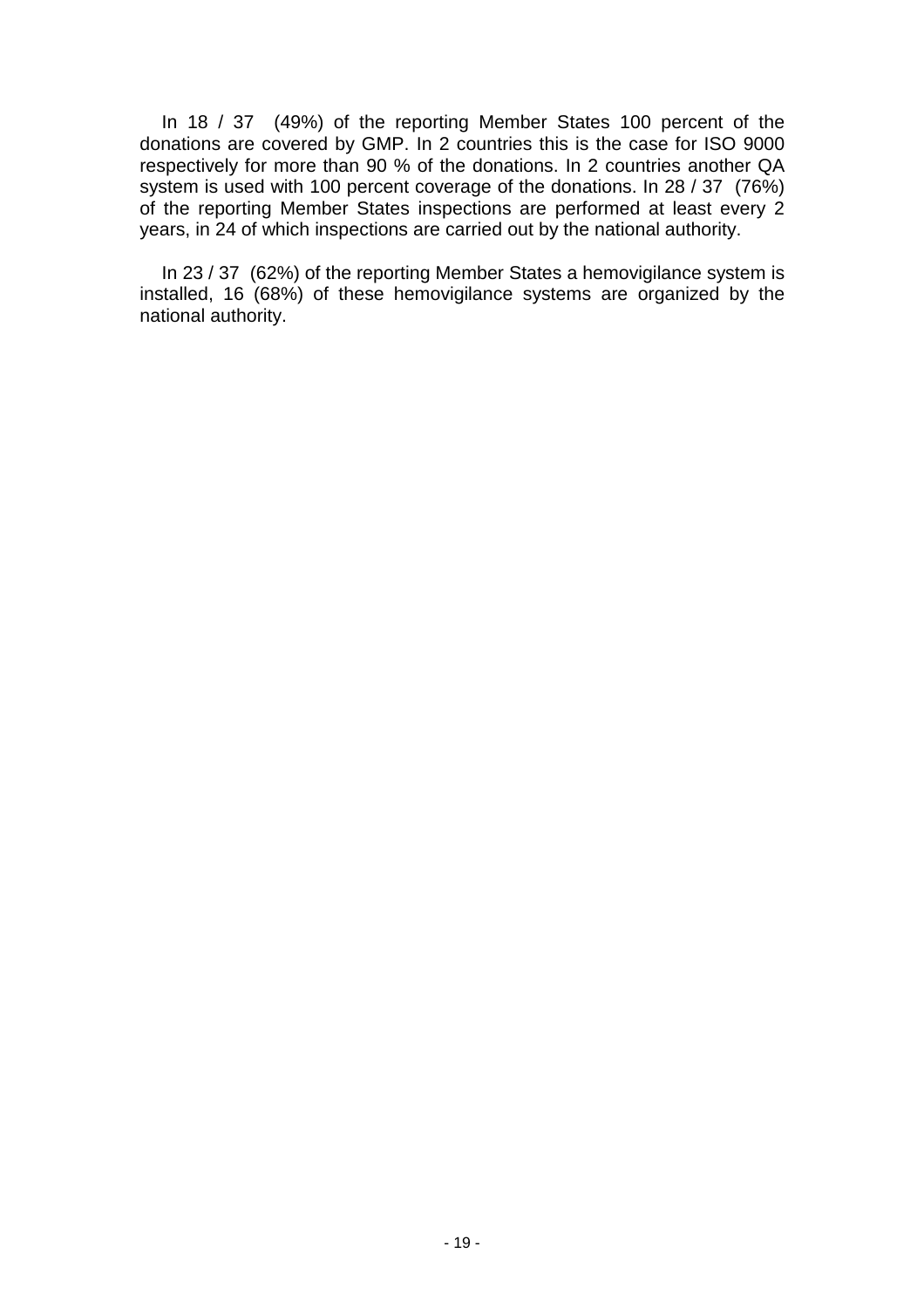### **References**

Guide to the preparation, use and quality assurance of blood components. Recommendation No. R (85) 15, 7th edition, January 2001, Council of Europe Publishing, Strasbourg.

Questionnaire on the collection, testing and use of blood and blood products in Europe, Council of Europe Publishing, Strasbourg, 22 May 2002, SP-HM (2002) 12.

Council Recommendation 98/463/EC on the suitability of blood and plasma donors and the screening of donated blood in the European Community, European Community.

Directive 2002/98/EC of the European Parliament and of the Council of 27 January 2003, setting standards of quality and safety for the collection, testing, processing, storage and distribution of human blood and blood components and amending Directive 2001/83/EC.

Rejman A. The collection and use of human blood and plasma in the non-European Union Council of Europe Member States in 1997, Council of Europe Publishing, Strasbourg, 2000.

Schreiber GB, Busch MP, Kleinman SH, Korelitz JJ. The risk of transfusion transmitted viral infections. The Retrovirus Epidemiology Study. N Engl J Med 1996; 334:1685–1690.

Schreiber GB, Glynn SA, Busch MP, Sharma UK, Wright DJ, Kleinman SH. Retrovirus Epidemiology Donor Study. Incidence rates of viral infections among repeat donors: are frequent donors safer? Transfusion 2001;41:730- 735.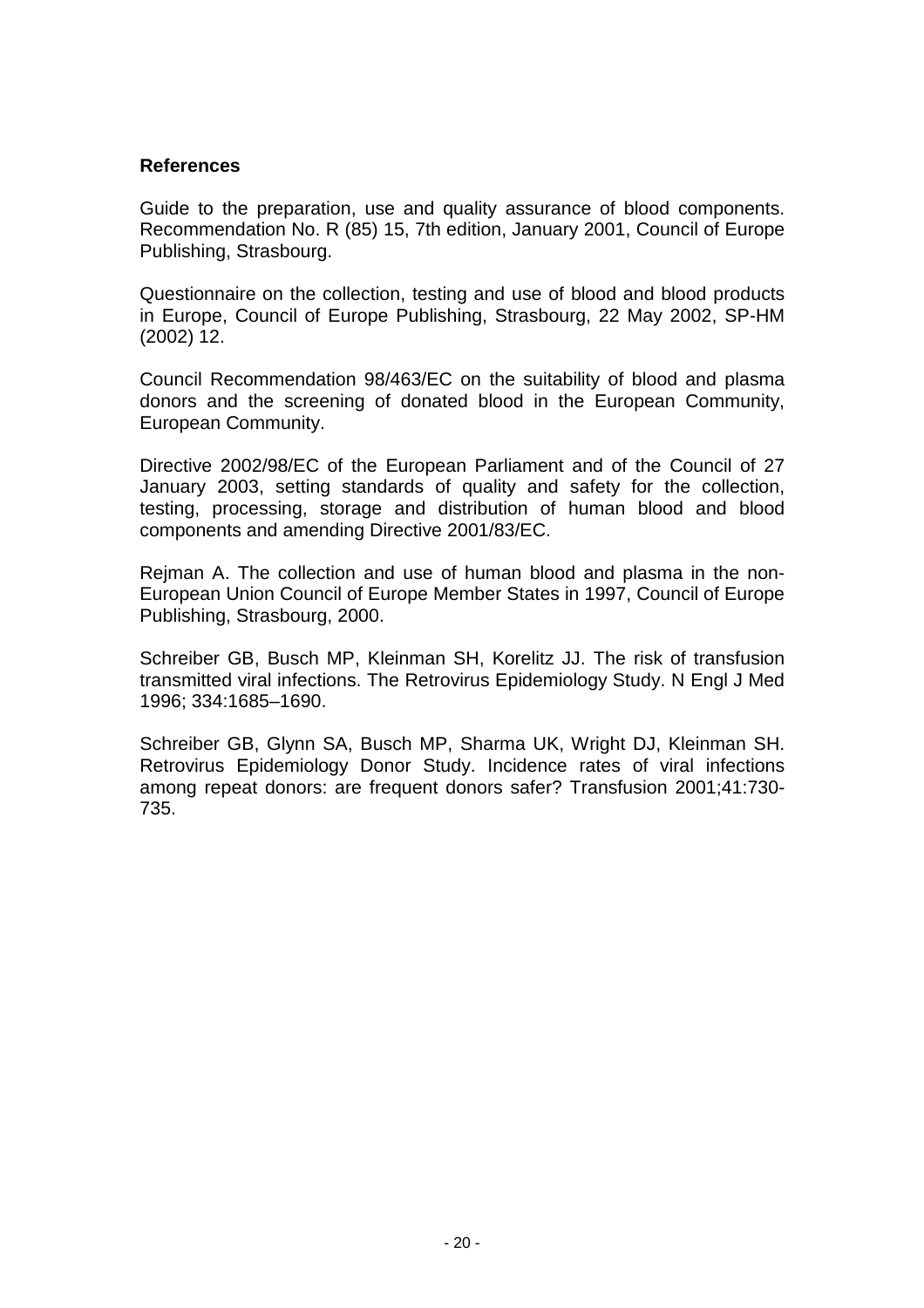| Table 1                   |                                                                                                                                   |            | Donors, first time donors and inhabitants |              |             |                   |
|---------------------------|-----------------------------------------------------------------------------------------------------------------------------------|------------|-------------------------------------------|--------------|-------------|-------------------|
| country                   | regular and repeat                                                                                                                | first time | % first time                              | total donors | inhabitants | donors per        |
|                           | donors                                                                                                                            | donors     | donors                                    |              | x 1,000     | 1,000 inhabitants |
| Andorra                   |                                                                                                                                   |            |                                           |              |             |                   |
| Armenia                   | 1594                                                                                                                              | 7660       | 82,8                                      | 9254         | 3500        | 2,6               |
| Azerbaijan                | 13155                                                                                                                             | 8213       | 38,4                                      | 21368        | 8141        | 2,6               |
| <b>Albania</b>            | 1244                                                                                                                              | 3730       | 75,0                                      | 4974         |             |                   |
| <b>Austria</b>            |                                                                                                                                   | 48000      |                                           | 48000        | 8200        | 5,9               |
| <b>Belgium</b>            | 232099                                                                                                                            | 44424      | 16,1                                      | 276523       | 10000       | 27,7              |
| Bosnia / Herzegovina      |                                                                                                                                   |            |                                           |              |             |                   |
| <b>Bulgaria</b>           | 110006                                                                                                                            | 35122      | 24,2                                      | 145128       | 7974        | 18,2              |
| Croatia                   | 171890                                                                                                                            | 22577      | 11,6                                      | 194467       | 4400        | 44,2              |
| <b>Cyprus</b>             | 19646                                                                                                                             |            |                                           | 19646        | 600         | 32,7              |
| <b>Czech Republic</b>     | 324000                                                                                                                            | 36100      | 10,0                                      | 360100       | 10300       | 35,0              |
| <b>Denmark</b>            | 235944                                                                                                                            | 25000      | 9,6                                       | 260944       | 5300        | 49,21             |
| <b>Estonia</b>            | 20295                                                                                                                             | 8937       | 30,6                                      | 29232        | 1361        | 21,5              |
| <b>Fed Rep Yugoslavia</b> |                                                                                                                                   |            |                                           |              |             |                   |
| <b>Finland</b>            | 165918                                                                                                                            | 22447      | 11,9                                      | 188365       | 5300        | 35,5              |
| <b>France</b>             | 1140000                                                                                                                           | 382000     | 25,1                                      | 1522000      | 61000       | 25,0              |
| Georgia                   | 6476                                                                                                                              | 11070      | 63,1                                      | 17546        | 4400        | 4,0               |
| Germany                   |                                                                                                                                   | 547436     |                                           |              | 82260       | 2)                |
| Greece                    | 278355                                                                                                                            | 108249     | 28,0                                      | 386604       | 10900       | $35,5$ 3)         |
| Hungary                   | 329945                                                                                                                            | 55424      | 14,4                                      | 385369       | 10043       | 38,4              |
| Iceland                   | 7148                                                                                                                              | 1762       | 19,8                                      | 8910         | 287         | 31,1              |
| <b>Ireland</b>            | 85294                                                                                                                             | 39224      | 31,5                                      | 124518       | 4000        | 31,1              |
| <b>Italy</b>              | 1117000                                                                                                                           | 193000     | 14,7                                      | 1310000      | 58000       | 22,6              |
| Latvia                    | 37183                                                                                                                             | 11796      | 24,1                                      | 48979        | 2300        | 21,3              |
| Liechtenstein             |                                                                                                                                   |            |                                           |              |             |                   |
| Lithuania                 | 20806                                                                                                                             | 10739      | 34,0                                      | 31545        | 3500        | 9,0               |
| Luxembourg                | 11133                                                                                                                             | 1256       | 10,1                                      | 12389        | 435         | 28,5              |
| Malta                     |                                                                                                                                   |            |                                           |              |             |                   |
| <b>Moldovia</b>           | 28160                                                                                                                             | 8438       | 23,1                                      | 36598        | 3627        | 10,1              |
| <b>Netherlands</b>        | 566000                                                                                                                            | 58000      | 9,3                                       | 624000       | 16000       | 39,0              |
| Norway                    | 86324                                                                                                                             | 10676      | 11,0                                      | 97000        | 4500        | 21,6              |
| Poland                    | 249457                                                                                                                            | 161639     | 39,3                                      | 411096       | 39000       | 10,5              |
| Portugal                  | 78051                                                                                                                             | 32112      | 29,1                                      | 110163       | 10356       | 10,6              |
| Romania                   | 120897                                                                                                                            | 45760      | 27,5                                      | 166657       | 22000       | 7,6               |
| <b>Russian Federation</b> |                                                                                                                                   |            |                                           |              |             |                   |
| <b>Slovak Republic</b>    | 111260                                                                                                                            | 37286      | 25,1                                      | 148546       | 5370        | 27,7              |
| Slovenia                  | 90221                                                                                                                             | 10221      | 10,2                                      | 100442       | 2000        | 50,2              |
| <b>Spain</b>              | 636945                                                                                                                            | 267559     | 29,6                                      | 904504       | 40123       | 22,5              |
| <b>Sweden</b>             | 274481                                                                                                                            | 34057      | 11,0                                      | 308538       | 8900        | $34,7$ 4) 5)      |
| <b>Switzerland</b>        | 240000                                                                                                                            | 31577      | 11,6                                      | 271577       | 7000        | 38,8              |
| <b>Turkey</b>             |                                                                                                                                   | 1045852    |                                           | 1045852      | 67000       | 15,6              |
| <b>Ukraine</b>            |                                                                                                                                   |            |                                           |              |             |                   |
| <b>United Kingdom</b>     | 1625000                                                                                                                           | 261000     | 13,8                                      | 1886000      | 47726       | 39,5              |
|                           | 1) Denmark: No official figures, rule of thumb is 10%. At first visit only samples for testing will be done.                      |            |                                           |              |             |                   |
|                           | 3) Germany: the number of first time donors are provided, it was not possible to provide the number of repeat and regular donors. |            |                                           |              |             |                   |
|                           | 3) Greece: no exact data on donors due to lack of donordatabases. Figures are estimated based on various local studies.           |            |                                           |              |             |                   |
|                           | 4) Sweden: first time donors donating blood components: less than 1000.                                                           |            |                                           | - 21 -       |             |                   |
|                           | eden; first time denore denoting only comples mere than 22000                                                                     |            |                                           |              |             |                   |

5) Sweden: first time donors donating only samples more than 33000.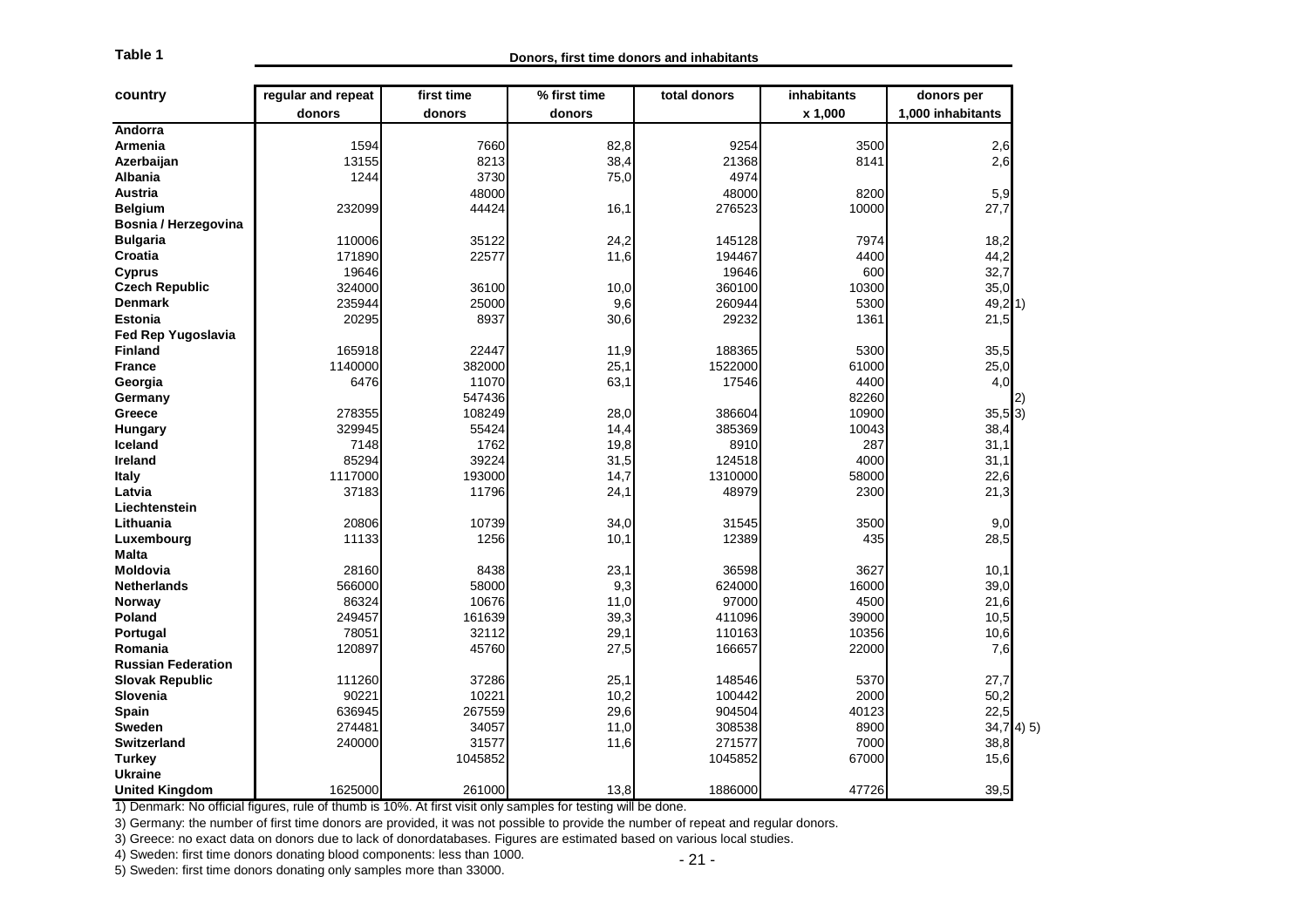| Table 2                                                                                                       |                  |                         |            | Collection of whole blood, autologous blood and blood (apheresis) components |               |                       |               |                 |               |  |
|---------------------------------------------------------------------------------------------------------------|------------------|-------------------------|------------|------------------------------------------------------------------------------|---------------|-----------------------|---------------|-----------------|---------------|--|
|                                                                                                               |                  | whole blood collections |            |                                                                              |               | apheresis collections |               |                 |               |  |
| country                                                                                                       | whole blood      | whole blood per         | autologous | % autologous                                                                 | plasma        | plasma in L per       | platelets     | red blood cells | granulocytes  |  |
|                                                                                                               | units            | 1,000 inhabitants       | units      | whole blood units                                                            | apheresis (L) | 1,000 inhabitants     | apheresis (U) | apheresis (U)   | apheresis (U) |  |
| Andorra                                                                                                       |                  |                         |            |                                                                              |               |                       |               |                 |               |  |
| Armenia                                                                                                       | 9876             | 2,8                     | 38         | 0,4                                                                          | 78            | 0,02                  |               |                 |               |  |
| Azerbaijan                                                                                                    | 13206            | 1,6                     |            |                                                                              | 21            | 0,00                  | 35            |                 |               |  |
| Albania                                                                                                       | 14158            |                         | 182        | 1,3                                                                          |               |                       |               |                 |               |  |
| Austria                                                                                                       | 513839           | 62,7                    | 10000      | 1,9                                                                          |               |                       | 20000         | 2000            | 300           |  |
| <b>Belgium</b>                                                                                                | 528207           | 52,8                    | 3991       | 0,8                                                                          | 97917         | 9,79                  | 18624         | 0               | O(1)          |  |
| Bosnia / Herzegovina                                                                                          |                  |                         |            |                                                                              |               |                       |               |                 |               |  |
| <b>Bulgaria</b>                                                                                               | 145128           | 18,2                    | 288        | 0,2                                                                          | 192           | 0,02                  | 108           |                 |               |  |
| Croatia                                                                                                       | 152274           | 34,6                    | 1021       | 0,7                                                                          | 7000          | 1,59                  | 844           |                 |               |  |
| <b>Cyprus</b>                                                                                                 | 19646            | 32,7                    |            |                                                                              |               |                       | 423           |                 | 53            |  |
| <b>Czech Republic</b>                                                                                         | 410300           | 39,8                    | 18300      | 4,5                                                                          | 31100         | 3,02                  | 15600         | 3500            | 100           |  |
| <b>Denmark</b>                                                                                                | 356783           | 67,3                    | 0          | 0,0                                                                          | 910           | 0,17                  | 1427          | 0               | 0(2)          |  |
| <b>Estonia</b>                                                                                                | 49979            | 36,7                    | 12         | 0,0                                                                          | 29            | 0,02                  | 279           |                 |               |  |
| Fed Rep Yugoslavia                                                                                            |                  |                         |            |                                                                              |               |                       |               |                 |               |  |
| <b>Finland</b>                                                                                                | 318912           | 60,2                    | ∩          | 0,0                                                                          | 1565          | 0,30                  | 836           | 0               |               |  |
| <b>France</b>                                                                                                 | 2137099          | 35,0                    | 88700      | 4,2                                                                          | 75670         | 1,24                  | 154627        | 0               | 100           |  |
| Georgia                                                                                                       | 15406            | 3,5                     |            | 0,0                                                                          | 230           | 0,05                  |               | $\Omega$        |               |  |
| Germany                                                                                                       | 4529545          | 55,1                    | 219425     | 4,8                                                                          | 815990        | 9,92                  | 224826        | 16832           |               |  |
| Greece                                                                                                        | 590536           | 54,2                    | 2798       | 0,5                                                                          | 2300          | 0,21                  | 16657         | 3240            |               |  |
| Hungary                                                                                                       | 429724           | 42,8                    |            |                                                                              | 1928          | 0, 19                 | 52456         | $\mathbf 0$     |               |  |
| Iceland                                                                                                       | 13807            | 48,2                    | $\Omega$   | 0,0                                                                          | 0             | 0,00                  | 416           | $\mathbf 0$     |               |  |
| Ireland                                                                                                       | 142752           | 35,7                    | 98         | 0,1                                                                          | $\Omega$      | 0,00                  | 5757          | 26              | 22            |  |
| <b>Italy</b>                                                                                                  | 2066000          | 35,6                    | 140000     | 6,8                                                                          | 173000        | 2,98                  | 61000         |                 |               |  |
| Latvia                                                                                                        | 57486            | 25,0                    |            |                                                                              | 1593          | 0,69                  | 1373          |                 |               |  |
| Liechtenstein                                                                                                 |                  |                         |            |                                                                              |               |                       |               |                 |               |  |
| Lithuania                                                                                                     | 74301            | 21,2                    |            |                                                                              | 2507          | 0,72                  | 321           |                 |               |  |
| Luxembourg                                                                                                    | 21195            | 48,7                    | 684        | 3,2                                                                          | 3303          | 7,59                  | 661           | 0               |               |  |
| Malta                                                                                                         |                  |                         |            |                                                                              |               |                       |               |                 |               |  |
| Moldovia                                                                                                      | 40023            | 11,0                    | 38         | 0,1                                                                          | 438           | 0,12                  |               |                 |               |  |
| <b>Netherlands</b>                                                                                            | 705500           | 44,1                    | 871        | 0,1                                                                          | 77200         | 4,83                  | 2374          |                 |               |  |
| Norway                                                                                                        | 190757           | 42,4                    |            | 0,0                                                                          | 1704          | 0,38                  | 4169          | 186286          | 0 3)          |  |
| Poland                                                                                                        | 827953           | 21,2                    | 6332       | 0,8                                                                          | 62132         | 1,59                  | 18824         | 0               | 72            |  |
| Portugal<br>Romania                                                                                           | 119878<br>352000 | 11,6                    | 165<br>360 | 0,1<br>0,1                                                                   |               |                       | 538<br>450    |                 | 213           |  |
| <b>Russian Federation</b>                                                                                     |                  | 16,0                    |            |                                                                              | 185           | 0,01                  |               |                 |               |  |
| <b>Slovak Republic</b>                                                                                        | 180204           | 33,6                    | 1716       |                                                                              | 1424          | 0,27                  | 4856          | 0               | 12            |  |
| <b>Slovenia</b>                                                                                               | 89065            | 44,5                    | 2253       | 1,0<br>2,5                                                                   | 970           | 0,49                  | 543           | $\Omega$        |               |  |
| Spain                                                                                                         | 1458172          | 36,3                    | 22698      | 1,6                                                                          | 13816         | 0,34                  | 48561         | 5040            |               |  |
| Sweden                                                                                                        | 454036           | 51,0                    | 867        | 0,2                                                                          | 123365        | 13,86                 | 12213         | 703             |               |  |
| <b>Switzerland</b>                                                                                            | 415345           | 59,3                    | 20000      | 4,8                                                                          | 11100         | 1,59                  | 20000         | 68              | 200           |  |
| <b>Turkey</b>                                                                                                 | 839276           | 12,5                    |            |                                                                              |               |                       |               |                 |               |  |
| <b>Ukraine</b>                                                                                                |                  |                         |            |                                                                              |               |                       |               |                 |               |  |
| <b>United Kingdom</b>                                                                                         | 2380000          | 49,9                    | 1200       | 0,1                                                                          | 1400          | 0,03                  | 101700        | 850             | 275           |  |
| 1) Belgium: the number of platelet apheresis procedures differs from adult - single donor - therapeutic doses |                  |                         |            |                                                                              |               |                       |               |                 |               |  |
| 2) Denmark: platelets is number of drawings                                                                   |                  |                         |            |                                                                              |               |                       |               |                 |               |  |
| 3) Authors: Norway: the number of RBC apheresis is questioned                                                 |                  |                         |            |                                                                              |               |                       |               |                 |               |  |
|                                                                                                               |                  |                         |            |                                                                              |               |                       |               |                 |               |  |
|                                                                                                               |                  |                         |            |                                                                              |               | $-22-$                |               |                 |               |  |
|                                                                                                               |                  |                         |            |                                                                              |               |                       |               |                 |               |  |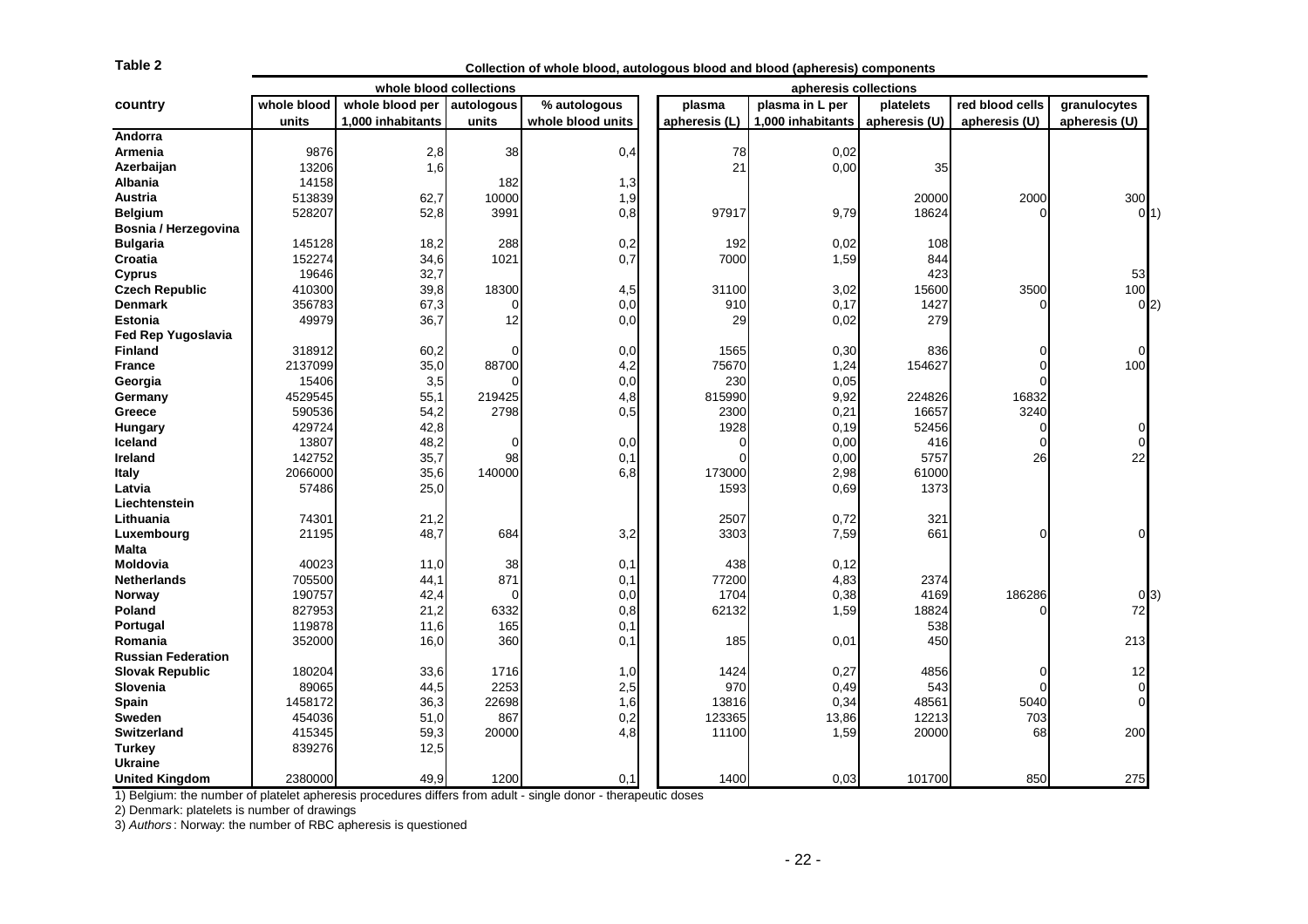| country                                                                                                                                                                                                                                                                                                                                                                                                                                      | whole blood | % whole blood | red blood cell   | $r.b.c.$ (U) per  | plasma for      | platelets        | platelets                   | platelets | % platelets by | cryoprecipitate |
|----------------------------------------------------------------------------------------------------------------------------------------------------------------------------------------------------------------------------------------------------------------------------------------------------------------------------------------------------------------------------------------------------------------------------------------------|-------------|---------------|------------------|-------------------|-----------------|------------------|-----------------------------|-----------|----------------|-----------------|
|                                                                                                                                                                                                                                                                                                                                                                                                                                              | (U)         | of total RBCs | concentrates (U) | 1,000 inhabitants | transfusion (U) | total (U)        | recovered (U) apheresis (U) |           | apheresis      | (10^6 IU FVIII) |
| Andorra                                                                                                                                                                                                                                                                                                                                                                                                                                      |             |               |                  |                   |                 |                  |                             |           |                |                 |
| Armenia                                                                                                                                                                                                                                                                                                                                                                                                                                      | 62          | 0,9           | 6696             | 1,9               | 7608            |                  |                             |           |                | 10              |
| Azerbaijan                                                                                                                                                                                                                                                                                                                                                                                                                                   | 16000       | 76,1          | 5012             | 2,6               | 6150            | 35               |                             | 35        | 100,0          |                 |
| <b>Albania</b>                                                                                                                                                                                                                                                                                                                                                                                                                               | 2836        | 20,6          | 10920            |                   | 10920           | 270              |                             |           |                | 2765            |
| Austria                                                                                                                                                                                                                                                                                                                                                                                                                                      | $\mathbf 0$ | 0,0           | 400000           | 48,8              | 70000           | 20000            | 4000                        | 16000     | 80,0           |                 |
| <b>Belgium</b>                                                                                                                                                                                                                                                                                                                                                                                                                               |             | 0,0           | 490476           | 49,0              | 88800           | 37000            | 27482                       | 9518      | 25,7           |                 |
| Bosnia / Herzegovina                                                                                                                                                                                                                                                                                                                                                                                                                         |             |               |                  |                   |                 |                  |                             |           |                |                 |
| <b>Bulgaria</b>                                                                                                                                                                                                                                                                                                                                                                                                                              | 7266        | 5,7           | 119345           | 15,9              | 75259           | 10969            | 10861                       | 108       | 1,0            |                 |
| Croatia                                                                                                                                                                                                                                                                                                                                                                                                                                      | 7686        | 5,1           | 144457           | 34,6              | 143453          | 57410            | 57410                       | 844       | 1,5            | 1172            |
| <b>Cyprus</b>                                                                                                                                                                                                                                                                                                                                                                                                                                | 26127       | 59,2          | 18000            | 73,5              | 6438            | 8377             |                             |           |                |                 |
| <b>Czech Republic</b>                                                                                                                                                                                                                                                                                                                                                                                                                        | 1100        | 0,3           | 412700           | 40,2              | 168200          | 21700            | 6100                        | 15600     | 71,9           | 1000            |
| <b>Denmark</b>                                                                                                                                                                                                                                                                                                                                                                                                                               | 181         | 0,1           | 330180           | 62,3              |                 | 21968            | 20978                       | 990       | 4,5            |                 |
| <b>Estonia</b>                                                                                                                                                                                                                                                                                                                                                                                                                               | 63          | 0,1           | 50548            | 37,2              | 29130           | 2701             | 2301                        | 400       | 14,8           | 21800           |
| Fed Rep Yugoslavia                                                                                                                                                                                                                                                                                                                                                                                                                           |             |               |                  |                   |                 |                  |                             |           |                |                 |
| <b>Finland</b>                                                                                                                                                                                                                                                                                                                                                                                                                               | 395         | 0,1           | 283849           | 53,6              | 37148           | 35335            | 34575                       | 760       | 2,2            |                 |
| <b>France</b>                                                                                                                                                                                                                                                                                                                                                                                                                                | $\Omega$    | 0,0           | 2013970          | 33,0              | 256954          | 198702           | 25429                       | 173273    | 87,2           |                 |
| Georgia                                                                                                                                                                                                                                                                                                                                                                                                                                      |             |               |                  |                   |                 |                  |                             |           |                |                 |
| Germany                                                                                                                                                                                                                                                                                                                                                                                                                                      | 19281       | 0,6           | 3355155          | 41,0              | 4237363         | 268695           | 87373                       | 181322    | 67,5           |                 |
| Greece                                                                                                                                                                                                                                                                                                                                                                                                                                       | 25800       | 4,3           | 567534           | 54,4              | 169900          | 127178           | 114546                      | 12632     | 9,9            |                 |
| Hungary                                                                                                                                                                                                                                                                                                                                                                                                                                      | 68          | 0,0           | 374097           | 37,3              | 89757           | 123665           | 9640                        |           |                |                 |
| Iceland                                                                                                                                                                                                                                                                                                                                                                                                                                      | $\mathbf 0$ | 0,0           | 13805            | 48,2              | 2923            | 919              | 605                         | 314       | 34,2           | 139             |
| <b>Ireland</b>                                                                                                                                                                                                                                                                                                                                                                                                                               | 494         | 0,4           | 120027           | 30,1              | 24600           | 14010            | 9043                        | 4967      | 35,5           | 1840            |
| <b>Italy</b>                                                                                                                                                                                                                                                                                                                                                                                                                                 | 41500       | 1,9           | 2160000          | 38,0              | 147000          | 479000           | 645000                      | 61000     | 12,7           | 2000            |
| Latvia                                                                                                                                                                                                                                                                                                                                                                                                                                       | 56          | 0,1           | 57059            | 24,8              | 55230           | 2433             | 1060                        | 1373      | 56,4           | 7268            |
| Liechtenstein                                                                                                                                                                                                                                                                                                                                                                                                                                |             |               |                  |                   |                 |                  |                             |           |                |                 |
| Lithuania                                                                                                                                                                                                                                                                                                                                                                                                                                    | 115         | 0,2           | 64214            | 18,4              | 34320           | 20352            | 20331                       | 321       | 1,6            | 1017            |
| Luxembourg                                                                                                                                                                                                                                                                                                                                                                                                                                   | $\Omega$    | 0,0           | 20121            | 46,3              | 3322            | 1805             | 1256                        | 549       | 30,4           |                 |
| Malta                                                                                                                                                                                                                                                                                                                                                                                                                                        |             |               |                  |                   |                 |                  |                             |           |                |                 |
| Moldovia                                                                                                                                                                                                                                                                                                                                                                                                                                     | 1110        | 5,5           | 18999            | 5,5               | 17686           | 1106             | 1106                        |           |                | 1903            |
| <b>Netherlands</b>                                                                                                                                                                                                                                                                                                                                                                                                                           | 5           | 0,0           | 603417           | 37,7              | 99500           | 150187           | 148238                      | 1949      | 1,3            |                 |
| Norway                                                                                                                                                                                                                                                                                                                                                                                                                                       | 164         | 0,1           | 175674           | 39,1              | 30946           | 15437            | 11000                       | 4500      | 29,2           |                 |
| Poland                                                                                                                                                                                                                                                                                                                                                                                                                                       | 9187        | 1,5           | 615930           | 16,0              | 284651          | 36562            | 17772                       | 18790     | 51,4           |                 |
| Portugal                                                                                                                                                                                                                                                                                                                                                                                                                                     | 41          | 0,0           | 123812           | 12,0              | 4455            | 74265            | 73768                       | 497       | 0,7            | 506             |
| Romania                                                                                                                                                                                                                                                                                                                                                                                                                                      | 179655      | 53,1          | 158733           | 15,4              | 147841          | 34535            | 34085                       | 450       | 1,3            | 13482           |
| <b>Russian Federation</b>                                                                                                                                                                                                                                                                                                                                                                                                                    |             |               |                  |                   |                 |                  |                             |           |                |                 |
| <b>Slovak Republic</b>                                                                                                                                                                                                                                                                                                                                                                                                                       | 19224       | 11,1          | 154582           | 32,4              | 90525           | 7306             | 3250                        | 4056      | 55,5           |                 |
| Slovenia                                                                                                                                                                                                                                                                                                                                                                                                                                     | 2300        | 2,6           | 85000            | 43,7              | 27000           | 28000            | 27000                       | 7000      | 25,0           |                 |
| Spain                                                                                                                                                                                                                                                                                                                                                                                                                                        | 5155        | 0,4           | 1260000          | 31,5              | 184893          | 542239           |                             |           |                | 7144            |
| Sweden                                                                                                                                                                                                                                                                                                                                                                                                                                       | 745         | 0,2           | 435336           | 49,0              | 132674          | 31352            | 19139                       | 12213     | 39,0           |                 |
| <b>Switzerland</b>                                                                                                                                                                                                                                                                                                                                                                                                                           | 6401        | 2,3           | 266486           | 39,0              | 71505           | 17000            | 1926                        | 14184     | 83,4           |                 |
| <b>Turkey</b>                                                                                                                                                                                                                                                                                                                                                                                                                                | 671941      | 80,3          | 164505           | 12,5              | 300000          | 39000            | 12000                       | 27000     | 69,2           |                 |
|                                                                                                                                                                                                                                                                                                                                                                                                                                              |             |               |                  |                   |                 |                  |                             |           |                |                 |
|                                                                                                                                                                                                                                                                                                                                                                                                                                              |             |               |                  |                   |                 |                  |                             |           |                | 72000           |
| <b>Ukraine</b><br><b>United Kingdom</b><br>1) Authors: Georgia: data submitted from 4 centres, not allowing interpretation of totals<br>2) Authors: Germany: plasma for transfusion given in Litres, units were asked, her represented arbitrarily by dividing / 0,300 (see also Table 4)<br>3) Authors: Spain: plasma for transfusion given in Litres, units were asked, her represented arbitrarily by dividing / 0.300 (see also Table 4) | 2700        | 0,1           | 2203500          | 46,2              | 329000          | 215000<br>$-23-$ | 128300                      | 86700     | 40,3           |                 |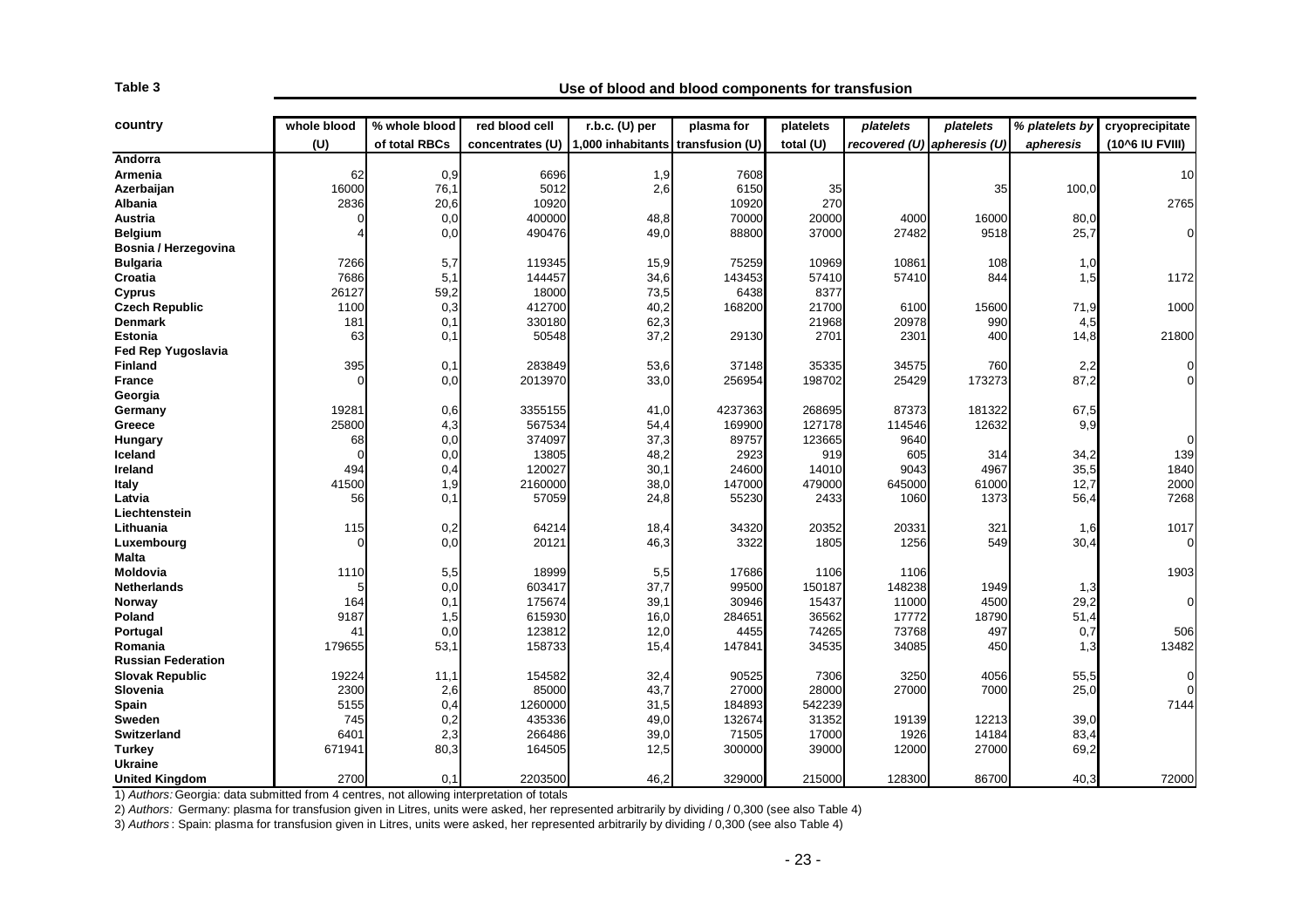| country                                                         | plasma for        | plasma for fractionation  | plasma for transfusion                                                                                                                                                                                                                                                                                                                                                                                          | plasma for transfusion /       |
|-----------------------------------------------------------------|-------------------|---------------------------|-----------------------------------------------------------------------------------------------------------------------------------------------------------------------------------------------------------------------------------------------------------------------------------------------------------------------------------------------------------------------------------------------------------------|--------------------------------|
|                                                                 | fractionation (L) | per 1,000 inhabitants (L) | per 1,000 inhabitants (U)                                                                                                                                                                                                                                                                                                                                                                                       | total red blood cell ratio (U) |
| Andorra                                                         |                   |                           |                                                                                                                                                                                                                                                                                                                                                                                                                 |                                |
| Armenia                                                         | 7                 | 0,00                      | 2,17                                                                                                                                                                                                                                                                                                                                                                                                            | 1,13                           |
| Azerbaijan                                                      | $\overline{0}$    | 0,00                      | 0,76                                                                                                                                                                                                                                                                                                                                                                                                            | 0,29                           |
| Albania                                                         | 0                 |                           |                                                                                                                                                                                                                                                                                                                                                                                                                 | 0,79                           |
| Austria                                                         |                   |                           | 8,54                                                                                                                                                                                                                                                                                                                                                                                                            | 0,18                           |
| <b>Belgium</b>                                                  | 235390            | 23,54                     | 8,88                                                                                                                                                                                                                                                                                                                                                                                                            | 0,18                           |
| Bosnia / Herzegovina                                            |                   |                           |                                                                                                                                                                                                                                                                                                                                                                                                                 |                                |
| <b>Bulgaria</b>                                                 | 10526             | 1,32                      | 9,44                                                                                                                                                                                                                                                                                                                                                                                                            | $0,59$ 1)                      |
| Croatia                                                         | 9436              | 2,14                      | 32,60                                                                                                                                                                                                                                                                                                                                                                                                           | 0,94                           |
| <b>Cyprus</b>                                                   | 0                 | 0,00                      | 10,73                                                                                                                                                                                                                                                                                                                                                                                                           | 0, 15                          |
| <b>Czech Republic</b>                                           | 63500             | 6,17                      | 16,33                                                                                                                                                                                                                                                                                                                                                                                                           | 0,41                           |
| <b>Denmark</b>                                                  | 83907             | 15,83                     | 0,00                                                                                                                                                                                                                                                                                                                                                                                                            |                                |
| <b>Estonia</b>                                                  | 7200              | 5,29                      | 21,40                                                                                                                                                                                                                                                                                                                                                                                                           | 0,58                           |
| Fed Rep Yugoslavia                                              |                   |                           |                                                                                                                                                                                                                                                                                                                                                                                                                 |                                |
| <b>Finland</b>                                                  | 76450             | 14,42                     | 7,01                                                                                                                                                                                                                                                                                                                                                                                                            | $0,13$ 2)                      |
| <b>France</b>                                                   | 480366            | 7,87                      | 4,21                                                                                                                                                                                                                                                                                                                                                                                                            | 0,13                           |
| Georgia                                                         | 651               | 0, 15                     | 0,00                                                                                                                                                                                                                                                                                                                                                                                                            |                                |
| Germany                                                         | 1679183           | 20,41                     | 51,51                                                                                                                                                                                                                                                                                                                                                                                                           | $1,26$ 3)                      |
| Greece                                                          | 29367             | 2,69                      | 15,59                                                                                                                                                                                                                                                                                                                                                                                                           | 0,29                           |
| <b>Hungary</b>                                                  | 60753             | 6,05                      | 8,94                                                                                                                                                                                                                                                                                                                                                                                                            | 0,24                           |
| Iceland                                                         |                   |                           | 10,20                                                                                                                                                                                                                                                                                                                                                                                                           | 0,21                           |
| Ireland                                                         | 2438              | 0,61                      | 6,15                                                                                                                                                                                                                                                                                                                                                                                                            | 0,20                           |
| <b>Italy</b>                                                    | 461000            | 7,95                      | 2,53                                                                                                                                                                                                                                                                                                                                                                                                            | 0,07                           |
| Latvia                                                          | 17574             | 7,64                      | 24,01                                                                                                                                                                                                                                                                                                                                                                                                           | 0,97                           |
| Liechtenstein                                                   |                   |                           |                                                                                                                                                                                                                                                                                                                                                                                                                 |                                |
| Lithuania                                                       | 11298             | 3,23                      | 9,81                                                                                                                                                                                                                                                                                                                                                                                                            | 0,53                           |
| Luxembourg                                                      | 8332              | 19,15                     | 7,64                                                                                                                                                                                                                                                                                                                                                                                                            | 0,17                           |
| <b>Malta</b>                                                    | 3375              |                           |                                                                                                                                                                                                                                                                                                                                                                                                                 |                                |
| Moldovia                                                        | 266670            | 0,93<br>16,67             | 4,88<br>6,22                                                                                                                                                                                                                                                                                                                                                                                                    | 0,88<br>0,16                   |
| <b>Netherlands</b>                                              | 41160             | 9,15                      | 6,88                                                                                                                                                                                                                                                                                                                                                                                                            | 0,18                           |
| <b>Norway</b><br>Poland                                         | 171568            | 4,40                      | 7,30                                                                                                                                                                                                                                                                                                                                                                                                            | 0,46                           |
| Portugal                                                        | 0                 | 0,00                      | 0,43                                                                                                                                                                                                                                                                                                                                                                                                            | 0,04                           |
| Romania                                                         | 2026              | 0,09                      | 6,72                                                                                                                                                                                                                                                                                                                                                                                                            | 0,44 4)                        |
| <b>Russian Federation</b>                                       |                   |                           |                                                                                                                                                                                                                                                                                                                                                                                                                 |                                |
| <b>Slovak Republic</b>                                          | 11849             | 2,21                      | 16,86                                                                                                                                                                                                                                                                                                                                                                                                           | 0,52                           |
| Slovenia                                                        | 13000             | 6,50                      | 13,50                                                                                                                                                                                                                                                                                                                                                                                                           | 0,31                           |
| <b>Spain</b>                                                    | 223064            | 5,56                      | 4,61                                                                                                                                                                                                                                                                                                                                                                                                            | 0,155                          |
| Sweden                                                          | 205061            | 23,04                     | 14,91                                                                                                                                                                                                                                                                                                                                                                                                           | 0,30                           |
| <b>Switzerland</b>                                              | 85578             | 12,23                     | 10,22                                                                                                                                                                                                                                                                                                                                                                                                           | 0,26                           |
| Turkey                                                          |                   |                           | 4,48                                                                                                                                                                                                                                                                                                                                                                                                            | 0,36                           |
| <b>Ukraine</b>                                                  |                   |                           |                                                                                                                                                                                                                                                                                                                                                                                                                 |                                |
| <b>United Kingdom</b>                                           | $\Omega$          | 0,00                      | 6,89                                                                                                                                                                                                                                                                                                                                                                                                            | 0,15                           |
| 1) Bulgaria: data may not be accurate.<br>2) Finland: red cells |                   |                           | 3) Authors: Germany: plasma for transfusion given in Litres, units were asked, her represented arbitrarily by dividing / 0,300 (Table 3)<br>4) Romania: the volume of plasma for fractionation was not sufficient, in the absence of a contract it was not delivered.<br>5) Authors: Spain: plasma for transfusion given in Litres, units were asked, her represented arbitrarily by dividing / 0,300 (Table 3) |                                |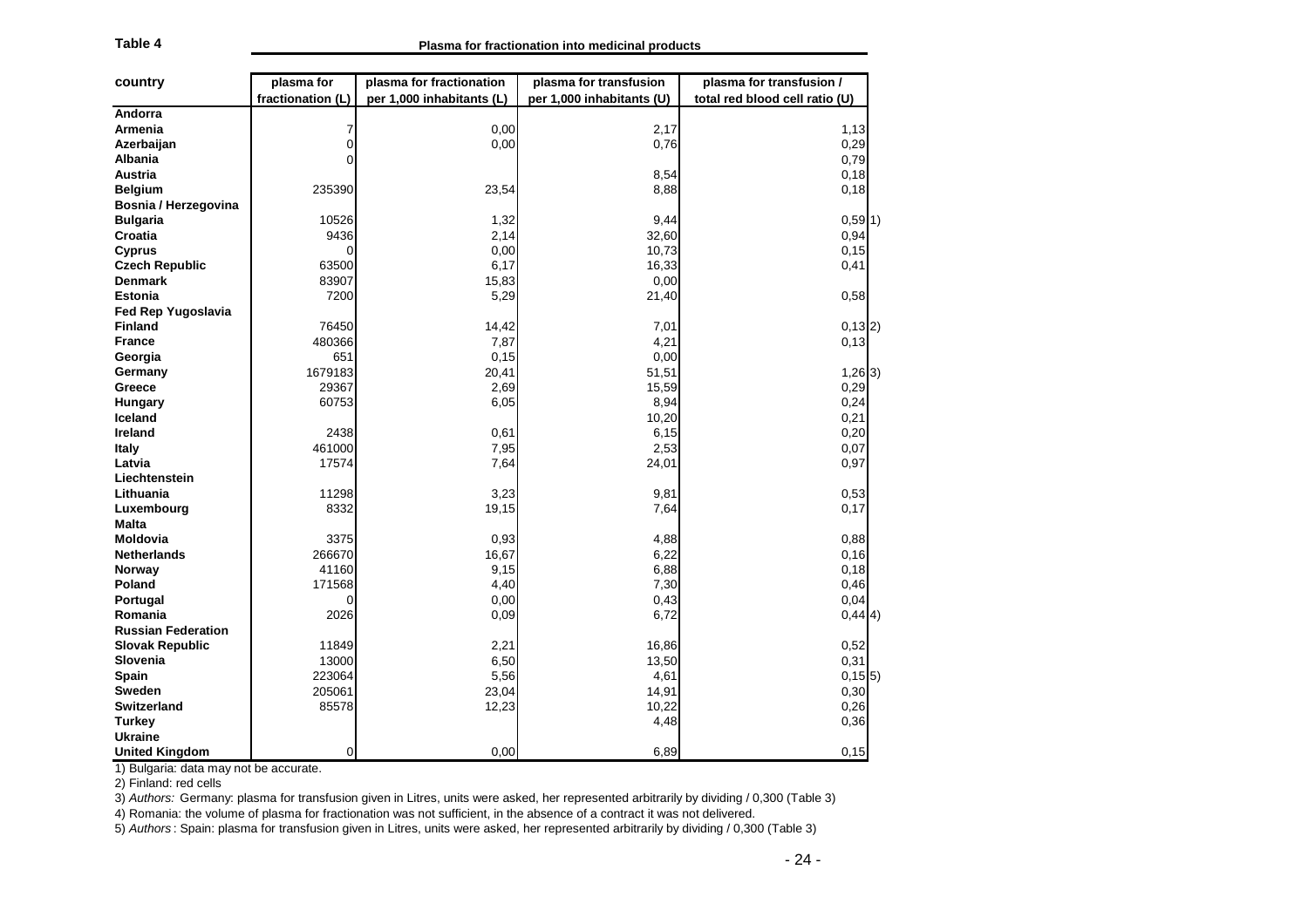| leuco depleted %<br>leuco depleted %<br>irradiated %<br>leuco depleted %<br>irradiated %<br>Andorra<br>Armenia<br>$\pmb{0}$<br>$\pmb{0}$<br>0<br>$\mathsf 0$<br>$\pmb{0}$<br>$\mathbf 0$<br>$\pmb{0}$<br>0<br>$\pmb{0}$<br>Azerbaijan<br>0<br>0<br>$\mathbf 0$<br>17<br>$\mathbf 0$<br>8<br>$\overline{2}$<br><b>Albania</b><br>$\mathbf 0$<br>$\mathbf 0$<br><b>Austria</b><br>100<br>10<br>50<br>100<br>30<br>$\mathbf{1}$<br>24<br>100<br><b>Belgium</b><br>$\mathbf{1}$<br>0<br>0<br>$\mathbf{1}$<br>Bosnia / Herzegovina<br><b>Bulgaria</b><br>3<br>0<br>0<br>0<br>$\pmb{0}$<br>0<br>Croatia<br>$\overline{c}$<br>$\overline{c}$<br>$\mathbf 0$<br>$\pmb{0}$<br>0<br>$\pmb{0}$<br>$\pmb{0}$<br>$\pmb{0}$<br><b>Cyprus</b><br><b>Czech Republic</b><br>8<br>30<br>0<br>83<br><b>Denmark</b><br>14<br>3<br>$\pmb{0}$<br>$\overline{0}$<br>22<br><b>Estonia</b><br>$\mathbf 0$<br>$\overline{\mathbf{c}}$<br>Fed Rep Yugoslavia<br><b>Finland</b><br>20<br>$\mathbf 0$<br>$\pmb{0}$<br>100<br>23<br>14<br>5<br>100<br>100<br>100<br>40<br><b>France</b><br>$\mathbf 0$<br>$\overline{\mathbf{c}}$<br>$\Omega$<br>$\mathbf 0$<br>$\mathbf 0$<br>$\Omega$<br>Georgia<br>83<br>91<br>Germany<br>30<br>22<br>Greece<br>5<br>$\mathbf 0$<br>5<br>Hungary<br>$\mathbf{1}$<br>$\mathbf{1}$<br>24<br>Iceland<br>5<br>$\mathbf{1}$<br>$\mathbf 0$<br>$\mathbf 0$<br>100<br>100<br>100<br>Ireland<br>10<br>75<br>0<br>63<br>30<br><b>Italy</b><br>59<br>$\boldsymbol{2}$<br>$\mathbf 0$<br>Latvia<br>0<br>100<br>0<br>Liechtenstein<br>0<br>$\mathbf{1}$<br>$\mathbf 0$<br>3<br>3<br>Lithuania<br>1<br>$\overline{0}$<br>$\mathsf{O}\xspace$<br>Luxembourg<br>$\overline{0}$<br>100<br>$\mathbf 0$<br>0<br><b>Malta</b><br><b>Moldovia</b><br>27<br>50<br>100<br><b>Netherlands</b><br>100<br>$\mathbf 0$<br>100<br>Norway<br>0<br>0<br>90<br>Poland<br>3<br>$\overline{\mathbf{4}}$<br>0<br>71<br>100<br>100<br>Portugal<br>$\mathbf 0$<br>5<br>Romania<br>15<br><b>Russian Federation</b><br><b>Slovak Republic</b><br>$\mathbf 0$<br>$\mathbf 0$<br>0<br>0<br>35<br>$\mathbf{1}$<br>Slovenia<br>20<br>$\mathbf{1}$<br>40<br>30<br><b>Spain</b><br>18<br>20<br>30<br>Sweden<br>43<br>$\overline{2}$<br>95<br>95<br>100<br>100<br><b>Switzerland</b><br>100<br>0<br>$\mathbf 0$<br>$\mathbf 0$<br><b>Turkey</b><br>0<br>0<br>0<br>Ukraine | country               | red blood cells |                | plasma for transfusion |             | platelets |              |
|------------------------------------------------------------------------------------------------------------------------------------------------------------------------------------------------------------------------------------------------------------------------------------------------------------------------------------------------------------------------------------------------------------------------------------------------------------------------------------------------------------------------------------------------------------------------------------------------------------------------------------------------------------------------------------------------------------------------------------------------------------------------------------------------------------------------------------------------------------------------------------------------------------------------------------------------------------------------------------------------------------------------------------------------------------------------------------------------------------------------------------------------------------------------------------------------------------------------------------------------------------------------------------------------------------------------------------------------------------------------------------------------------------------------------------------------------------------------------------------------------------------------------------------------------------------------------------------------------------------------------------------------------------------------------------------------------------------------------------------------------------------------------------------------------------------------------------------------------------------------------------------------------------------------------------------------------------------------------------------------------------------------------------------------------------------------------------------------------------------------------------------------------------------------------------------------------------------------------------------------------------------------------------------------------------------------------------|-----------------------|-----------------|----------------|------------------------|-------------|-----------|--------------|
|                                                                                                                                                                                                                                                                                                                                                                                                                                                                                                                                                                                                                                                                                                                                                                                                                                                                                                                                                                                                                                                                                                                                                                                                                                                                                                                                                                                                                                                                                                                                                                                                                                                                                                                                                                                                                                                                                                                                                                                                                                                                                                                                                                                                                                                                                                                                    |                       |                 |                |                        |             |           | irradiated % |
|                                                                                                                                                                                                                                                                                                                                                                                                                                                                                                                                                                                                                                                                                                                                                                                                                                                                                                                                                                                                                                                                                                                                                                                                                                                                                                                                                                                                                                                                                                                                                                                                                                                                                                                                                                                                                                                                                                                                                                                                                                                                                                                                                                                                                                                                                                                                    |                       |                 |                |                        |             |           |              |
|                                                                                                                                                                                                                                                                                                                                                                                                                                                                                                                                                                                                                                                                                                                                                                                                                                                                                                                                                                                                                                                                                                                                                                                                                                                                                                                                                                                                                                                                                                                                                                                                                                                                                                                                                                                                                                                                                                                                                                                                                                                                                                                                                                                                                                                                                                                                    |                       |                 |                |                        |             |           |              |
|                                                                                                                                                                                                                                                                                                                                                                                                                                                                                                                                                                                                                                                                                                                                                                                                                                                                                                                                                                                                                                                                                                                                                                                                                                                                                                                                                                                                                                                                                                                                                                                                                                                                                                                                                                                                                                                                                                                                                                                                                                                                                                                                                                                                                                                                                                                                    |                       |                 |                |                        |             |           |              |
|                                                                                                                                                                                                                                                                                                                                                                                                                                                                                                                                                                                                                                                                                                                                                                                                                                                                                                                                                                                                                                                                                                                                                                                                                                                                                                                                                                                                                                                                                                                                                                                                                                                                                                                                                                                                                                                                                                                                                                                                                                                                                                                                                                                                                                                                                                                                    |                       |                 |                |                        |             |           |              |
|                                                                                                                                                                                                                                                                                                                                                                                                                                                                                                                                                                                                                                                                                                                                                                                                                                                                                                                                                                                                                                                                                                                                                                                                                                                                                                                                                                                                                                                                                                                                                                                                                                                                                                                                                                                                                                                                                                                                                                                                                                                                                                                                                                                                                                                                                                                                    |                       |                 |                |                        |             |           |              |
|                                                                                                                                                                                                                                                                                                                                                                                                                                                                                                                                                                                                                                                                                                                                                                                                                                                                                                                                                                                                                                                                                                                                                                                                                                                                                                                                                                                                                                                                                                                                                                                                                                                                                                                                                                                                                                                                                                                                                                                                                                                                                                                                                                                                                                                                                                                                    |                       |                 |                |                        |             |           |              |
|                                                                                                                                                                                                                                                                                                                                                                                                                                                                                                                                                                                                                                                                                                                                                                                                                                                                                                                                                                                                                                                                                                                                                                                                                                                                                                                                                                                                                                                                                                                                                                                                                                                                                                                                                                                                                                                                                                                                                                                                                                                                                                                                                                                                                                                                                                                                    |                       |                 |                |                        |             |           |              |
|                                                                                                                                                                                                                                                                                                                                                                                                                                                                                                                                                                                                                                                                                                                                                                                                                                                                                                                                                                                                                                                                                                                                                                                                                                                                                                                                                                                                                                                                                                                                                                                                                                                                                                                                                                                                                                                                                                                                                                                                                                                                                                                                                                                                                                                                                                                                    |                       |                 |                |                        |             |           |              |
|                                                                                                                                                                                                                                                                                                                                                                                                                                                                                                                                                                                                                                                                                                                                                                                                                                                                                                                                                                                                                                                                                                                                                                                                                                                                                                                                                                                                                                                                                                                                                                                                                                                                                                                                                                                                                                                                                                                                                                                                                                                                                                                                                                                                                                                                                                                                    |                       |                 |                |                        |             |           |              |
|                                                                                                                                                                                                                                                                                                                                                                                                                                                                                                                                                                                                                                                                                                                                                                                                                                                                                                                                                                                                                                                                                                                                                                                                                                                                                                                                                                                                                                                                                                                                                                                                                                                                                                                                                                                                                                                                                                                                                                                                                                                                                                                                                                                                                                                                                                                                    |                       |                 |                |                        |             |           |              |
|                                                                                                                                                                                                                                                                                                                                                                                                                                                                                                                                                                                                                                                                                                                                                                                                                                                                                                                                                                                                                                                                                                                                                                                                                                                                                                                                                                                                                                                                                                                                                                                                                                                                                                                                                                                                                                                                                                                                                                                                                                                                                                                                                                                                                                                                                                                                    |                       |                 |                |                        |             |           |              |
|                                                                                                                                                                                                                                                                                                                                                                                                                                                                                                                                                                                                                                                                                                                                                                                                                                                                                                                                                                                                                                                                                                                                                                                                                                                                                                                                                                                                                                                                                                                                                                                                                                                                                                                                                                                                                                                                                                                                                                                                                                                                                                                                                                                                                                                                                                                                    |                       |                 |                |                        |             |           |              |
|                                                                                                                                                                                                                                                                                                                                                                                                                                                                                                                                                                                                                                                                                                                                                                                                                                                                                                                                                                                                                                                                                                                                                                                                                                                                                                                                                                                                                                                                                                                                                                                                                                                                                                                                                                                                                                                                                                                                                                                                                                                                                                                                                                                                                                                                                                                                    |                       |                 |                |                        |             |           |              |
|                                                                                                                                                                                                                                                                                                                                                                                                                                                                                                                                                                                                                                                                                                                                                                                                                                                                                                                                                                                                                                                                                                                                                                                                                                                                                                                                                                                                                                                                                                                                                                                                                                                                                                                                                                                                                                                                                                                                                                                                                                                                                                                                                                                                                                                                                                                                    |                       |                 |                |                        |             |           |              |
|                                                                                                                                                                                                                                                                                                                                                                                                                                                                                                                                                                                                                                                                                                                                                                                                                                                                                                                                                                                                                                                                                                                                                                                                                                                                                                                                                                                                                                                                                                                                                                                                                                                                                                                                                                                                                                                                                                                                                                                                                                                                                                                                                                                                                                                                                                                                    |                       |                 |                |                        |             |           |              |
|                                                                                                                                                                                                                                                                                                                                                                                                                                                                                                                                                                                                                                                                                                                                                                                                                                                                                                                                                                                                                                                                                                                                                                                                                                                                                                                                                                                                                                                                                                                                                                                                                                                                                                                                                                                                                                                                                                                                                                                                                                                                                                                                                                                                                                                                                                                                    |                       |                 |                |                        |             |           |              |
|                                                                                                                                                                                                                                                                                                                                                                                                                                                                                                                                                                                                                                                                                                                                                                                                                                                                                                                                                                                                                                                                                                                                                                                                                                                                                                                                                                                                                                                                                                                                                                                                                                                                                                                                                                                                                                                                                                                                                                                                                                                                                                                                                                                                                                                                                                                                    |                       |                 |                |                        |             |           |              |
|                                                                                                                                                                                                                                                                                                                                                                                                                                                                                                                                                                                                                                                                                                                                                                                                                                                                                                                                                                                                                                                                                                                                                                                                                                                                                                                                                                                                                                                                                                                                                                                                                                                                                                                                                                                                                                                                                                                                                                                                                                                                                                                                                                                                                                                                                                                                    |                       |                 |                |                        |             |           |              |
|                                                                                                                                                                                                                                                                                                                                                                                                                                                                                                                                                                                                                                                                                                                                                                                                                                                                                                                                                                                                                                                                                                                                                                                                                                                                                                                                                                                                                                                                                                                                                                                                                                                                                                                                                                                                                                                                                                                                                                                                                                                                                                                                                                                                                                                                                                                                    |                       |                 |                |                        |             |           |              |
|                                                                                                                                                                                                                                                                                                                                                                                                                                                                                                                                                                                                                                                                                                                                                                                                                                                                                                                                                                                                                                                                                                                                                                                                                                                                                                                                                                                                                                                                                                                                                                                                                                                                                                                                                                                                                                                                                                                                                                                                                                                                                                                                                                                                                                                                                                                                    |                       |                 |                |                        |             |           |              |
|                                                                                                                                                                                                                                                                                                                                                                                                                                                                                                                                                                                                                                                                                                                                                                                                                                                                                                                                                                                                                                                                                                                                                                                                                                                                                                                                                                                                                                                                                                                                                                                                                                                                                                                                                                                                                                                                                                                                                                                                                                                                                                                                                                                                                                                                                                                                    |                       |                 |                |                        |             |           |              |
|                                                                                                                                                                                                                                                                                                                                                                                                                                                                                                                                                                                                                                                                                                                                                                                                                                                                                                                                                                                                                                                                                                                                                                                                                                                                                                                                                                                                                                                                                                                                                                                                                                                                                                                                                                                                                                                                                                                                                                                                                                                                                                                                                                                                                                                                                                                                    |                       |                 |                |                        |             |           |              |
|                                                                                                                                                                                                                                                                                                                                                                                                                                                                                                                                                                                                                                                                                                                                                                                                                                                                                                                                                                                                                                                                                                                                                                                                                                                                                                                                                                                                                                                                                                                                                                                                                                                                                                                                                                                                                                                                                                                                                                                                                                                                                                                                                                                                                                                                                                                                    |                       |                 |                |                        |             |           |              |
|                                                                                                                                                                                                                                                                                                                                                                                                                                                                                                                                                                                                                                                                                                                                                                                                                                                                                                                                                                                                                                                                                                                                                                                                                                                                                                                                                                                                                                                                                                                                                                                                                                                                                                                                                                                                                                                                                                                                                                                                                                                                                                                                                                                                                                                                                                                                    |                       |                 |                |                        |             |           |              |
|                                                                                                                                                                                                                                                                                                                                                                                                                                                                                                                                                                                                                                                                                                                                                                                                                                                                                                                                                                                                                                                                                                                                                                                                                                                                                                                                                                                                                                                                                                                                                                                                                                                                                                                                                                                                                                                                                                                                                                                                                                                                                                                                                                                                                                                                                                                                    |                       |                 |                |                        |             |           |              |
|                                                                                                                                                                                                                                                                                                                                                                                                                                                                                                                                                                                                                                                                                                                                                                                                                                                                                                                                                                                                                                                                                                                                                                                                                                                                                                                                                                                                                                                                                                                                                                                                                                                                                                                                                                                                                                                                                                                                                                                                                                                                                                                                                                                                                                                                                                                                    |                       |                 |                |                        |             |           |              |
|                                                                                                                                                                                                                                                                                                                                                                                                                                                                                                                                                                                                                                                                                                                                                                                                                                                                                                                                                                                                                                                                                                                                                                                                                                                                                                                                                                                                                                                                                                                                                                                                                                                                                                                                                                                                                                                                                                                                                                                                                                                                                                                                                                                                                                                                                                                                    |                       |                 |                |                        |             |           |              |
|                                                                                                                                                                                                                                                                                                                                                                                                                                                                                                                                                                                                                                                                                                                                                                                                                                                                                                                                                                                                                                                                                                                                                                                                                                                                                                                                                                                                                                                                                                                                                                                                                                                                                                                                                                                                                                                                                                                                                                                                                                                                                                                                                                                                                                                                                                                                    |                       |                 |                |                        |             |           |              |
|                                                                                                                                                                                                                                                                                                                                                                                                                                                                                                                                                                                                                                                                                                                                                                                                                                                                                                                                                                                                                                                                                                                                                                                                                                                                                                                                                                                                                                                                                                                                                                                                                                                                                                                                                                                                                                                                                                                                                                                                                                                                                                                                                                                                                                                                                                                                    |                       |                 |                |                        |             |           |              |
|                                                                                                                                                                                                                                                                                                                                                                                                                                                                                                                                                                                                                                                                                                                                                                                                                                                                                                                                                                                                                                                                                                                                                                                                                                                                                                                                                                                                                                                                                                                                                                                                                                                                                                                                                                                                                                                                                                                                                                                                                                                                                                                                                                                                                                                                                                                                    |                       |                 |                |                        |             |           |              |
|                                                                                                                                                                                                                                                                                                                                                                                                                                                                                                                                                                                                                                                                                                                                                                                                                                                                                                                                                                                                                                                                                                                                                                                                                                                                                                                                                                                                                                                                                                                                                                                                                                                                                                                                                                                                                                                                                                                                                                                                                                                                                                                                                                                                                                                                                                                                    |                       |                 |                |                        |             |           |              |
|                                                                                                                                                                                                                                                                                                                                                                                                                                                                                                                                                                                                                                                                                                                                                                                                                                                                                                                                                                                                                                                                                                                                                                                                                                                                                                                                                                                                                                                                                                                                                                                                                                                                                                                                                                                                                                                                                                                                                                                                                                                                                                                                                                                                                                                                                                                                    |                       |                 |                |                        |             |           |              |
|                                                                                                                                                                                                                                                                                                                                                                                                                                                                                                                                                                                                                                                                                                                                                                                                                                                                                                                                                                                                                                                                                                                                                                                                                                                                                                                                                                                                                                                                                                                                                                                                                                                                                                                                                                                                                                                                                                                                                                                                                                                                                                                                                                                                                                                                                                                                    |                       |                 |                |                        |             |           |              |
|                                                                                                                                                                                                                                                                                                                                                                                                                                                                                                                                                                                                                                                                                                                                                                                                                                                                                                                                                                                                                                                                                                                                                                                                                                                                                                                                                                                                                                                                                                                                                                                                                                                                                                                                                                                                                                                                                                                                                                                                                                                                                                                                                                                                                                                                                                                                    |                       |                 |                |                        |             |           |              |
|                                                                                                                                                                                                                                                                                                                                                                                                                                                                                                                                                                                                                                                                                                                                                                                                                                                                                                                                                                                                                                                                                                                                                                                                                                                                                                                                                                                                                                                                                                                                                                                                                                                                                                                                                                                                                                                                                                                                                                                                                                                                                                                                                                                                                                                                                                                                    |                       |                 |                |                        |             |           |              |
|                                                                                                                                                                                                                                                                                                                                                                                                                                                                                                                                                                                                                                                                                                                                                                                                                                                                                                                                                                                                                                                                                                                                                                                                                                                                                                                                                                                                                                                                                                                                                                                                                                                                                                                                                                                                                                                                                                                                                                                                                                                                                                                                                                                                                                                                                                                                    |                       |                 |                |                        |             |           |              |
|                                                                                                                                                                                                                                                                                                                                                                                                                                                                                                                                                                                                                                                                                                                                                                                                                                                                                                                                                                                                                                                                                                                                                                                                                                                                                                                                                                                                                                                                                                                                                                                                                                                                                                                                                                                                                                                                                                                                                                                                                                                                                                                                                                                                                                                                                                                                    |                       |                 |                |                        |             |           |              |
|                                                                                                                                                                                                                                                                                                                                                                                                                                                                                                                                                                                                                                                                                                                                                                                                                                                                                                                                                                                                                                                                                                                                                                                                                                                                                                                                                                                                                                                                                                                                                                                                                                                                                                                                                                                                                                                                                                                                                                                                                                                                                                                                                                                                                                                                                                                                    |                       |                 |                |                        |             |           |              |
|                                                                                                                                                                                                                                                                                                                                                                                                                                                                                                                                                                                                                                                                                                                                                                                                                                                                                                                                                                                                                                                                                                                                                                                                                                                                                                                                                                                                                                                                                                                                                                                                                                                                                                                                                                                                                                                                                                                                                                                                                                                                                                                                                                                                                                                                                                                                    |                       |                 |                |                        |             |           |              |
|                                                                                                                                                                                                                                                                                                                                                                                                                                                                                                                                                                                                                                                                                                                                                                                                                                                                                                                                                                                                                                                                                                                                                                                                                                                                                                                                                                                                                                                                                                                                                                                                                                                                                                                                                                                                                                                                                                                                                                                                                                                                                                                                                                                                                                                                                                                                    |                       |                 |                |                        |             |           |              |
|                                                                                                                                                                                                                                                                                                                                                                                                                                                                                                                                                                                                                                                                                                                                                                                                                                                                                                                                                                                                                                                                                                                                                                                                                                                                                                                                                                                                                                                                                                                                                                                                                                                                                                                                                                                                                                                                                                                                                                                                                                                                                                                                                                                                                                                                                                                                    |                       |                 |                |                        |             |           |              |
|                                                                                                                                                                                                                                                                                                                                                                                                                                                                                                                                                                                                                                                                                                                                                                                                                                                                                                                                                                                                                                                                                                                                                                                                                                                                                                                                                                                                                                                                                                                                                                                                                                                                                                                                                                                                                                                                                                                                                                                                                                                                                                                                                                                                                                                                                                                                    |                       |                 |                |                        |             |           |              |
|                                                                                                                                                                                                                                                                                                                                                                                                                                                                                                                                                                                                                                                                                                                                                                                                                                                                                                                                                                                                                                                                                                                                                                                                                                                                                                                                                                                                                                                                                                                                                                                                                                                                                                                                                                                                                                                                                                                                                                                                                                                                                                                                                                                                                                                                                                                                    | <b>United Kingdom</b> | 100             | $\overline{4}$ | 100                    | $\mathbf 0$ | 100       | 29           |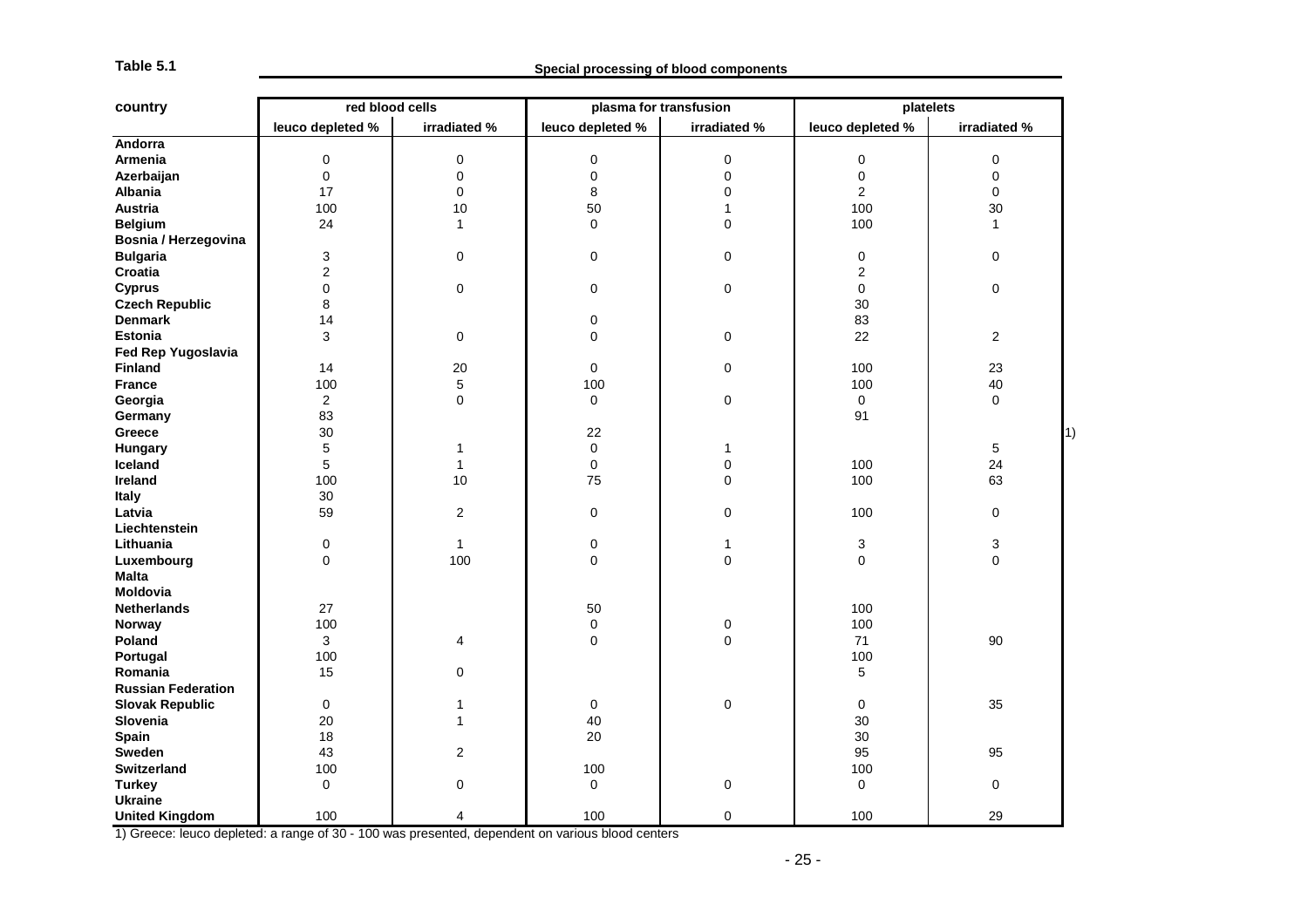| Table 5. |  |
|----------|--|
|----------|--|

| country                                                                                                                            |               | fresh frozen plasma |               | cryoprecipitate reduced plasma |               | cyroprecipitate     |
|------------------------------------------------------------------------------------------------------------------------------------|---------------|---------------------|---------------|--------------------------------|---------------|---------------------|
|                                                                                                                                    | quarantined % | virus inactivated % | quarantined % | virus inactivated %            | quarantined % | virus inactivated % |
| Andorra                                                                                                                            |               |                     |               |                                |               |                     |
| Armenia                                                                                                                            |               |                     |               |                                |               |                     |
| Azerbaijan                                                                                                                         |               |                     |               |                                |               |                     |
| <b>Albania</b>                                                                                                                     |               |                     |               |                                |               |                     |
| <b>Austria</b>                                                                                                                     | 50            | 50                  |               |                                | 0             | $\mathbf 0$         |
| <b>Belgium</b>                                                                                                                     | 0             | 100                 | 0             | 0                              | 0             | $\mathbf 0$         |
| Bosnia / Herzegovina                                                                                                               |               |                     |               |                                |               |                     |
| <b>Bulgaria</b>                                                                                                                    |               |                     |               |                                |               |                     |
| Croatia                                                                                                                            |               |                     |               |                                |               |                     |
| <b>Cyprus</b>                                                                                                                      |               |                     |               |                                |               |                     |
| <b>Czech Republic</b>                                                                                                              | 100           | 5                   | 100           | 0                              | 100           | $\mathbf 0$         |
| <b>Denmark</b>                                                                                                                     | 0             | 0                   | 0             | $\mathbf 0$                    | 0             | 0                   |
| <b>Estonia</b>                                                                                                                     | 0             | 0                   | 0             | 0                              | $\mathbf 0$   | $\mathbf 0$         |
| Fed Rep Yugoslavia                                                                                                                 |               |                     |               |                                |               |                     |
| <b>Finland</b>                                                                                                                     | 3             | 0                   | 0             | 0                              |               |                     |
| <b>France</b>                                                                                                                      | 49            | 51                  | 0             | 0                              | 0             | 0                   |
| Georgia                                                                                                                            | 0             | 0                   | 0             | 0                              | 0             | 0                   |
| Germany                                                                                                                            | 95            | 5                   |               |                                |               |                     |
| Greece                                                                                                                             |               | 5                   |               |                                |               |                     |
| Hungary                                                                                                                            | 0             | 0                   | 0             | 0                              | 0             | 0                   |
| Iceland                                                                                                                            |               |                     |               |                                |               |                     |
| Ireland                                                                                                                            | 0             | 0                   | 0             | 0                              | 0             | 0                   |
| Italy                                                                                                                              |               |                     |               |                                |               |                     |
| Latvia                                                                                                                             | 0             | 0                   |               |                                |               |                     |
| Liechtenstein                                                                                                                      |               |                     |               |                                |               |                     |
| Lithuania                                                                                                                          |               |                     |               |                                |               |                     |
| Luxembourg                                                                                                                         | 0             | 100                 | 0             | $\mathbf 0$                    | $\mathbf 0$   | 0                   |
| Malta                                                                                                                              |               |                     |               |                                |               |                     |
| Moldovia                                                                                                                           |               |                     |               |                                |               |                     |
| <b>Netherlands</b>                                                                                                                 | 75            | 25                  |               |                                |               |                     |
| Norway                                                                                                                             | 5             | 95                  |               |                                |               |                     |
| Poland                                                                                                                             | 66            | 0                   | 0             | $\mathbf 0$                    | 0             | 0                   |
| Portugal                                                                                                                           | 11            |                     | 0             |                                | 0             |                     |
| Romania                                                                                                                            | 100           |                     | 100           |                                | 100           |                     |
| <b>Russian Federation</b>                                                                                                          |               |                     |               |                                |               |                     |
| <b>Slovak Republic</b>                                                                                                             | 32            | 0                   | 0             | 0                              | 0             | 0                   |
| Slovenia                                                                                                                           |               |                     |               |                                |               |                     |
| Spain                                                                                                                              | 48            | 52                  |               |                                |               |                     |
| Sweden                                                                                                                             | 0             | 0                   | $\mathbf 0$   | 0                              |               |                     |
| <b>Switzerland</b>                                                                                                                 | 80            | 20                  |               |                                |               |                     |
| <b>Turkey</b>                                                                                                                      |               |                     |               |                                |               |                     |
| <b>Ukraine</b>                                                                                                                     |               |                     |               |                                |               |                     |
| <b>United Kingdom</b>                                                                                                              | 0             | 0                   | 0             | 0                              | 0             | 0                   |
| 1) Belgium: SD plasma, with exception of autologous plasma; irradiation often performed in hospitals, no data on this              |               |                     |               |                                |               |                     |
| 2) Greece: Quarantine plasma is performed in practice, no national regulation at this issue                                        |               |                     |               |                                |               |                     |
| 3) Poland: mean percentage of quarantined plasma is reduced because in 2 out of 8 centres this percentage is very low (9 and 12 %) |               |                     |               |                                |               |                     |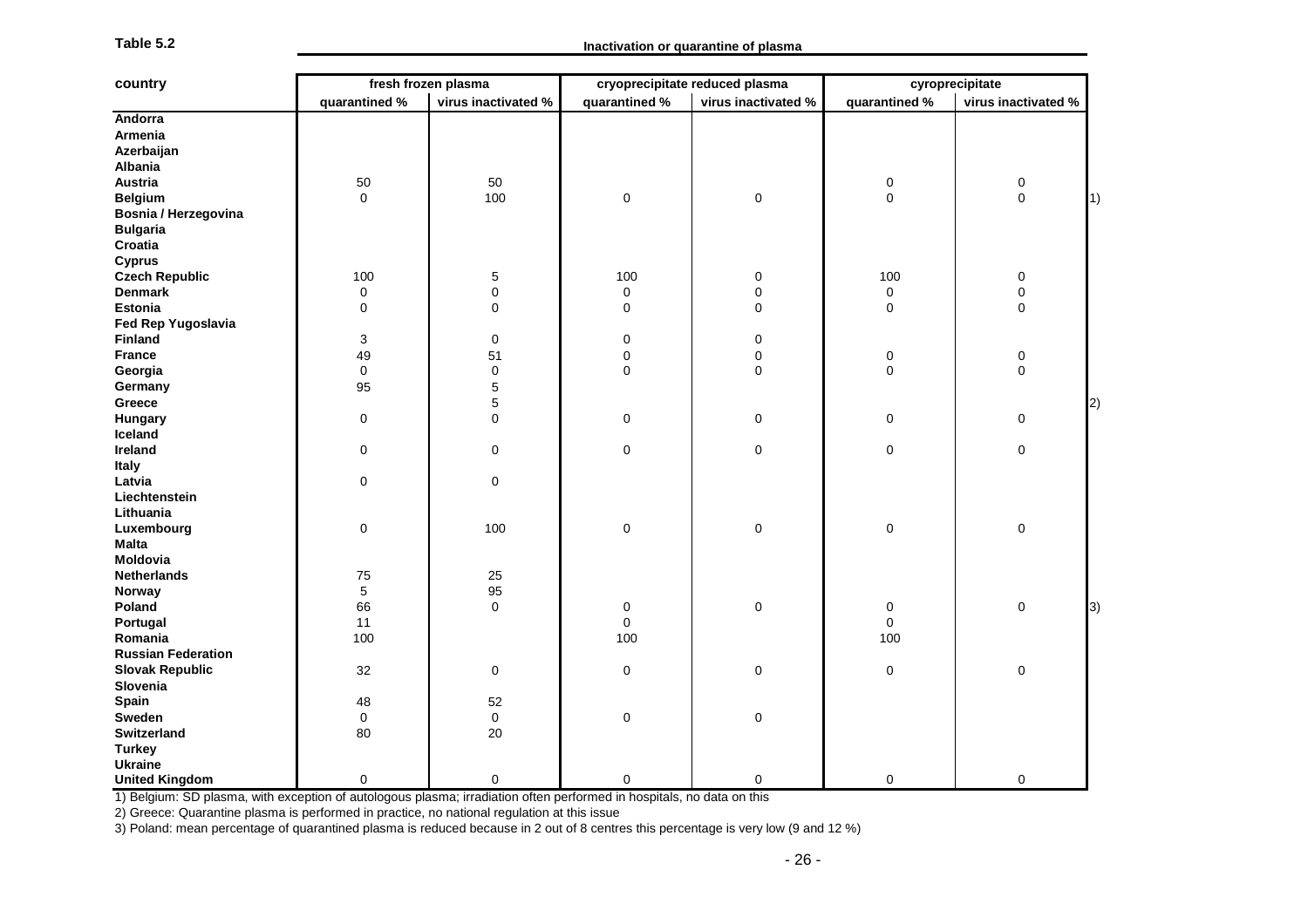| Table 6                                                                            | Screening for infectious agents, methods |                    |                  |                    |                  |                    |                                             |                    |                                                                    |                    |                                                                               |                    |            |
|------------------------------------------------------------------------------------|------------------------------------------|--------------------|------------------|--------------------|------------------|--------------------|---------------------------------------------|--------------------|--------------------------------------------------------------------|--------------------|-------------------------------------------------------------------------------|--------------------|------------|
|                                                                                    | anti-HIV 1+2                             |                    | <b>HBsAg</b>     |                    |                  | anti-HCV           |                                             | anti-HTLV I/II     | <b>Syphilis</b>                                                    |                    | anti-HBc                                                                      |                    |            |
| country                                                                            | each<br>donation                         | 1st time<br>donors | each<br>donation | 1st time<br>donors | each<br>donation | 1st time<br>donors | each<br>donation                            | 1st time<br>donors | each<br>donation                                                   | 1st time<br>donors | each<br>donation                                                              | 1st time<br>donors |            |
| Andorra                                                                            |                                          |                    |                  |                    |                  |                    |                                             |                    |                                                                    |                    |                                                                               |                    |            |
| Armenia                                                                            |                                          |                    | -1               |                    | 1                |                    |                                             |                    | 1                                                                  |                    | 1                                                                             |                    | $\vert 1)$ |
| Azerbaijan                                                                         |                                          |                    | 1                |                    |                  |                    |                                             |                    |                                                                    |                    |                                                                               |                    |            |
| Albania                                                                            |                                          | -1                 | -1               | 1                  |                  | -1                 |                                             |                    |                                                                    | 1                  |                                                                               |                    | 2) 3)      |
| Austria                                                                            |                                          |                    |                  |                    |                  |                    |                                             |                    |                                                                    |                    |                                                                               |                    | 4)         |
| <b>Belgium</b>                                                                     |                                          |                    |                  |                    |                  |                    |                                             |                    |                                                                    |                    |                                                                               | $\mathbf{1}$       |            |
| Bosnia / Herzegovina                                                               |                                          |                    |                  |                    |                  |                    |                                             |                    |                                                                    |                    |                                                                               |                    |            |
| <b>Bulgaria</b>                                                                    |                                          |                    |                  |                    |                  |                    |                                             |                    |                                                                    |                    |                                                                               |                    |            |
| Croatia                                                                            |                                          |                    |                  |                    |                  |                    |                                             |                    |                                                                    |                    |                                                                               |                    |            |
| Cyprus                                                                             |                                          | $\mathbf 1$        |                  | 1                  |                  | 1                  |                                             |                    |                                                                    | 1                  |                                                                               |                    |            |
| <b>Czech Republic</b>                                                              |                                          | $\mathbf 1$        | 1                | 1                  |                  | 1                  |                                             |                    |                                                                    | 1                  |                                                                               |                    |            |
| <b>Denmark</b>                                                                     |                                          | $\mathbf{1}$       | -1               | 1                  |                  | $\mathbf{1}$       |                                             | 1                  |                                                                    |                    |                                                                               |                    | 5)         |
| <b>Estonia</b>                                                                     |                                          |                    | 1                |                    | 1                |                    |                                             |                    | 1                                                                  |                    |                                                                               |                    |            |
| Fed Rep Yugoslavia                                                                 |                                          |                    |                  |                    |                  |                    |                                             |                    |                                                                    |                    |                                                                               |                    |            |
|                                                                                    |                                          |                    |                  |                    |                  |                    |                                             | 1                  |                                                                    |                    |                                                                               |                    |            |
| <b>Finland</b>                                                                     |                                          |                    |                  |                    |                  |                    |                                             |                    |                                                                    |                    |                                                                               |                    | 16)        |
| <b>France</b>                                                                      |                                          |                    |                  |                    |                  |                    | 1                                           |                    |                                                                    |                    |                                                                               |                    | 3) 7)      |
| Georgia                                                                            |                                          | -1                 |                  | 1                  |                  | 1                  |                                             |                    |                                                                    | 1                  |                                                                               |                    | 8)         |
| Germany                                                                            |                                          | $\overline{1}$     |                  | 1                  |                  | 1                  |                                             |                    |                                                                    | 1                  |                                                                               |                    | 3) 9)      |
| Greece                                                                             |                                          |                    |                  |                    |                  |                    |                                             |                    |                                                                    |                    | 1                                                                             |                    | 3) 10)     |
| Hungary                                                                            |                                          |                    |                  |                    |                  |                    |                                             |                    |                                                                    |                    |                                                                               | $\mathbf{1}$       |            |
| Iceland                                                                            |                                          | 1                  |                  | 1                  |                  | 1                  |                                             |                    |                                                                    |                    |                                                                               |                    |            |
| Ireland                                                                            |                                          |                    |                  |                    |                  |                    | 1                                           |                    |                                                                    |                    |                                                                               |                    | 3)         |
| Italy                                                                              |                                          |                    |                  |                    |                  |                    |                                             |                    |                                                                    |                    |                                                                               |                    | 11)        |
| Latvia                                                                             |                                          |                    |                  |                    |                  |                    |                                             |                    |                                                                    |                    |                                                                               |                    | 3)         |
| Liechtenstein                                                                      |                                          |                    |                  |                    |                  |                    |                                             |                    |                                                                    |                    |                                                                               |                    |            |
| Lithuania                                                                          |                                          |                    |                  |                    |                  |                    |                                             |                    |                                                                    |                    |                                                                               |                    |            |
| Luxembourg                                                                         |                                          |                    | 1                |                    |                  |                    | 1                                           |                    |                                                                    |                    |                                                                               | 1                  | 12)        |
| Malta                                                                              |                                          |                    |                  |                    |                  |                    |                                             |                    |                                                                    |                    |                                                                               |                    |            |
| Moldovia                                                                           |                                          |                    |                  |                    |                  |                    |                                             |                    |                                                                    |                    |                                                                               |                    | (13)       |
| Netherlands                                                                        |                                          | -1                 |                  | 1                  |                  | 1                  | 1                                           | 1                  | 1                                                                  | 1                  |                                                                               |                    | 14)        |
| Norway                                                                             |                                          | $\mathbf{1}$       |                  | 1                  |                  | $\mathbf{1}$       |                                             | 1                  |                                                                    | 1                  |                                                                               | 1                  | 15)        |
| Poland                                                                             |                                          |                    |                  |                    |                  |                    |                                             |                    |                                                                    |                    |                                                                               |                    | 3) 16      |
| Portugal                                                                           |                                          |                    |                  |                    |                  |                    |                                             |                    |                                                                    |                    | 1                                                                             |                    | 13)        |
| Romania                                                                            |                                          |                    |                  |                    |                  |                    |                                             |                    |                                                                    |                    |                                                                               | 1                  |            |
| <b>Russian Federation</b>                                                          |                                          |                    |                  |                    |                  |                    |                                             |                    |                                                                    |                    |                                                                               |                    |            |
| <b>Slovak Republic</b>                                                             |                                          |                    |                  |                    |                  |                    |                                             |                    |                                                                    |                    |                                                                               |                    | 3) 13)     |
| Slovenia                                                                           |                                          |                    |                  |                    |                  |                    |                                             |                    |                                                                    |                    |                                                                               |                    | 3)         |
| Spain                                                                              |                                          |                    |                  |                    |                  |                    |                                             |                    |                                                                    |                    |                                                                               |                    |            |
| Sweden                                                                             |                                          | 1                  |                  | 1                  |                  | -1                 |                                             | 1                  |                                                                    | 1                  |                                                                               | 1                  | 13)        |
| Switzerland                                                                        |                                          | $\overline{1}$     | -1               | 1                  |                  | $\mathbf{1}$       |                                             |                    |                                                                    | 1                  |                                                                               |                    | 2) 3)      |
| Turkey                                                                             |                                          |                    | 1                |                    |                  |                    |                                             |                    |                                                                    |                    |                                                                               |                    | 17)        |
| Ukraine                                                                            |                                          |                    |                  |                    |                  |                    |                                             |                    |                                                                    |                    |                                                                               |                    |            |
| <b>United Kingdom</b>                                                              | 1                                        |                    |                  |                    |                  |                    | 1                                           |                    |                                                                    |                    |                                                                               |                    | 3) 18      |
|                                                                                    |                                          |                    |                  |                    |                  |                    |                                             |                    |                                                                    |                    |                                                                               |                    |            |
| Notes by the authors: Countries in italics were not reporting any donations        |                                          |                    |                  |                    |                  |                    |                                             |                    |                                                                    |                    |                                                                               |                    |            |
| 1) Armenia: anti-HBc: not in all organisations; each donor: Brucelosis             |                                          |                    |                  |                    |                  |                    |                                             |                    | 9) each donation, first time donation, plasma for fract.: ALT      |                    |                                                                               |                    |            |
| 2) Albania: each donor and first time donor: ALT                                   |                                          |                    |                  |                    |                  |                    | 10) Greece: anti-HBC: when required         |                    |                                                                    |                    |                                                                               |                    |            |
| 3) anti-CMV for selected patients                                                  |                                          |                    |                  |                    |                  |                    | 11) Italy: each donation: ALAT              |                    |                                                                    |                    |                                                                               |                    |            |
| 4) Austria: each donation: B19 selected; Neopterin; ALAT                           |                                          |                    |                  |                    |                  |                    |                                             |                    |                                                                    |                    | 12) Luxembourg: each donation: ALT, AST, Gamma-gt, 18 parameter blood control |                    |            |
| 5) Denmark: anti-HTLV I/II: first time donors and donors travelled in malaria area |                                          |                    |                  |                    |                  |                    | 13) each donation: ALT                      |                    |                                                                    |                    |                                                                               |                    |            |
| 6) Finland: anti-HTLV I/II: first time donors, regulary donors every 3 years       |                                          |                    |                  |                    |                  |                    |                                             |                    | 14) Netherlands: Syphilis: cross-reactions with Borrelia are found |                    |                                                                               |                    |            |
| 7) France: each donation and plasma for fract.: ALT<br>8) Georgia: Syphilis: RPR   |                                          |                    |                  |                    |                  |                    | 16) Poland: HCV-Ag in part of the donatigns |                    | 18) United Kingdom: anti-HTLV I/II: started september 2002         |                    |                                                                               |                    |            |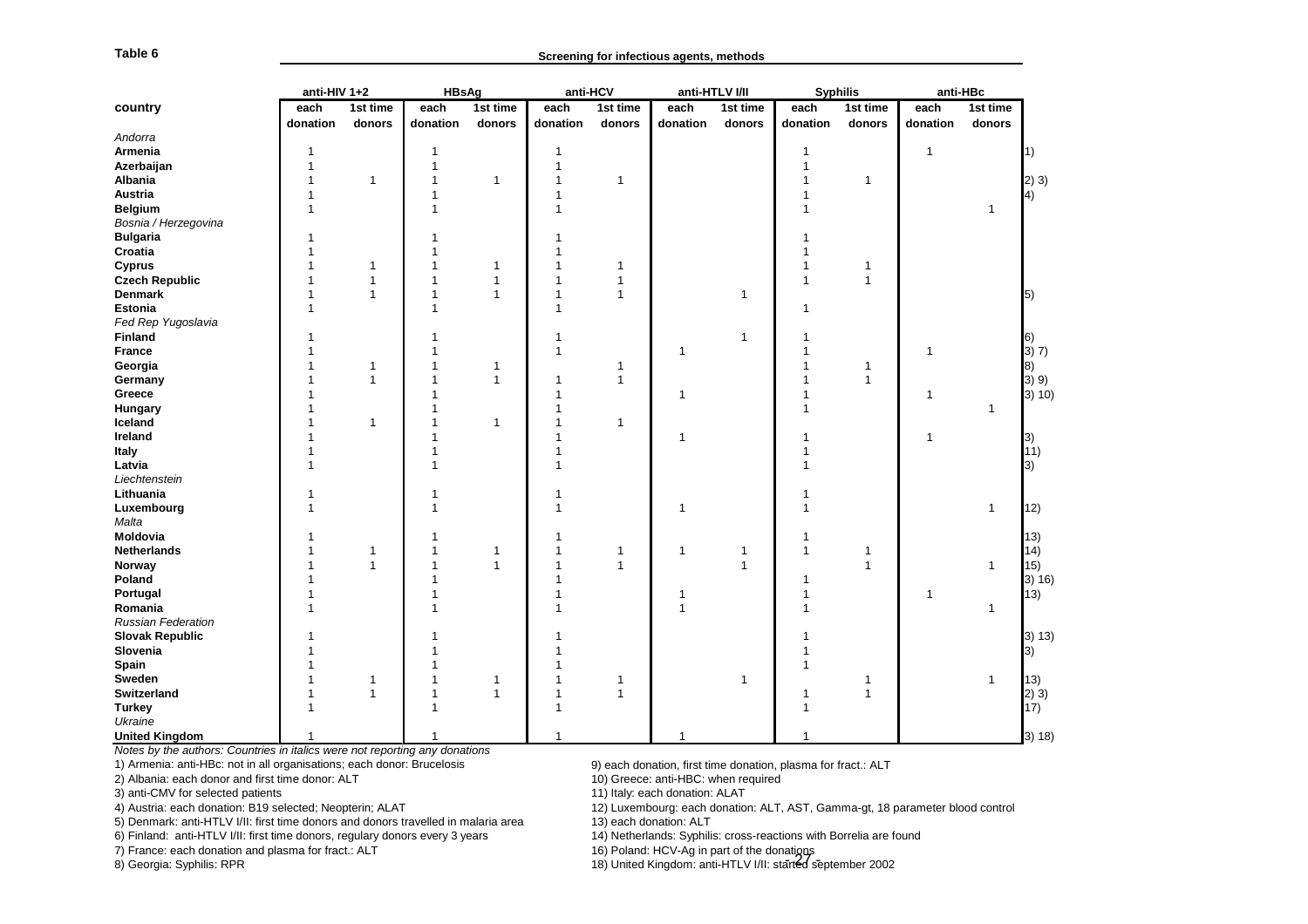| Table 7.1                                                                                                                                         |                  |        |                  |          |                |        | Confirmed seropositive donors (absolute numbers) |                |             |          |                |          |
|---------------------------------------------------------------------------------------------------------------------------------------------------|------------------|--------|------------------|----------|----------------|--------|--------------------------------------------------|----------------|-------------|----------|----------------|----------|
|                                                                                                                                                   | HIV <sub>1</sub> |        | HIV <sub>2</sub> |          | <b>HBV</b>     |        | <b>HCV</b>                                       |                | HTLV-I/II   |          | syphilis       |          |
| country                                                                                                                                           | first time       | repeat | first time       | repeat   | first time     | repeat | first time                                       | repeat         | first time  | repeat   | first time     | repeat   |
|                                                                                                                                                   | donor            | donor  | donor            | donor    | donor          | donor  | donor                                            | donor          | donor       | donor    | donor          | donor    |
| Andorra                                                                                                                                           |                  |        |                  |          |                |        |                                                  |                |             |          |                |          |
| Armenia                                                                                                                                           | $\sqrt{2}$       |        |                  |          | 134            | 14     | 224                                              | 19             |             |          | 18             |          |
| Azerbaijan                                                                                                                                        | 34               | 8      | 1                | 2        | 152            | 124    | 242                                              | 162            |             |          | 106            | 78       |
| Albania                                                                                                                                           | 2                |        |                  |          | 269            | 86     | 19                                               | 17             |             |          |                | 5        |
| Austria                                                                                                                                           |                  | 928    |                  | 928      |                | 684    |                                                  | 900            |             |          |                | 932   1) |
| <b>Belgium</b>                                                                                                                                    | 0                | r      | 0                | $\Omega$ | 63             | 3      | 31                                               | 9              |             |          |                |          |
| Bosnia / Herzegovina                                                                                                                              |                  |        |                  |          |                |        |                                                  |                |             |          |                |          |
| <b>Bulgaria</b>                                                                                                                                   | 3                |        | $\mathbf 0$      |          |                |        |                                                  |                |             |          |                |          |
| Croatia                                                                                                                                           | 1                |        |                  |          | 45             | 42     | 22                                               | 23             |             |          | 6              | 17       |
| Cyprus                                                                                                                                            | $\mathbf 0$      |        | $\mathbf 0$      | O        | 10             | 26     | $\overline{2}$                                   |                |             |          |                |          |
| <b>Czech Republic</b>                                                                                                                             | 0                |        | $\mathbf 0$      | O        | 34             | 50     | 102                                              | 165            |             |          | 21             | 57 2)    |
| <b>Denmark</b>                                                                                                                                    | $\mathbf 0$      |        | 0                |          | 13             | 5      | 11                                               | $\overline{2}$ | 0           |          |                |          |
| <b>Estonia</b>                                                                                                                                    | 10               |        |                  |          | 52             |        | 168                                              | 3              |             |          | 23             |          |
| Fed Rep Yugoslavia                                                                                                                                |                  |        |                  |          |                |        |                                                  |                |             |          |                |          |
| <b>Finland</b>                                                                                                                                    | 0                |        | 0                | O        | 10             | 0      | 12                                               | 3              | -1          | $\Omega$ | -1             |          |
| <b>France</b>                                                                                                                                     | 26               | 19     | $\Omega$         |          | 434            | 10     | 322                                              | 43             | 39          | 6        | 132            | 52       |
| Georgia                                                                                                                                           | 22               |        |                  |          | 117            | 73     | 297                                              | 235            |             |          | 47             | 45       |
| Germany                                                                                                                                           | 25               | 28     |                  |          | 851            | 74     | 507                                              | 83             |             |          | 178            | 80       |
| Greece                                                                                                                                            | 18               |        | 0                |          | 1830           | 487    | 356                                              | 101            | -1          |          | 294            | 77       |
| Hungary                                                                                                                                           | $\overline{2}$   |        | 0                |          | 551            | 20     | 489                                              | 13             | $\mathbf 0$ | O        | 0              |          |
| Iceland                                                                                                                                           | 0                |        | $\mathbf 0$      |          | 0              |        | 2                                                | $\Omega$       |             |          |                |          |
| Ireland                                                                                                                                           | 0                |        | $\Omega$         |          | 3              |        | 4                                                |                | -1          | O        | 3              |          |
| Italy                                                                                                                                             |                  |        |                  |          |                |        |                                                  |                |             |          |                | 3)       |
| Latvia                                                                                                                                            | 8                |        |                  |          | 185            |        | 538                                              |                |             |          |                |          |
| Liechtenstein                                                                                                                                     |                  |        |                  |          |                |        |                                                  |                |             |          |                |          |
| Lithuania                                                                                                                                         | 1                |        |                  |          | 382            |        | 565                                              |                |             |          | 228            | 4)       |
| Luxembourg                                                                                                                                        | 0                |        | 0                | 0        | $\overline{1}$ | O      | 2                                                | $\mathbf 0$    | 0           | 0        | $\overline{1}$ |          |
| Malta                                                                                                                                             |                  |        |                  |          |                |        |                                                  |                |             |          |                |          |
| Moldovia                                                                                                                                          | 5                |        | 5                | O        | 1944           | 0      | 1299                                             | O              |             |          | 755            | 0        |
| <b>Netherlands</b>                                                                                                                                | $\mathbf 0$      |        | $\mathbf 0$      |          | 23             |        | 5                                                |                | 3           |          | 13             | 8 5)     |
| Norway                                                                                                                                            |                  |        |                  |          |                |        |                                                  |                |             |          |                | 6)       |
| Poland                                                                                                                                            | 21               |        | 0                |          | 1133           | 60     | 1337                                             | 223            |             |          | 83             | 91       |
| Portugal                                                                                                                                          | 11               |        | $\mathbf 0$      |          | 84             | 5      | 67                                               | $\Omega$       | 3           | O        | 4              | 20       |
| Romania                                                                                                                                           | 26               |        | 1                |          | 1704           | 170    | 850                                              | 54             | 56          |          |                | 7)       |
| <b>Russian Federation</b>                                                                                                                         |                  |        |                  |          |                |        |                                                  |                |             |          |                |          |
| <b>Slovak Republic</b>                                                                                                                            | 2                |        |                  |          | 80             | 6      | 81                                               | -1             |             |          | 9              | 6 8)     |
| Slovenia                                                                                                                                          |                  |        |                  |          |                |        |                                                  |                |             |          |                | 9)       |
| Spain                                                                                                                                             | 52               | 24     |                  |          | 524            | 29     | 529                                              | 97             |             |          | 167            | 44       |
| Sweden                                                                                                                                            | $\overline{1}$   |        | 0                |          | 20             | 3      | 41                                               |                | 2           |          |                | 10)      |
| Switzerland                                                                                                                                       | $\overline{1}$   |        | $\Omega$         |          | 34             |        | 22                                               |                |             |          | $\overline{7}$ | 2        |
| <b>Turkey</b>                                                                                                                                     |                  |        |                  |          |                |        |                                                  |                |             |          |                | 4) 11)   |
| <b>Ukraine</b>                                                                                                                                    |                  |        |                  |          |                |        |                                                  |                |             |          |                |          |
| <b>United Kingdom</b>                                                                                                                             | 9                |        |                  |          | 62             |        | 127                                              |                |             |          | 36             | 17 8)    |
| 1) Authors: Austria: numbers appear too high for confirmed positive donors, probably unconfirmed screening test results were given                |                  |        |                  |          |                |        |                                                  |                |             |          |                |          |
| 2) Czech Republic: includes also indeterminate repeatedly reactive samples                                                                        |                  |        |                  |          |                |        |                                                  |                |             |          |                |          |
| 3) Authors: Italy: frequencies, probably per 100,000 donations were given, instead of absolute numbers                                            |                  |        |                  |          |                |        |                                                  |                |             |          |                |          |
| 4) Lithuania, Turkey: no distinction between first time and repeat donors were made                                                               |                  |        |                  |          |                |        |                                                  |                |             |          |                |          |
| 5) Netherlands: syphilis can not be diagnosed on FTA-Abs, cross-reactions with Borrelia are found                                                 |                  |        |                  |          |                |        |                                                  |                |             |          |                |          |
| 6) Norway: only data from Blood Bank Oslo, with 25% of activity in the country available                                                          |                  |        |                  |          |                |        |                                                  |                |             |          |                |          |
| 7) Romania: no supplemental testing for syphilis                                                                                                  |                  |        |                  |          |                |        |                                                  |                |             |          |                |          |
| 8) Slovak Republic, United Kingdom: HIV1 and HIV2 combined                                                                                        |                  |        |                  |          |                |        |                                                  |                |             |          |                |          |
| 9) Slovenia: provided percentages instead of absolute numbers                                                                                     |                  |        |                  |          |                |        |                                                  |                |             |          |                |          |
| 10) Sweden: HCV confirmed by NAT by the plasma fractionator.                                                                                      |                  |        |                  |          |                |        |                                                  |                |             |          |                |          |
| 11) Authors: Turkey: extremely high numbers, appearing to be the number of donations tested, rather than number of confirmed positive doritations |                  |        |                  |          |                |        |                                                  |                |             |          |                |          |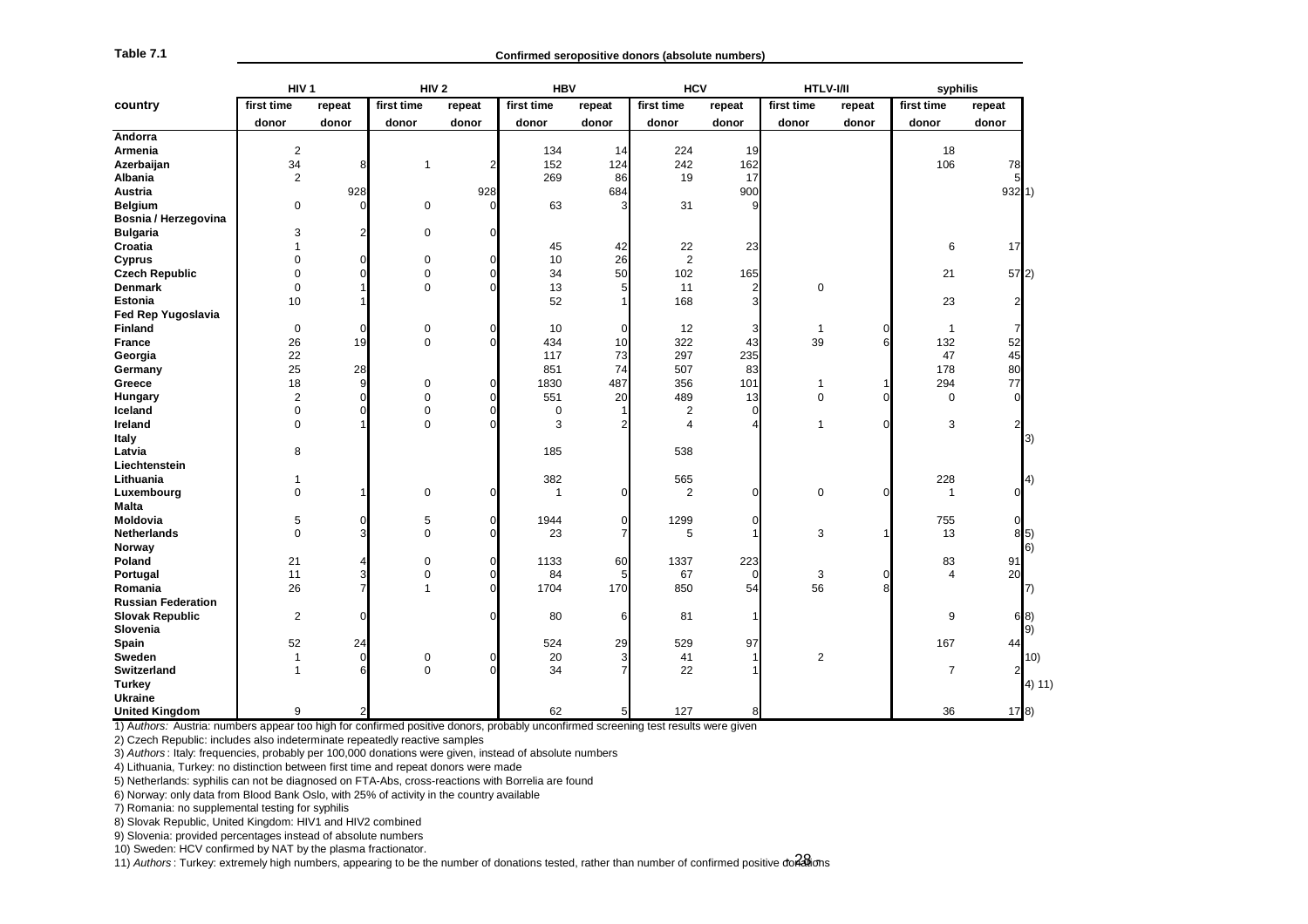| Ш<br>4D. |  |
|----------|--|
|----------|--|

**Prevelance and incidence calculated per 100,000 donors**

|                           | Prevelance and incidence calculated per 100,000 donors |             |               |             |               |             |  |  |  |  |  |  |  |
|---------------------------|--------------------------------------------------------|-------------|---------------|-------------|---------------|-------------|--|--|--|--|--|--|--|
|                           | HIV <sub>1</sub>                                       |             | <b>HBV</b>    |             | <b>HCV</b>    |             |  |  |  |  |  |  |  |
|                           | prevelance                                             | incidence   | prevelance    | incidence   | prevelance    | incidence   |  |  |  |  |  |  |  |
|                           | per 100,000                                            | per 100,000 | per 100,000   | per 100,000 | per 100,000   | per 100,000 |  |  |  |  |  |  |  |
| country                   | first time                                             | repeat      | first time    | repeat      | first time    | repeat      |  |  |  |  |  |  |  |
|                           | tested donors                                          | donors      | tested donors | donors      | tested donors | donors      |  |  |  |  |  |  |  |
| Andorra                   |                                                        |             |               |             |               |             |  |  |  |  |  |  |  |
| Armenia                   | 26,11                                                  |             | 1749,35       | 878,29      | 2924,28       | 1191,97     |  |  |  |  |  |  |  |
| Azerbaijan                | 413,98                                                 | 60,81       | 1850,72       | 942,61      | 2946,55       | 1231,47     |  |  |  |  |  |  |  |
| Albania                   | 53,62                                                  |             | 7211,80       | 6913,18     | 509,38        | 1366,56     |  |  |  |  |  |  |  |
| Austria                   |                                                        |             |               |             |               |             |  |  |  |  |  |  |  |
| <b>Belgium</b>            | 0,00                                                   | 0,00        | 141,82        | 1,29        | 69,78         | 3,88        |  |  |  |  |  |  |  |
| Bosnia / Herzegovina      |                                                        |             |               |             |               |             |  |  |  |  |  |  |  |
| <b>Bulgaria</b>           | 8,54                                                   | 1,82        |               |             |               |             |  |  |  |  |  |  |  |
| Croatia                   | 4,43                                                   |             | 199,32        | 24,43       | 97,44         | 13,38       |  |  |  |  |  |  |  |
| Cyprus                    |                                                        |             |               |             |               |             |  |  |  |  |  |  |  |
| <b>Czech Republic</b>     | 0,00                                                   | 0,00        | 94,18         | 15,43       | 282,55        | 50,93       |  |  |  |  |  |  |  |
| Denmark                   | 0,00                                                   | 0,42        | 52,00         | 2,12        | 44,00         | 0,85        |  |  |  |  |  |  |  |
| Estonia                   | 111,89                                                 | 4,93        | 581,85        | 4,93        | 1879,83       | 14,78       |  |  |  |  |  |  |  |
| Fed Rep Yugoslavia        |                                                        |             |               |             |               |             |  |  |  |  |  |  |  |
| <b>Finland</b>            | 0,00                                                   | 0,00        | 44,55         | 0,00        | 53,46         | 1,81        |  |  |  |  |  |  |  |
| <b>France</b>             | 6,81                                                   | 1,67        | 113,61        | 0,88        | 84,29         | 3,77        |  |  |  |  |  |  |  |
| Georgia                   | 198,74                                                 |             | 1056,91       | 1127,24     | 2682,93       | 3628,78     |  |  |  |  |  |  |  |
| Germany                   | 4,57                                                   |             | 155,45        |             | 92,61         |             |  |  |  |  |  |  |  |
| Greece                    | 16,63                                                  | 3,23        | 1690,55       | 174,96      | 328,87        | 36,28       |  |  |  |  |  |  |  |
| Hungary                   | 3,61                                                   | 0,00        | 994,15        | 6,06        | 882,29        | 3,94        |  |  |  |  |  |  |  |
| <b>Iceland</b>            | 0,00                                                   | 0,00        | 0,00          | 13,99       | 113,51        | 0,00        |  |  |  |  |  |  |  |
| Ireland                   | 0,00                                                   | 1,17        | 7,65          | 2,34        | 10,20         | 4,69        |  |  |  |  |  |  |  |
| Italy                     |                                                        |             |               |             |               |             |  |  |  |  |  |  |  |
| Latvia                    | 67,82                                                  |             | 1568,33       | 0,00        | 4560,87       |             |  |  |  |  |  |  |  |
| Liechtenstein             |                                                        |             |               |             |               |             |  |  |  |  |  |  |  |
| Lithuania                 | 9,31                                                   |             | 3557,13       | 0,00        | 5261,20       |             |  |  |  |  |  |  |  |
| Luxembourg                | 0,00                                                   | 8,98        | 79,62         | 0,00        | 159,24        | 0,00        |  |  |  |  |  |  |  |
| Malta                     |                                                        |             |               |             |               |             |  |  |  |  |  |  |  |
| Moldovia                  | 59,26                                                  | 0,00        | 23038,63      | 0,00        | 15394,64      | $0,00$ 3)   |  |  |  |  |  |  |  |
| <b>Netherlands</b>        | 0,00                                                   | 0,53        | 39,66         | 1,24        | 8,62          | 0, 18       |  |  |  |  |  |  |  |
| Norway                    |                                                        |             |               |             |               |             |  |  |  |  |  |  |  |
| Poland                    | 12,99                                                  | 1,60        | 700,94        | 24,05       | 827,15        | 89,39       |  |  |  |  |  |  |  |
| Portugal                  | 34,26                                                  | 3,84        | 261,58        | 6,41        | 208,64        | 0,00        |  |  |  |  |  |  |  |
| Romania                   | 56,82                                                  | 5,79        | 3723,78       | 140,62      | 1857,52       | 44,67       |  |  |  |  |  |  |  |
| <b>Russian Federation</b> |                                                        |             |               |             |               |             |  |  |  |  |  |  |  |
| Slovak Republic           | 5,36                                                   | 0,00        | 214,56        | 5,39        | 217,24        | 0,90        |  |  |  |  |  |  |  |
| Slovenia                  |                                                        |             |               |             |               |             |  |  |  |  |  |  |  |
| Spain                     | 19,43                                                  | 3,77        | 195,84        | 4,55        | 197,71        | 15,23       |  |  |  |  |  |  |  |
| Sweden                    | 2,94                                                   | 0,00        | 58,73         | 1,09        | 120,39        | 0,36        |  |  |  |  |  |  |  |
| Switzerland               | 3,17                                                   | 2,50        | 107,67        | 2,92        | 69,67         | 0,42        |  |  |  |  |  |  |  |
| Turkey                    |                                                        |             |               |             |               |             |  |  |  |  |  |  |  |
| <b>Ukraine</b>            |                                                        |             |               |             |               |             |  |  |  |  |  |  |  |
| <b>United Kingdom</b>     | 3,45                                                   | 0,12        | 23,75         | 0,31        | 48,66         | 0,49        |  |  |  |  |  |  |  |

3) Authors: Moldovia: numbers appear too high? Numbers may include screening test only results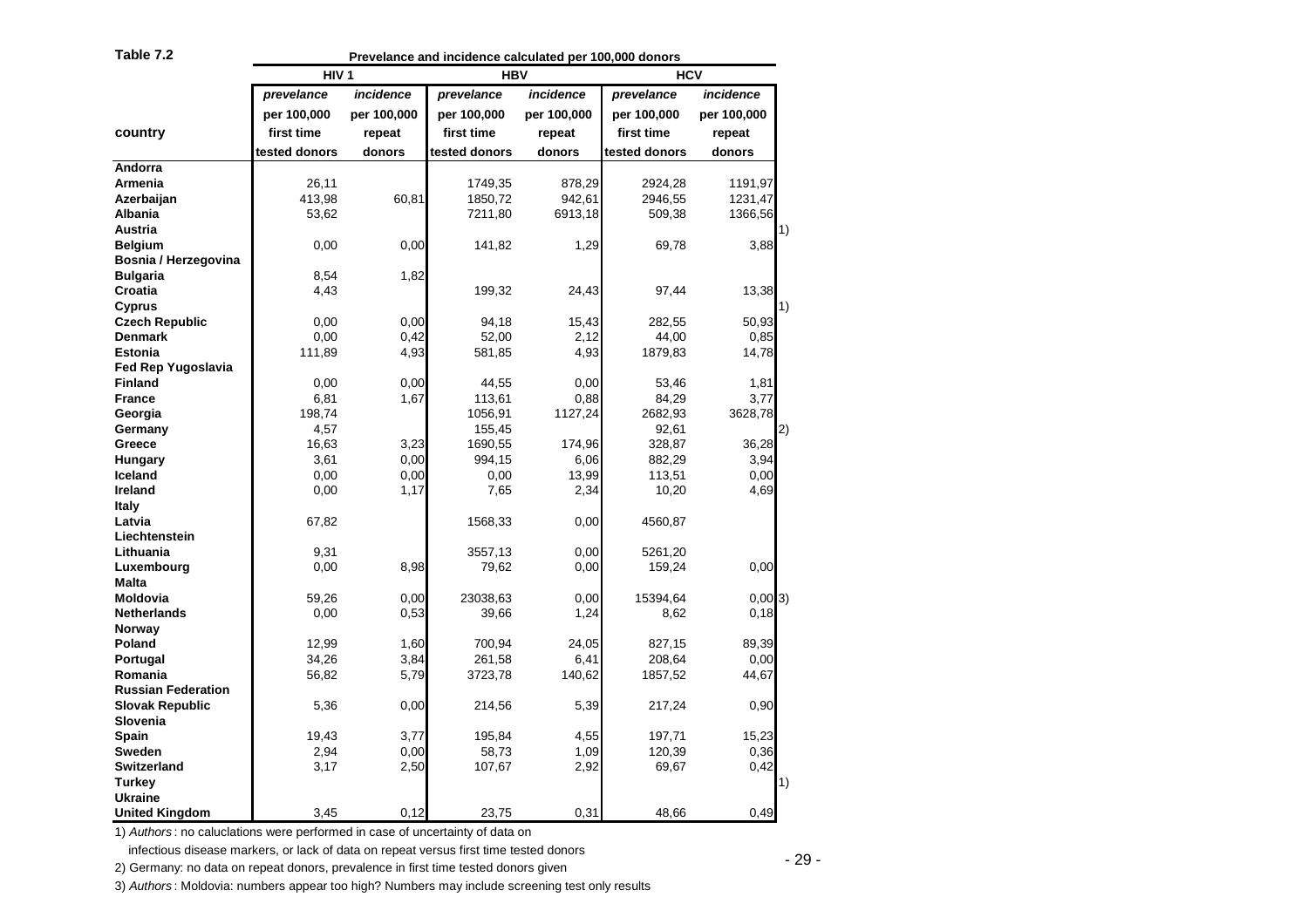| Table 8.1                                                |          | <b>NAT testing</b> |               |          |                |               |          |                |               |       |
|----------------------------------------------------------|----------|--------------------|---------------|----------|----------------|---------------|----------|----------------|---------------|-------|
|                                                          |          | <b>HIV NAT</b>     |               |          | <b>HBV NAT</b> |               |          | <b>HCV NAT</b> |               |       |
| country                                                  | each     | first time         | plasma for    | each     | first time     | plasma for    | each     | first time     | plasma for    |       |
|                                                          | donation | donors             | fractionation | donation | donors         | fractionation | donation | donors         | fractionation |       |
| Andorra                                                  |          |                    |               |          |                |               |          |                |               |       |
| Armenia                                                  |          |                    |               |          |                |               |          |                |               |       |
| Azerbaijan                                               |          |                    |               |          |                |               |          |                |               |       |
| Albania                                                  |          |                    |               |          |                |               |          |                |               |       |
| Austria                                                  | 1        |                    |               | 1        |                |               | 1        |                |               |       |
| <b>Belgium</b>                                           |          |                    |               |          |                |               |          |                |               |       |
| Bosnia / Herzegovina                                     |          |                    |               |          |                |               |          |                |               |       |
| <b>Bulgaria</b>                                          |          |                    |               |          |                |               |          |                |               |       |
| Croatia                                                  |          |                    |               |          |                |               |          |                |               |       |
| Cyprus                                                   |          |                    |               |          |                |               |          |                |               |       |
| <b>Czech Republic</b>                                    |          |                    | 1             |          |                | $\mathbf{1}$  |          |                | 1             |       |
| Denmark                                                  |          |                    |               |          |                |               |          |                |               |       |
| Estonia                                                  | 1        |                    |               |          |                |               |          |                | $\mathbf{1}$  | 1) 2) |
| Fed Rep Yugoslavia                                       |          |                    |               |          |                |               |          |                |               |       |
| Finland                                                  |          |                    |               |          |                |               | 1        |                |               |       |
| France                                                   | 1        |                    | 1             |          |                |               | 1        |                | 1             | 3)    |
| Georgia                                                  |          |                    |               |          |                |               |          |                |               |       |
| Germany                                                  |          |                    |               |          |                |               | 1        | 1              |               |       |
| Greece                                                   |          |                    |               |          |                |               |          |                | 1             |       |
| Hungary                                                  |          |                    |               |          |                |               |          |                |               |       |
| Iceland                                                  |          |                    |               |          |                |               |          |                |               |       |
| Ireland                                                  | 1        |                    |               |          |                |               | 1        |                |               |       |
| Italy                                                    |          |                    |               |          |                |               |          |                |               | 4)    |
| Latvia                                                   |          |                    |               |          |                |               |          |                |               |       |
| Liechtenstein                                            |          |                    |               |          |                |               |          |                |               |       |
| Lithuania                                                |          |                    |               |          |                |               |          |                |               |       |
| Luxembourg                                               | 1        |                    |               | 1        |                |               | 1        |                |               |       |
| <b>Malta</b>                                             |          |                    |               |          |                |               |          |                |               |       |
| Moldovia                                                 |          |                    |               |          |                |               |          |                |               |       |
| Netherlands                                              | 1        | 1                  | 1             |          |                |               | 1        | 1              | 1             |       |
| Norway                                                   |          |                    |               |          |                |               | 1        | 1              | 1             |       |
| Poland                                                   |          |                    |               |          |                |               |          |                | 1             |       |
| Portugal                                                 | 1        |                    |               |          |                |               | 1        |                |               |       |
| Romania                                                  |          |                    |               |          |                |               |          |                |               | 5)    |
| <b>Russian Federation</b>                                |          |                    |               |          |                |               |          |                |               |       |
| <b>Slovak Republic</b>                                   |          |                    | $\mathbf{1}$  |          |                |               |          |                | 1             |       |
| Slovenia                                                 |          |                    |               |          |                |               |          |                |               |       |
| Spain                                                    |          |                    |               |          |                |               | 1        |                |               |       |
| Sweden                                                   |          |                    | 1             |          |                |               |          |                | 1             |       |
| Switzerland                                              | 1        |                    |               |          |                |               | 1        |                |               |       |
| Turkey                                                   |          |                    |               |          |                |               |          |                |               |       |
| Ukraine                                                  |          |                    |               |          |                |               |          |                |               |       |
| <b>United Kingdom</b>                                    |          |                    |               |          |                |               | 1        |                |               |       |
| 1) Estonia: HIV NAT 20% of donations                     |          |                    |               |          |                |               |          |                |               |       |
| 2) Estonia: HCV NAT 80% of donations                     |          |                    |               |          |                |               |          |                |               |       |
| 3) France: HIV NAT=HIV1 NAT                              |          |                    |               |          |                |               |          |                |               |       |
| 4) Italy: HCV-NAT is mandatory since June 28, 2001       |          |                    |               |          |                |               |          |                |               |       |
| 5) Romania: NAT screening not possible due to high costs |          |                    |               |          |                |               |          |                | $-30-$        |       |
|                                                          |          |                    |               |          |                |               |          |                |               |       |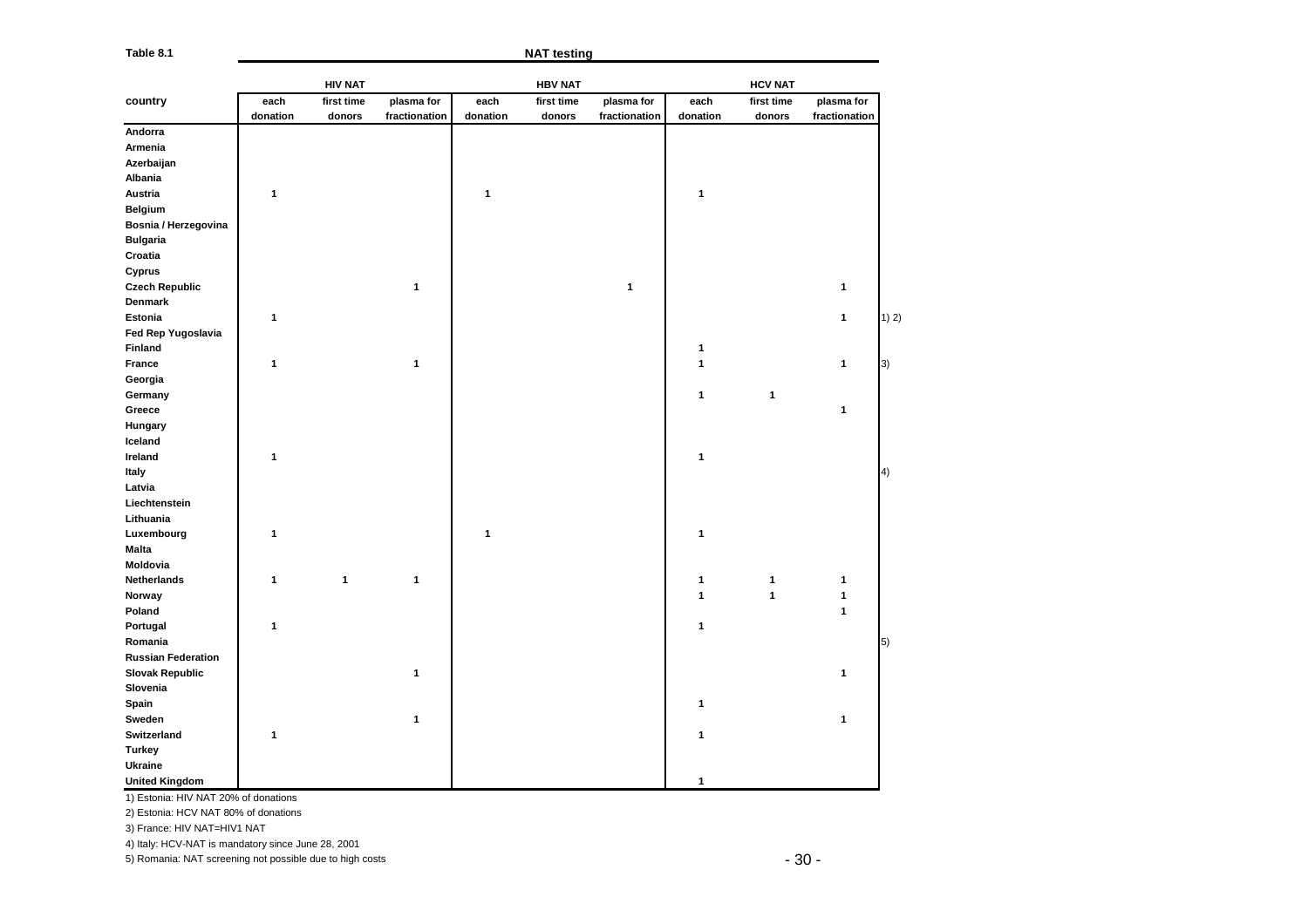### **NAT only positive results**

| Table 8.3                 |                  |        | <b>NAT only positive results</b> |        |              |              |
|---------------------------|------------------|--------|----------------------------------|--------|--------------|--------------|
|                           | HIV <sub>1</sub> |        | <b>HBV</b>                       |        | <b>HCV</b>   |              |
| country                   | first time       | repeat | first time                       | repeat | first time   | repeat       |
|                           | tested donor     | donor  | tested donor                     | donor  | tested donor | donor        |
| Andorra                   |                  |        |                                  |        |              |              |
| Armenia                   |                  |        |                                  |        |              |              |
| Azerbaijan                |                  |        |                                  |        |              |              |
| Albania                   |                  |        |                                  |        |              |              |
| Austria                   |                  |        |                                  |        |              |              |
| <b>Belgium</b>            |                  |        |                                  |        |              |              |
| Bosnia / Herzegovina      |                  |        |                                  |        |              |              |
| <b>Bulgaria</b>           |                  |        |                                  |        |              |              |
| Croatia                   |                  |        |                                  |        |              |              |
| Cyprus                    |                  |        |                                  |        |              |              |
| <b>Czech Republic</b>     |                  |        |                                  |        |              |              |
| <b>Denmark</b>            |                  |        |                                  |        |              |              |
| <b>Estonia</b>            |                  |        |                                  |        | $\mathbf{2}$ | $\mathbf{2}$ |
| Fed Rep Yugoslavia        |                  |        |                                  |        |              |              |
| <b>Finland</b>            |                  |        |                                  |        | 1            | 1            |
| France                    | 0                | 1      | 0                                | 0      | $\mathbf{1}$ | 1            |
| Georgia                   |                  |        |                                  |        |              |              |
| Germany                   | 0                | 1      | 0                                | 1      | 0            | 1            |
| Greece                    |                  |        |                                  |        | 0            | 0            |
| Hungary                   |                  |        |                                  |        |              |              |
| Iceland                   |                  |        |                                  |        |              |              |
| Ireland                   | 0                | 0      |                                  |        | 0            | 0            |
| Italy                     |                  |        |                                  |        |              |              |
| Latvia                    |                  |        |                                  |        |              |              |
| Liechtenstein             |                  |        |                                  |        |              |              |
| Lithuania                 |                  |        |                                  |        |              |              |
| Luxembourg                | 0                | 0      | 0                                | 0      | 0            | 0            |
| <b>Malta</b>              |                  |        |                                  |        |              |              |
| Moldovia                  |                  |        |                                  |        |              |              |
| Netherlands               | 0                | 0      |                                  |        | 0            | 0            |
| Norway                    |                  |        |                                  |        | 0            | 1            |
| Poland                    |                  |        |                                  |        | $\mathbf{2}$ | 4            |
| Portugal                  |                  |        |                                  |        |              |              |
| Romania                   |                  |        |                                  |        |              |              |
| <b>Russian Federation</b> |                  |        |                                  |        |              |              |
|                           |                  |        |                                  |        |              |              |
| <b>Slovak Republic</b>    |                  |        |                                  |        |              |              |
| Slovenia                  |                  |        |                                  |        |              |              |
| Spain                     |                  |        |                                  |        |              | 1            |
| Sweden                    |                  | 0      |                                  |        |              | 1            |
| Switzerland               | 0                | 1      |                                  |        | 0            | 1            |
| Turkey                    |                  |        |                                  |        |              |              |
| Ukraine                   |                  |        |                                  |        |              |              |
| <b>United Kingdom</b>     |                  |        |                                  |        | 1            |              |

2) *Authors* : Spain: 131 "HCV NAT only" were given in first time donors, the high number may include serologically positives

3) Sweden: HCV regular donor: was detected by NAT by the plasma fractionator, later the donor became seropositive

- 31 -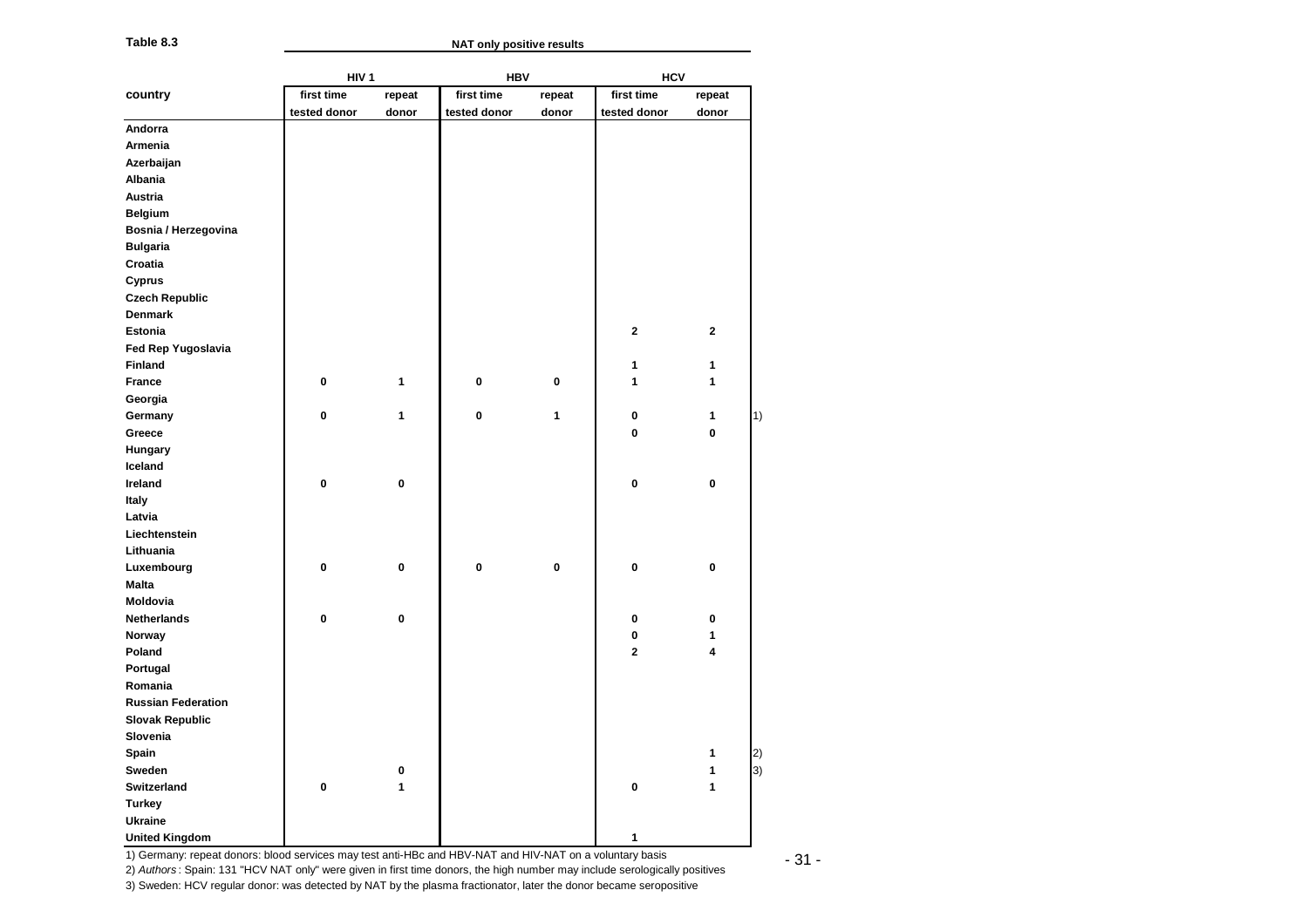**Organisation, registration and labelling**

| Table 9                                          | Organisation, registration and labelling                                                          |                |                                                                                                                             |                                                                                                                                                 |         |  |  |  |  |
|--------------------------------------------------|---------------------------------------------------------------------------------------------------|----------------|-----------------------------------------------------------------------------------------------------------------------------|-------------------------------------------------------------------------------------------------------------------------------------------------|---------|--|--|--|--|
|                                                  |                                                                                                   |                |                                                                                                                             |                                                                                                                                                 |         |  |  |  |  |
| country                                          | <b>National Council or</b>                                                                        | % ISBT         | ID and labelling of donation number<br>% Other                                                                              | ID and labelling of component code<br>$%$ ISBT                                                                                                  | % Other |  |  |  |  |
| Andorra                                          | <b>Expert Committee</b>                                                                           |                |                                                                                                                             |                                                                                                                                                 |         |  |  |  |  |
| Armenia                                          | 1                                                                                                 |                | 100                                                                                                                         |                                                                                                                                                 |         |  |  |  |  |
| Azerbaijan                                       | 0                                                                                                 |                |                                                                                                                             |                                                                                                                                                 |         |  |  |  |  |
| Albania                                          | 1                                                                                                 |                | manual                                                                                                                      |                                                                                                                                                 |         |  |  |  |  |
| Austria                                          | 0                                                                                                 |                |                                                                                                                             |                                                                                                                                                 |         |  |  |  |  |
| Belgium                                          | 1                                                                                                 | 50,6           |                                                                                                                             | 10                                                                                                                                              |         |  |  |  |  |
| Bosnia / Herzegovina                             |                                                                                                   |                |                                                                                                                             |                                                                                                                                                 |         |  |  |  |  |
|                                                  | 1                                                                                                 |                | 100                                                                                                                         |                                                                                                                                                 |         |  |  |  |  |
| <b>Bulgaria</b><br>Croatia                       | 1                                                                                                 |                | 50                                                                                                                          |                                                                                                                                                 | 50      |  |  |  |  |
|                                                  | 0                                                                                                 |                |                                                                                                                             |                                                                                                                                                 |         |  |  |  |  |
| Cyprus                                           |                                                                                                   |                |                                                                                                                             |                                                                                                                                                 |         |  |  |  |  |
| Czech Republic                                   | 0                                                                                                 |                | 100                                                                                                                         |                                                                                                                                                 | 100     |  |  |  |  |
| Denmark                                          | 1                                                                                                 | 30             |                                                                                                                             | 10                                                                                                                                              |         |  |  |  |  |
| Estonia                                          | 0                                                                                                 | 93,2           | 6,8                                                                                                                         | 93,2                                                                                                                                            | 6,8     |  |  |  |  |
| <b>Fed Rep Yugoslavia</b>                        |                                                                                                   |                |                                                                                                                             |                                                                                                                                                 |         |  |  |  |  |
| Finland                                          | 0                                                                                                 | 100            |                                                                                                                             | 100                                                                                                                                             |         |  |  |  |  |
| France                                           | 1                                                                                                 | 0              | 100                                                                                                                         | 0                                                                                                                                               | 100     |  |  |  |  |
| Georgia                                          | 1                                                                                                 |                |                                                                                                                             |                                                                                                                                                 |         |  |  |  |  |
| Germany                                          | 1                                                                                                 |                |                                                                                                                             |                                                                                                                                                 |         |  |  |  |  |
| Greece                                           | 1                                                                                                 |                | 100                                                                                                                         |                                                                                                                                                 |         |  |  |  |  |
| Hungary                                          | 1                                                                                                 | $\mathbf 0$    | 100                                                                                                                         | 0                                                                                                                                               | 100     |  |  |  |  |
| Iceland                                          | 0                                                                                                 |                | 100                                                                                                                         |                                                                                                                                                 | 100     |  |  |  |  |
| Ireland                                          | 0                                                                                                 |                | 100                                                                                                                         |                                                                                                                                                 | 100     |  |  |  |  |
| Italy                                            | 1                                                                                                 |                |                                                                                                                             |                                                                                                                                                 |         |  |  |  |  |
| Latvia                                           | 1                                                                                                 | 100            | 0                                                                                                                           | 0                                                                                                                                               | 0       |  |  |  |  |
| Liechtenstein                                    |                                                                                                   |                |                                                                                                                             |                                                                                                                                                 |         |  |  |  |  |
|                                                  |                                                                                                   |                |                                                                                                                             |                                                                                                                                                 |         |  |  |  |  |
| Lithuania                                        | 1                                                                                                 |                | 100                                                                                                                         |                                                                                                                                                 |         |  |  |  |  |
| Luxembourg                                       | 0                                                                                                 |                | 100                                                                                                                         |                                                                                                                                                 | 100     |  |  |  |  |
| Malta                                            |                                                                                                   |                |                                                                                                                             |                                                                                                                                                 |         |  |  |  |  |
| Moldovia                                         | 1                                                                                                 | 64             | n.a.                                                                                                                        | 64                                                                                                                                              | n.a.    |  |  |  |  |
| Netherlands                                      | 1                                                                                                 | 100            |                                                                                                                             | 100                                                                                                                                             |         |  |  |  |  |
| Norway                                           | 1                                                                                                 | 40             | 60                                                                                                                          | 40                                                                                                                                              | 60      |  |  |  |  |
| Poland                                           | 1                                                                                                 |                | 100                                                                                                                         |                                                                                                                                                 | 100     |  |  |  |  |
| Portugal                                         | 1                                                                                                 |                | 100                                                                                                                         |                                                                                                                                                 | 100     |  |  |  |  |
| Romania                                          | 1                                                                                                 |                | 100                                                                                                                         |                                                                                                                                                 | 100     |  |  |  |  |
| <b>Russian Federation</b>                        |                                                                                                   |                |                                                                                                                             |                                                                                                                                                 |         |  |  |  |  |
| <b>Slovak Republic</b>                           | 1                                                                                                 | 50             |                                                                                                                             |                                                                                                                                                 |         |  |  |  |  |
| Slovenia                                         | 1                                                                                                 |                | 100                                                                                                                         |                                                                                                                                                 | 100     |  |  |  |  |
| Spain                                            | 1                                                                                                 | 10             | 75                                                                                                                          | 10                                                                                                                                              | 75      |  |  |  |  |
|                                                  |                                                                                                   |                |                                                                                                                             |                                                                                                                                                 |         |  |  |  |  |
| Sweden                                           | 1                                                                                                 | 25             | 75                                                                                                                          | 25                                                                                                                                              | 75      |  |  |  |  |
| Switzerland                                      | 0                                                                                                 |                | 100                                                                                                                         |                                                                                                                                                 | 100     |  |  |  |  |
| Turkey                                           | 1                                                                                                 | $\overline{2}$ | 98                                                                                                                          | $\overline{2}$                                                                                                                                  | 98      |  |  |  |  |
| Ukraine                                          |                                                                                                   |                |                                                                                                                             |                                                                                                                                                 |         |  |  |  |  |
| <b>United Kingdom</b>                            | 1                                                                                                 | 100            |                                                                                                                             | 100                                                                                                                                             |         |  |  |  |  |
|                                                  |                                                                                                   |                | 1) Armenia: no national council or expert committee, this function realized by the Center of Haematology                    |                                                                                                                                                 |         |  |  |  |  |
|                                                  | 2) Austria: ISBT is in preparation, up till now labelling is according to the national guidelines |                |                                                                                                                             |                                                                                                                                                 |         |  |  |  |  |
| 3) Bulgaria: eye-readable labels for the country |                                                                                                   |                |                                                                                                                             |                                                                                                                                                 |         |  |  |  |  |
| 4) Croatia: in home computer labelling system    |                                                                                                   |                |                                                                                                                             |                                                                                                                                                 |         |  |  |  |  |
|                                                  |                                                                                                   |                | 5) Czech Republc: National system compatible with ISBT, donation number" substituted by 'unique ID number'                  |                                                                                                                                                 |         |  |  |  |  |
|                                                  | 6) Danmark: ISBT 128 implementation in progress, figures are end of 2001                          |                |                                                                                                                             |                                                                                                                                                 |         |  |  |  |  |
| 7) Estonia: 'Other' refers to a local system     |                                                                                                   |                |                                                                                                                             |                                                                                                                                                 |         |  |  |  |  |
|                                                  |                                                                                                   |                |                                                                                                                             | 8) France: CODABAR Monarch, unique donation number with 10 characters and modulo 11 check-digit, National blood component code                  |         |  |  |  |  |
|                                                  |                                                                                                   |                | 9) Georgia: 1 of 4 responding centers reports 100% use of ISBT 128 for donation number and component code                   |                                                                                                                                                 |         |  |  |  |  |
|                                                  |                                                                                                   |                |                                                                                                                             | 10) Germany: labelling systems vary, mainly Eurocode and ISBT 128, including donation number and component code. Percentage cannot be specified |         |  |  |  |  |
|                                                  | 11) Greece: national uniform system. Adaptation to ISBT 128 in progress.                          |                |                                                                                                                             |                                                                                                                                                 |         |  |  |  |  |
|                                                  |                                                                                                   |                |                                                                                                                             |                                                                                                                                                 |         |  |  |  |  |
| 12) Hungary: ISBT Codabar                        |                                                                                                   |                |                                                                                                                             |                                                                                                                                                 |         |  |  |  |  |
|                                                  |                                                                                                   |                | 13) Iceland: Databyraan (Sweden) in Reykjavik (92% of collections), Akureyris (8%) not computerised and separate institute. |                                                                                                                                                 |         |  |  |  |  |
| 14) Ireland: Codabar is used                     |                                                                                                   |                |                                                                                                                             |                                                                                                                                                 |         |  |  |  |  |
| 15) Luxembourg: YYYY-NNNNN barcoded              |                                                                                                   |                |                                                                                                                             |                                                                                                                                                 |         |  |  |  |  |
|                                                  | 16) Norway: Manual systems in use in 3 of 56 centres. 2 of 4 IT systems compatible with ISBT 128. |                |                                                                                                                             |                                                                                                                                                 |         |  |  |  |  |
|                                                  | 17) Poland: expert committee under organisation; ID and labelling local system                    |                |                                                                                                                             |                                                                                                                                                 |         |  |  |  |  |
| 18) Portugal: code bar similar to ISBT 128       |                                                                                                   |                |                                                                                                                             |                                                                                                                                                 |         |  |  |  |  |
| 19) Romania: no bar-code labelling yet           |                                                                                                   |                |                                                                                                                             |                                                                                                                                                 |         |  |  |  |  |
| 20) Slovenia: Codabar                            |                                                                                                   |                |                                                                                                                             |                                                                                                                                                 |         |  |  |  |  |
| 21) Sweden: the transition to ISBT 128           |                                                                                                   |                |                                                                                                                             |                                                                                                                                                 | - 32    |  |  |  |  |

22) Switzerland: Codabar use, move to ISBT 128 planned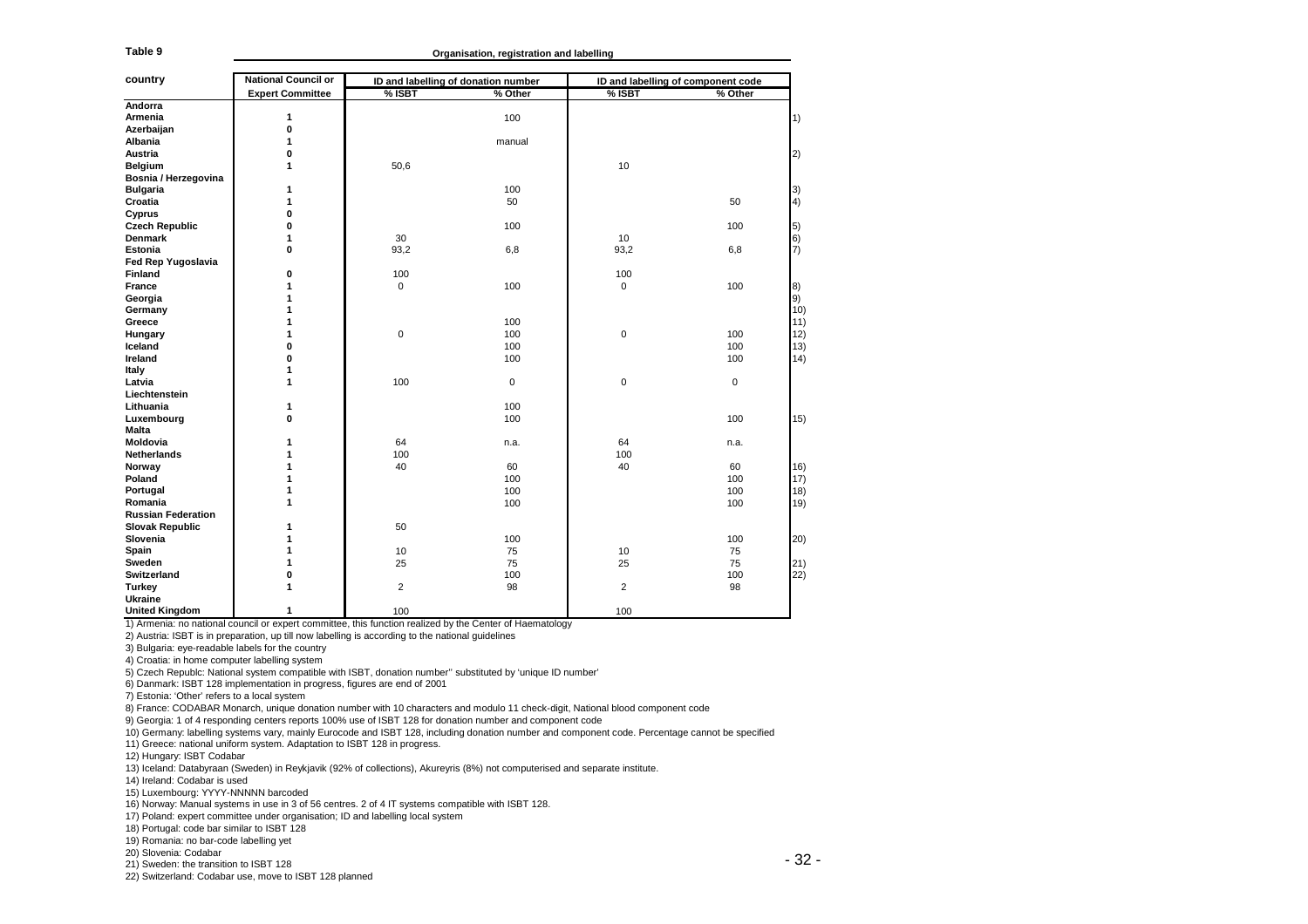**Quality Management related issues**

| Table 10                                                                                                                        |                       |       |                        |         | Quality Management related issues                                                                                                                       |                       |      |
|---------------------------------------------------------------------------------------------------------------------------------|-----------------------|-------|------------------------|---------|---------------------------------------------------------------------------------------------------------------------------------------------------------|-----------------------|------|
|                                                                                                                                 |                       |       |                        |         |                                                                                                                                                         |                       |      |
| country                                                                                                                         | QA system established |       | % donations covered by |         | inspections each                                                                                                                                        | Haemovigilance system |      |
|                                                                                                                                 | and maintained        | % GMP | % ISO 9000             | % other | second year, by                                                                                                                                         | operated by           |      |
| Andorra                                                                                                                         |                       |       |                        |         |                                                                                                                                                         |                       |      |
| Armenia                                                                                                                         | planned               |       |                        |         | other organization                                                                                                                                      | national authority    |      |
| Azerbaijan                                                                                                                      |                       |       |                        |         | no                                                                                                                                                      | no                    |      |
| Albania                                                                                                                         | yes                   |       |                        |         | inter audit                                                                                                                                             | no                    |      |
| Austria                                                                                                                         | yes & planned         | 100   | 70                     |         | national authority                                                                                                                                      | national authority    |      |
| Belgium                                                                                                                         | yes                   | 100   |                        |         | national authority & other org                                                                                                                          | no                    |      |
| Bosnia / Herzegovina                                                                                                            |                       |       |                        |         |                                                                                                                                                         |                       |      |
| <b>Bulgaria</b>                                                                                                                 | planned               | 52    |                        |         | national and regional BTC                                                                                                                               | national authority    | 1)   |
| Croatia                                                                                                                         |                       | 50    | 50                     |         | no                                                                                                                                                      | no                    |      |
| Cyprus                                                                                                                          | no                    |       |                        |         | no                                                                                                                                                      | no                    |      |
| <b>Czech Republic</b>                                                                                                           | yes                   | 100   | 10                     |         | national authority                                                                                                                                      | national authority    |      |
| Denmark                                                                                                                         | yes                   | 100   |                        |         | national authority                                                                                                                                      | other organisation    |      |
| Estonia                                                                                                                         | no                    | 100   |                        |         | national authority & other org                                                                                                                          | national authority    | 3)   |
| Fed Rep Yugoslavia                                                                                                              |                       |       |                        |         |                                                                                                                                                         |                       |      |
| Finland                                                                                                                         | yes                   | 100   |                        |         | national authority                                                                                                                                      | other organisation    | 4)   |
| France                                                                                                                          | yes                   |       |                        | 100     | national authority                                                                                                                                      | national authority    |      |
| Georgia                                                                                                                         | planned               |       |                        |         | other organisation                                                                                                                                      | no                    | 5)   |
| Germany                                                                                                                         | yes                   | 100   |                        |         | national authority                                                                                                                                      | national authority    |      |
| Greece                                                                                                                          | yes                   |       |                        |         | national authority                                                                                                                                      | other organisation    | 6)   |
| Hungary                                                                                                                         | yes                   | 100   |                        |         | national authority                                                                                                                                      | other organisation    | 7)   |
| Iceland                                                                                                                         | yes                   | 92    | 92                     |         | other organisation                                                                                                                                      | no                    | 8)   |
| Ireland                                                                                                                         | yes                   | 100   | 30                     |         | national authority                                                                                                                                      | national authority    |      |
| Italy                                                                                                                           |                       |       |                        |         | no                                                                                                                                                      |                       | 9)   |
| Latvia                                                                                                                          | planned               |       |                        |         | national authority                                                                                                                                      | national authority    |      |
| Liechtenstein                                                                                                                   |                       |       |                        |         |                                                                                                                                                         |                       |      |
| Lithuania                                                                                                                       | yes                   |       |                        | 100     | national authority                                                                                                                                      | no                    |      |
| Luxembourg                                                                                                                      | yes                   | 100   | 100                    |         | national authority                                                                                                                                      | national authority    |      |
| <b>Malta</b>                                                                                                                    |                       |       |                        |         |                                                                                                                                                         |                       |      |
| Moldovia                                                                                                                        | yes                   |       | 64                     |         | national authority                                                                                                                                      | national authority    |      |
| Netherlands                                                                                                                     | yes                   | 100   |                        |         | national authority                                                                                                                                      | nother organisation   | 10)  |
| Norway                                                                                                                          | yes                   | 100   | $\overline{4}$         |         | national authority & other org                                                                                                                          | no                    | 11)  |
| Poland                                                                                                                          | yes                   | 100   |                        |         | national authority                                                                                                                                      | national authority    |      |
| Portugal                                                                                                                        | yes & planned         |       |                        |         | national authority                                                                                                                                      | national authority    | 12)  |
| Romania                                                                                                                         | planned               | 100   |                        |         | no                                                                                                                                                      | no                    | 13)  |
| <b>Russian Federation</b>                                                                                                       |                       |       |                        |         |                                                                                                                                                         |                       |      |
| <b>Slovak Republic</b>                                                                                                          | yes & planned         | 60    |                        |         | no                                                                                                                                                      | other organisation    | 14)  |
| Slovenia                                                                                                                        | yes & planned         | 100   |                        |         | no                                                                                                                                                      | no                    |      |
| Spain                                                                                                                           | yes                   |       | 75                     |         |                                                                                                                                                         |                       |      |
| Sweden                                                                                                                          | yes                   | 100   |                        | some    | national authority                                                                                                                                      | national authority    | 15)  |
| Switzerland                                                                                                                     | yes                   | 100   | 30                     |         | national authority                                                                                                                                      | national authority    |      |
| <b>Turkey</b>                                                                                                                   | planned               |       |                        |         | national authority                                                                                                                                      | national authority    |      |
| Ukraine                                                                                                                         |                       |       |                        |         |                                                                                                                                                         |                       |      |
| <b>United Kingdom</b>                                                                                                           | ves                   | 100   |                        |         | national authority                                                                                                                                      | other organisation    |      |
| 1) Bulgaria: inspections planned by National Expert Committee in 2003                                                           |                       |       |                        |         |                                                                                                                                                         |                       |      |
| 2) Denmark: Danish Society for Clinical Immunology                                                                              |                       |       |                        |         |                                                                                                                                                         |                       |      |
| 3) Estonia: Inspections also by State Agency of Medicins                                                                        |                       |       |                        |         |                                                                                                                                                         |                       |      |
| 4) Finland: unofficial system operated by the Finnish Red Cross BTS                                                             |                       |       |                        |         |                                                                                                                                                         |                       |      |
| 5) Georgia: Ministry of Health                                                                                                  |                       |       |                        |         |                                                                                                                                                         |                       |      |
| 6) Greece: National Coordinating Haemovigiliance Centre, under Hellenic Centre for Infectious Diseases Control                  |                       |       |                        |         |                                                                                                                                                         |                       |      |
|                                                                                                                                 |                       |       |                        |         |                                                                                                                                                         |                       |      |
| 7) Hungary: special office of Headquarter of HNBTS analyses the data                                                            |                       |       |                        |         | 8) Iceland: Reykjavik Centre ISO 9002 certified since 2000, the Akureyri Centre no quality system; British Standars Institute covers ISO-audits.        |                       |      |
| 9) Italy: only at a local level, planned to be implemented at national level in 2003                                            |                       |       |                        |         |                                                                                                                                                         |                       |      |
| 10) Netherlands: Foundation for registration of Transfusion Reactions in Patients (TRIP) expected to become operational in 2002 |                       |       |                        |         |                                                                                                                                                         |                       |      |
|                                                                                                                                 |                       |       |                        |         | 11) Norway: inspections 1 / yr specialist transfusion medicine. Inspection by National Medicine Agency for renewal GMP certificate (every 3 to 4 years) |                       |      |
| 12) Portygal: accreditation of Portugese Blood Institute; inspections every 4-5 yrs; Haemovigilance system voluntary            |                       |       |                        |         |                                                                                                                                                         |                       |      |
| 13) Romania: hemovigilance on regional level.<br>14) Slovac Republic: partially operated by the Institute of Health Statistics  |                       |       |                        |         |                                                                                                                                                         |                       | - 33 |

15) Sweden: ISO/IEC 17025 on donations: 5%, on testing and processing: 75%;haemovigilance: reported to a national authority.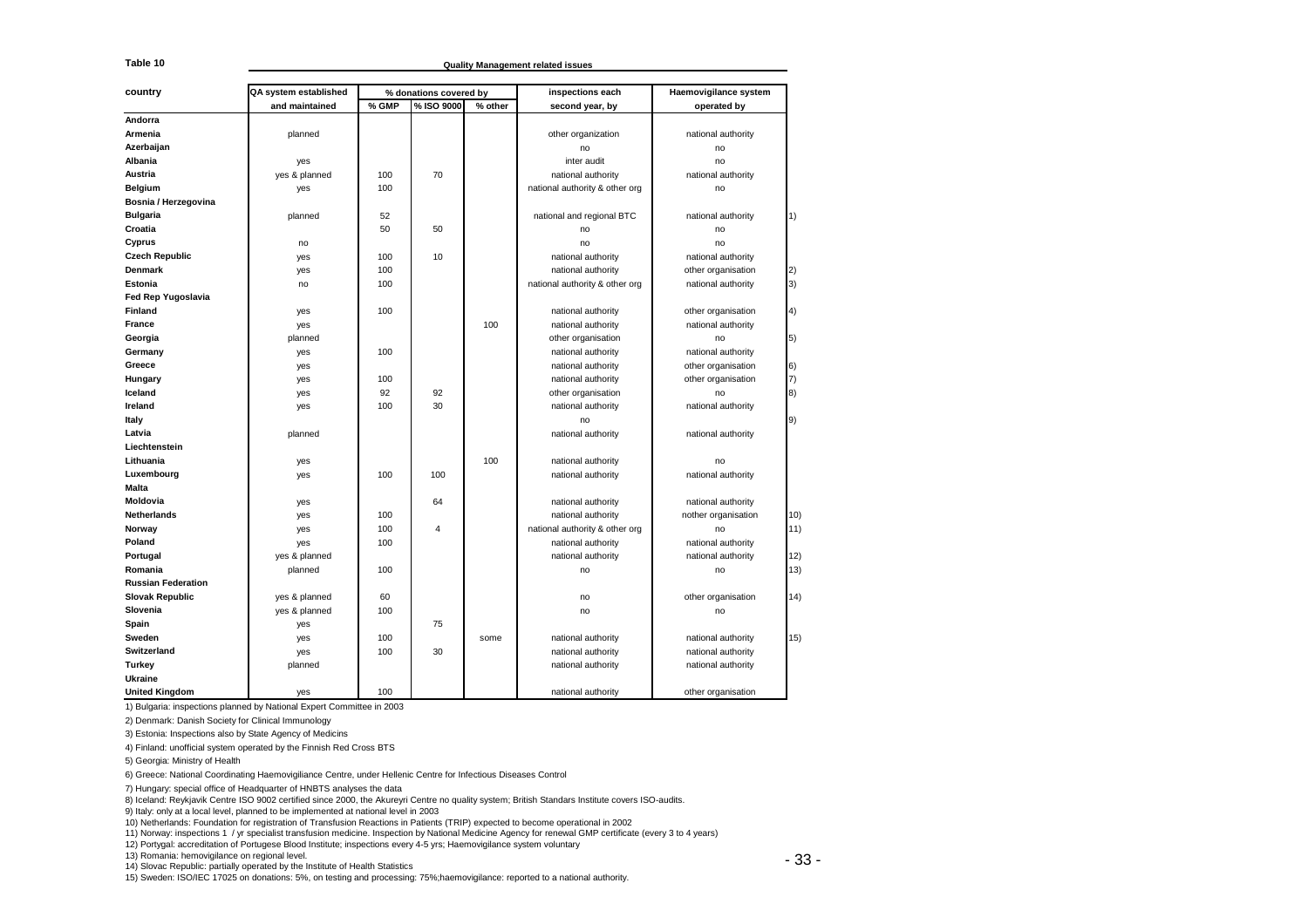### **APPENDIX**

### **"Questionnaire on the collection, testing and use of blood and blood components in Europe**

**The 2001 Survey"** 

| <b>COUNTRY</b>             |  |
|----------------------------|--|
| Information<br>provided by |  |
| Institution                |  |
|                            |  |
| <b>Address</b>             |  |
|                            |  |
|                            |  |
| Tel. & fax.                |  |
| e-mail address             |  |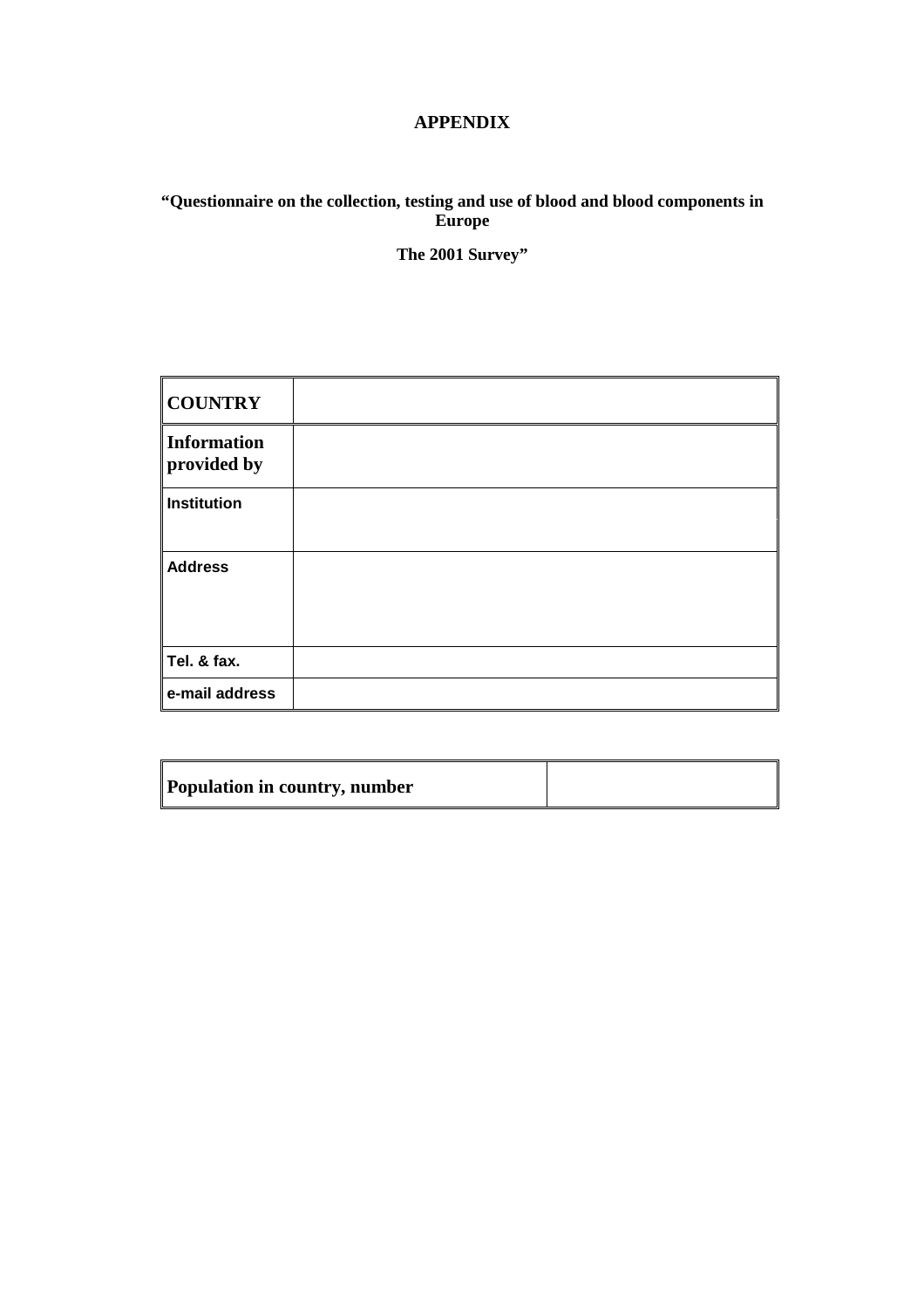# **SECTION A. Collection and use of blood and blood components**

## **1. Donors active during the year**

| 1.1   | <b>Regular and repeat donors, number</b>        |  |
|-------|-------------------------------------------------|--|
| 1.2   | <b>First time donors</b> , total number         |  |
|       | First time donors, on first visit -             |  |
| 1.2.1 | - donating blood or components, number          |  |
| 1.2.2 | - giving blood samples for testing only, number |  |
| 1.3   | <b>Autologous donors</b> (pre-deposit), number  |  |

# **2. Collection of blood and blood components**

| 2.1   | <b>Whole blood, number of donations</b>                           |               |
|-------|-------------------------------------------------------------------|---------------|
| 2.1.1 | - autologous (pre-deposit), number of donations                   |               |
| 2.2   | <b>Red cells</b> (apheresis), number of adult therapeutic doses   |               |
| 2.3   | <b>Plasma</b> (apheresis), litres                                 |               |
| 2.4   | <b>Platelets</b> (apheresis), number of adult therapeutic doses * |               |
|       | mean number of platelets in an adult therapeutic dose:            | $\times 10^9$ |
| 2.5   | Granulocytes (apheresis), number of donations                     |               |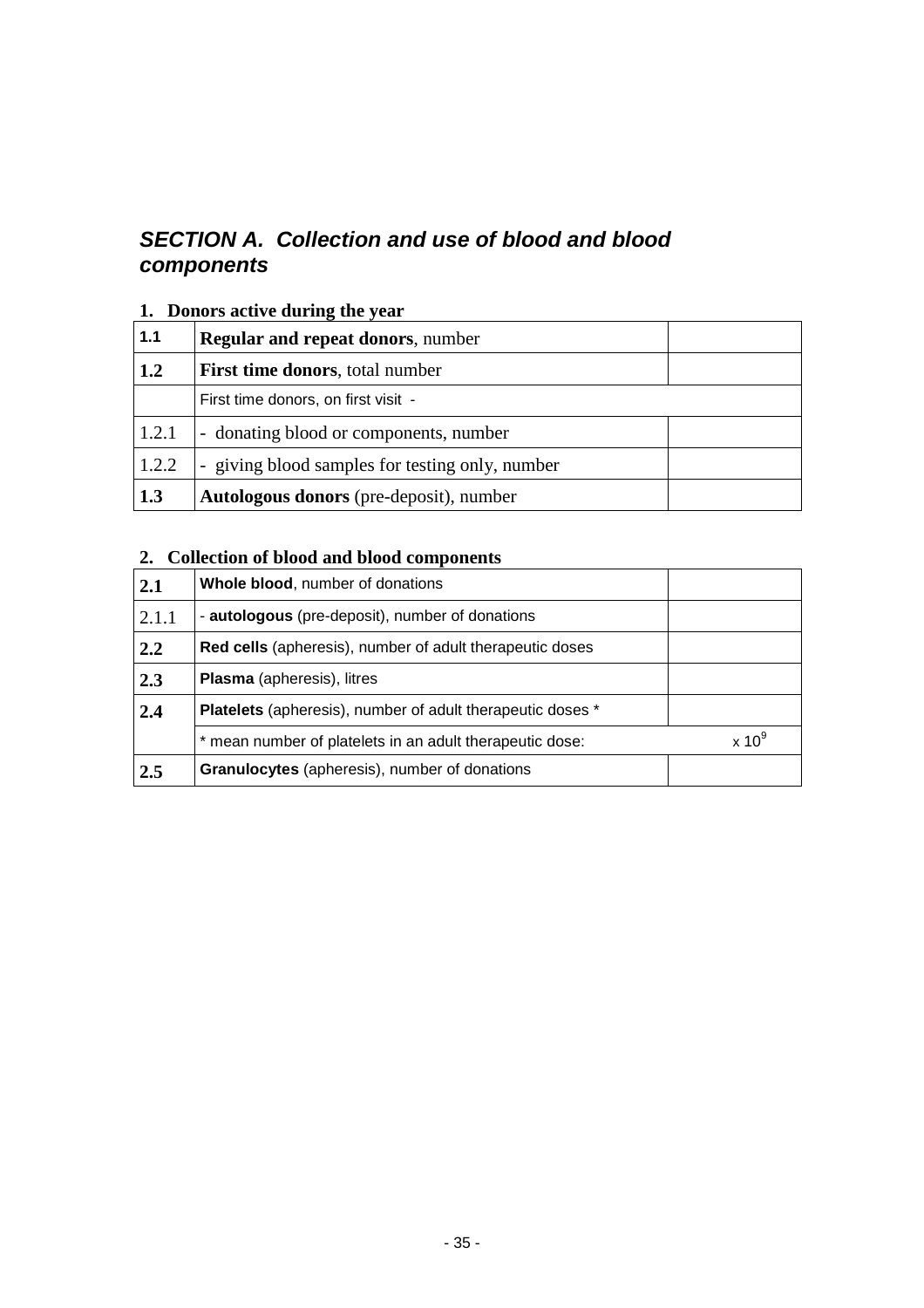| 3.    | Use of blood and blood components for transfusion                                                                                   |                 |  |  |  |  |  |  |
|-------|-------------------------------------------------------------------------------------------------------------------------------------|-----------------|--|--|--|--|--|--|
|       | Please, indicate if the figures given relate to blood and blood components<br>transfused, or<br>distributed to hospital blood banks |                 |  |  |  |  |  |  |
|       | <b>Blood components</b>                                                                                                             | number of units |  |  |  |  |  |  |
| 3.1   | Whole blood                                                                                                                         |                 |  |  |  |  |  |  |
| 3.2   | <b>Red cells</b> (all types of red cells for transfusion, incl.<br>autologous)                                                      |                 |  |  |  |  |  |  |
| 3.3   | Plasma (all types of plasma for transfusion)                                                                                        |                 |  |  |  |  |  |  |
| 3.4   | <b>Platelets</b> (adult therapeutic doses)                                                                                          |                 |  |  |  |  |  |  |
| 3.4.1 | recovered from whole blood (adult therapeutic doses)                                                                                |                 |  |  |  |  |  |  |
| 3.4.2 | from platelet apheresis (adult therapeutic<br>doses)                                                                                |                 |  |  |  |  |  |  |
| 3.5   | Cryoprecipitate, FVIII $IU*10^6$                                                                                                    |                 |  |  |  |  |  |  |

### **4. Blood components delivered for manufacture of medicinal products**

| 4.1 | <b>Plasma for fractionation, total, litres</b>                 |  |
|-----|----------------------------------------------------------------|--|
|     | $ 4.1.1 $ $-$ fresh frozen, for FVIII production, litres       |  |
|     | $ 4.1.2 $ $-$ other plasma, litres                             |  |
| 4.2 | <b>Other components</b> (e.g. erythrocytes, buffy coat), units |  |

## **5. Special processing of blood components**

| 5.1 | <b>Blood components leucocyte depleted</b><br>$\sim$ (<1x10 <sup>6</sup> /unit), pre-storage,<br>and irradiated blood components | Percent<br>leucocyte depleted | Percent<br>irradiated |   |
|-----|----------------------------------------------------------------------------------------------------------------------------------|-------------------------------|-----------------------|---|
|     | Red cells                                                                                                                        | $\%$                          |                       | % |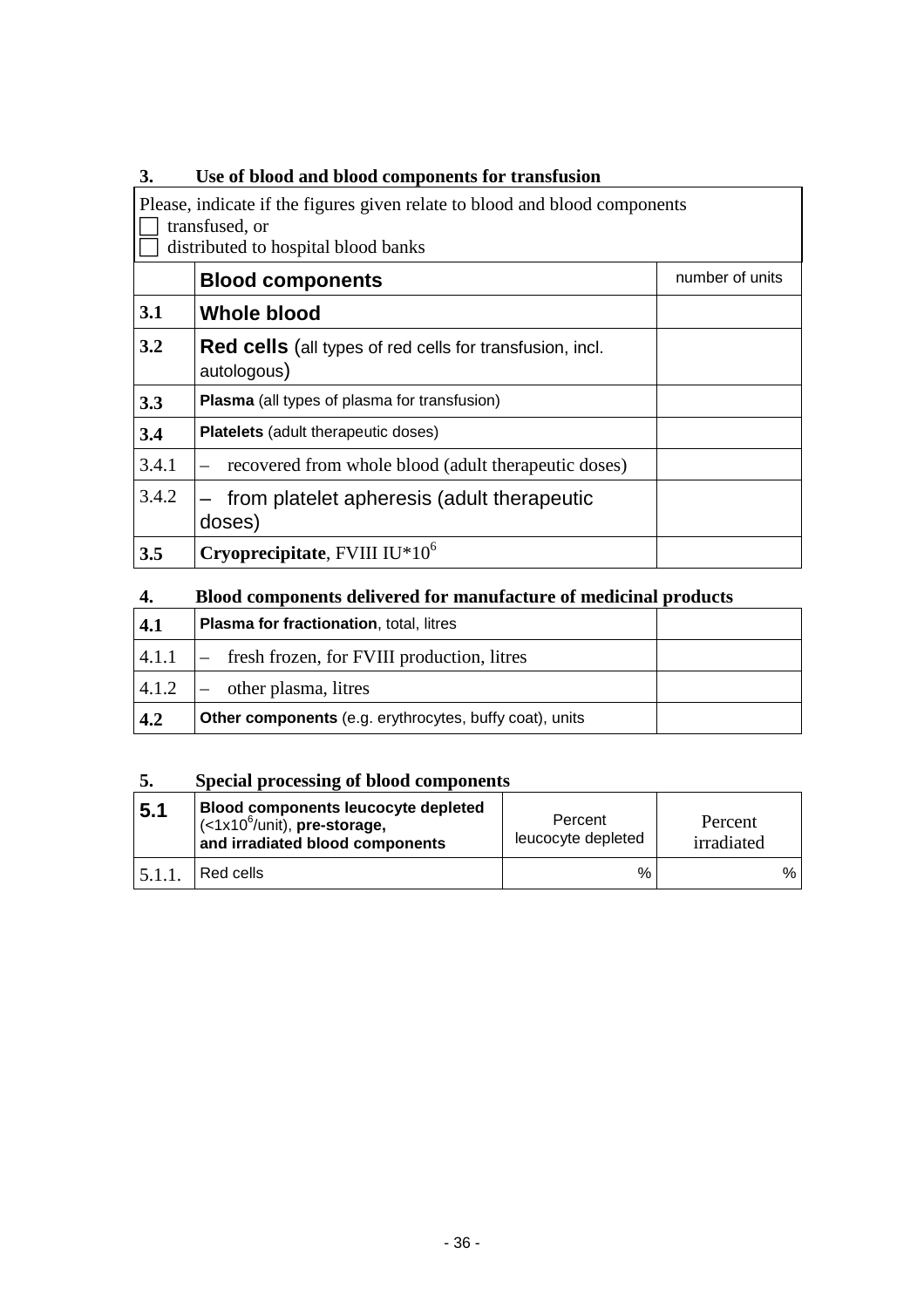| 5.1.2 | Plasma (for transfusion) | % | % . |
|-------|--------------------------|---|-----|
| 5.1.3 | l Platelets              | % | % . |

| 5.2    | <b>Plasma components (for</b><br>transfusion) quarantined or<br>virus inactivated | <b>Percent of plasma components</b><br>quarantined | virus inactivated |
|--------|-----------------------------------------------------------------------------------|----------------------------------------------------|-------------------|
| 5.2.1. | Fresh frozen plasma                                                               | $\%$                                               | $\%$              |
| 5.2.2  | Cryoprecipitate reduced plasma                                                    | %                                                  | $\%$              |
| 5.2.3  | Cryoprecipitate                                                                   | %                                                  | $\%$              |

### **Please use the following space to provide any further information that you regard to be useful about the collection and use of blood and blood components.**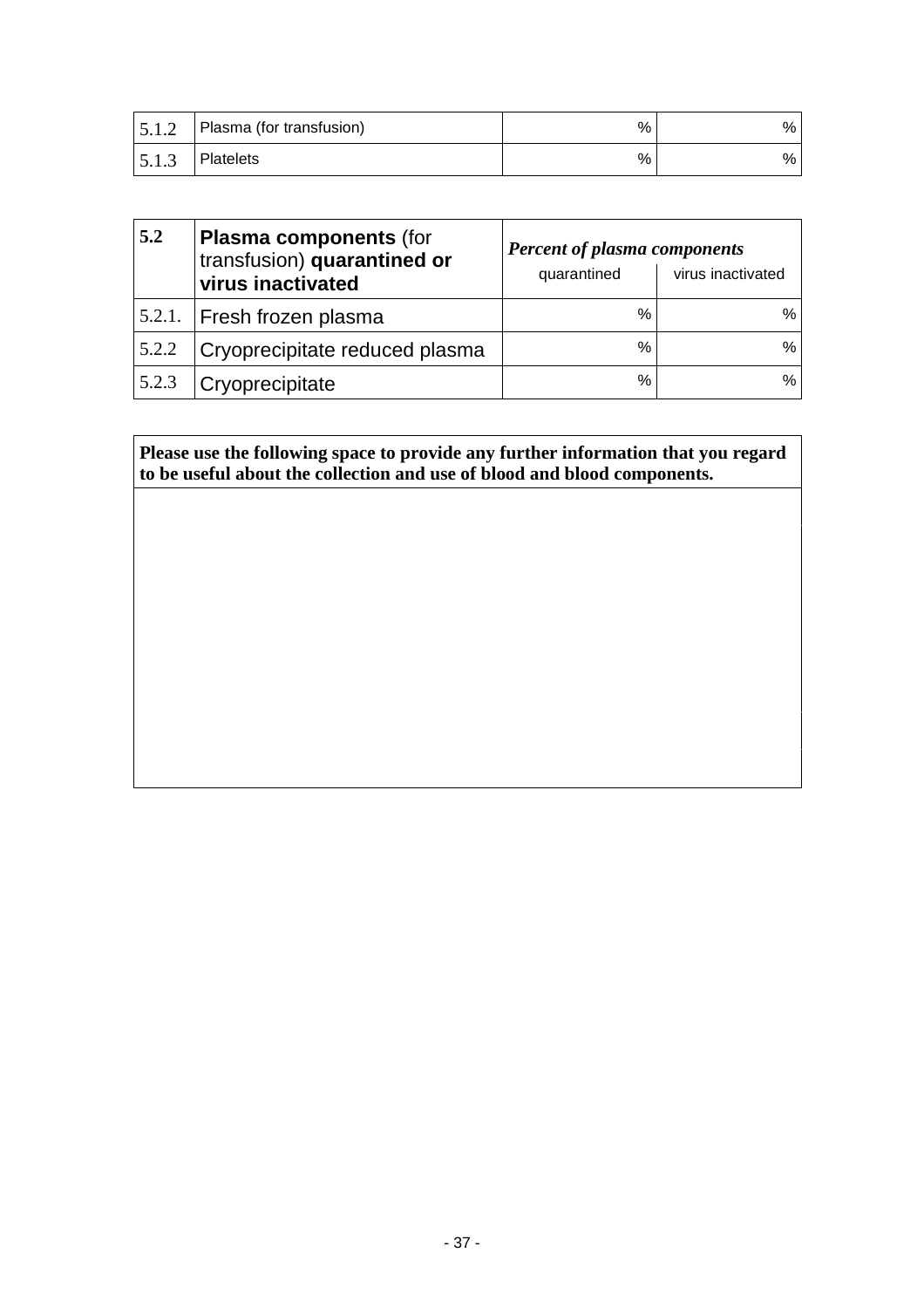# **SECTION B. Testing of blood and blood components**

|     | o                           |                  | o<br>$\overline{\phantom{a}}$ | o                    |          |
|-----|-----------------------------|------------------|-------------------------------|----------------------|----------|
|     | Screening test<br>performed | each<br>donation | $1st$ time<br>donors          | plasma<br>for fract. | Comments |
| 6.1 | anti-HIV $1+2$              |                  |                               |                      |          |
| 6.2 | HBsAg                       |                  |                               |                      |          |
| 6.3 | anti-HCV                    |                  |                               |                      |          |
| 6.4 | anti-HTLV I/II              |                  |                               |                      |          |
| 6.5 | Syphilis*                   |                  |                               |                      |          |
| 6.6 | anti-HBc                    |                  |                               |                      |          |
| 6.7 | anti-CMV                    |                  |                               |                      |          |
| 6.8 | Others,                     |                  |                               |                      |          |
|     | please<br>specify           |                  |                               |                      |          |
|     |                             |                  |                               |                      |          |
|     |                             |                  |                               |                      |          |

### **6. Screening for infectious agents, serological test methods**

\*e.g. RPR, VDRL, or other screening tests.

### **7. Confirmed seropositive test results**

|      | $ $ Confirmed seropositive ${}^{\scriptscriptstyle\mathsf{1}}$ | HIV <sub>1</sub> | HIV <sub>2</sub> | <b>HBV</b> | . HCV | HTLV I/II Syphilis |  |
|------|----------------------------------------------------------------|------------------|------------------|------------|-------|--------------------|--|
| 17.1 | First time tested donors <sup>2</sup> , No.                    |                  |                  |            |       |                    |  |
| 17.2 | Repeat tested donors <sup>3</sup> , number                     |                  |                  |            |       |                    |  |

 $\frac{1}{1}$  Confirmed seropositive: Repeatedly reactive (= 2 times reactive) in a screening test and positive in at least one supplementary test based on an other principle.

 $2$  First time tested donor: Person who is tested for the first time (with or without donation) without report of prior serological testing

<sup>3</sup> Repeat tested donor: Donor who has been subjected to previous serological testing in a given blood system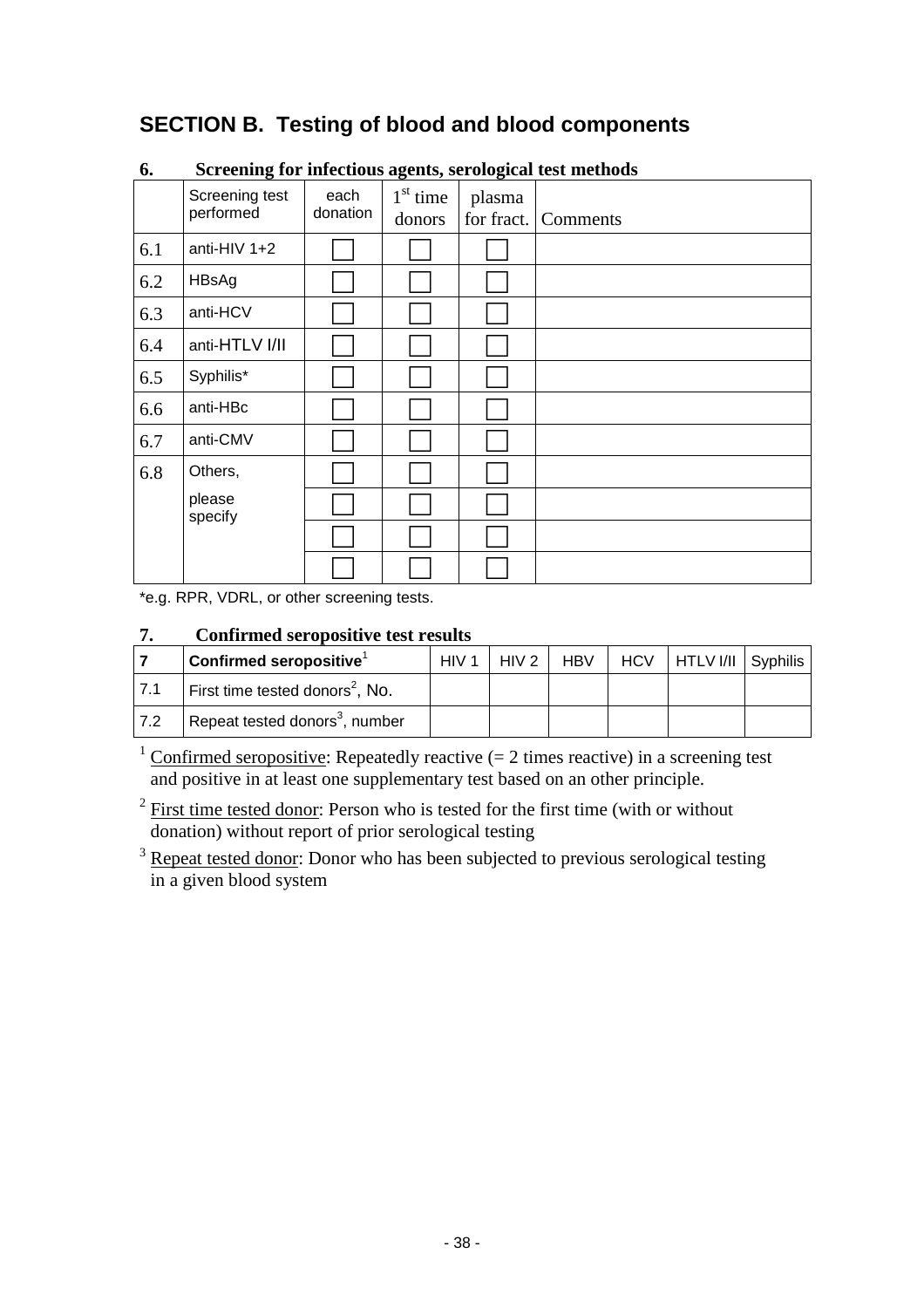| 8.    | <b>Nucleic Acid Testing, NAT</b>     |                  |                      |        |                     |  |  |
|-------|--------------------------------------|------------------|----------------------|--------|---------------------|--|--|
| 8.1   | Screening for infectious agents, NAT |                  |                      |        |                     |  |  |
|       | Screening test<br>performed          | each<br>donation | $1st$ time<br>donors | plasma | for fract. Comments |  |  |
| 8.1.1 | <b>HIV NAT</b>                       |                  |                      |        |                     |  |  |
| 8.1.2 | <b>HBV NAT</b>                       |                  |                      |        |                     |  |  |
| 8.1.3 | <b>HCV NAT</b>                       |                  |                      |        |                     |  |  |

| 8.2 | Size of mini-pool(s) | HIV: |  |  |
|-----|----------------------|------|--|--|
|-----|----------------------|------|--|--|

| 8.3   | $\mathsf{I}$ NAT only positive <sup>4</sup> test results, number | HIV | HBV | HCV |
|-------|------------------------------------------------------------------|-----|-----|-----|
| 8.3.1 | First time donors                                                |     |     |     |
| 8.3.2 | Regular and repeat donors.                                       |     |     |     |

| 8.4 | $\vert$ NAT only positive <sup>4</sup> donations, | HIV | HBV | HCV |  |
|-----|---------------------------------------------------|-----|-----|-----|--|
|     | detected by a <b>look-back</b> investigation      |     |     |     |  |

<sup>4</sup> NAT only positive:

Positive in a NAT assay for a specific virus (HIV, HCV or HBV), not found seropositive for that

virus in serological screening, and shown to be true positive by separate PCR or later serology.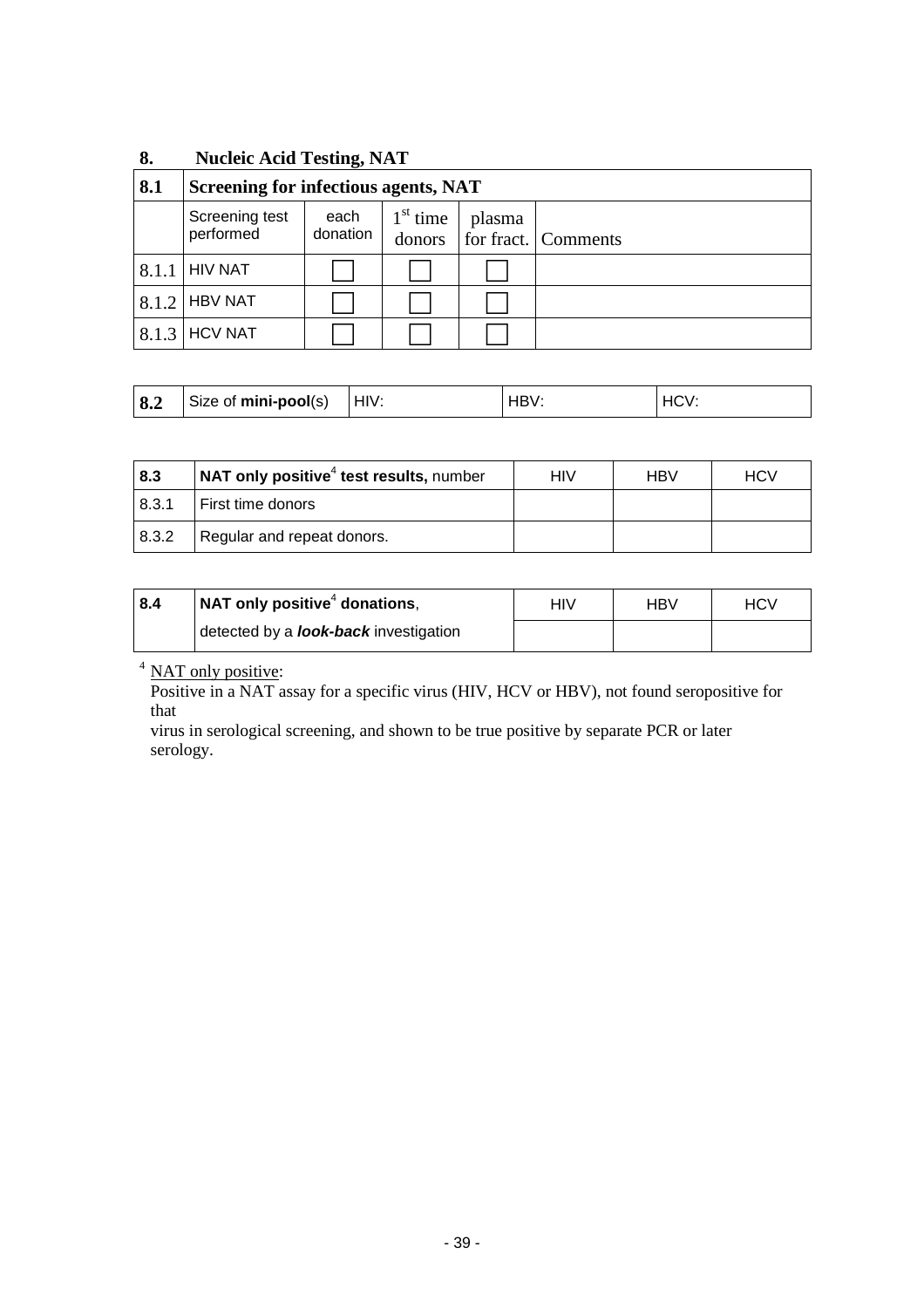**Please use the following space to provide any further information that you regard to be useful about the testing of blood and blood components.**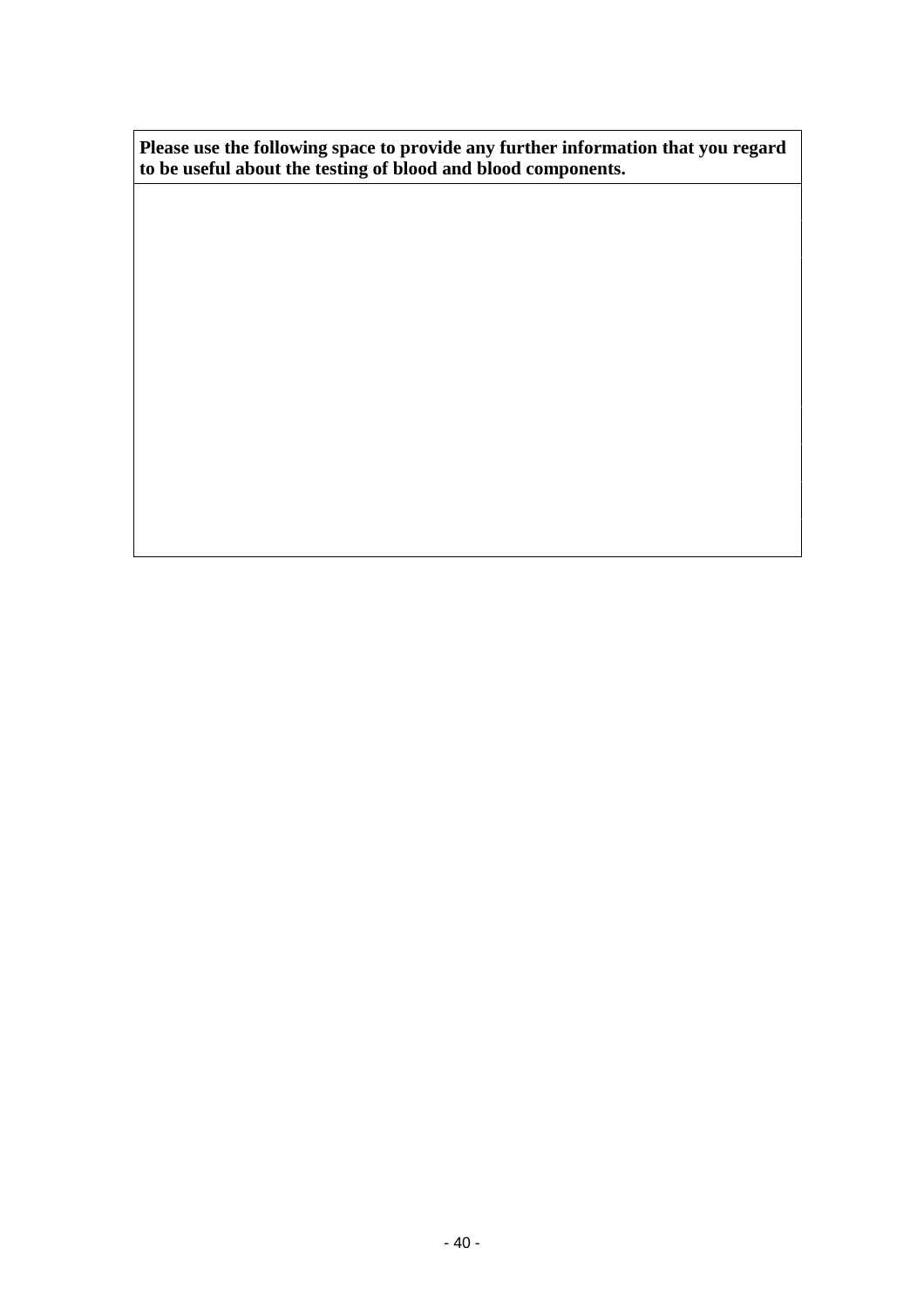# **SECTION C**. **General information**

# **9. Organisation, registration and labelling 9.1 National council or expert committee** to advise Ministry of Health on transfusion related issues  $\begin{array}{ccc} \hline \text{ } & \text{Yes} & \text{ } \text{ } \text{No} \end{array}$

| System used for identification and labelling of donations and components |                 |                 |  |  |  |  |  |  |
|--------------------------------------------------------------------------|-----------------|-----------------|--|--|--|--|--|--|
| Percent donations labelled according to                                  | <b>ISBT 128</b> | Another system* |  |  |  |  |  |  |
| donation number                                                          | $\%$            | %               |  |  |  |  |  |  |
| component code                                                           | $\%$            | ℅               |  |  |  |  |  |  |
| * please, specify                                                        |                 |                 |  |  |  |  |  |  |
|                                                                          |                 |                 |  |  |  |  |  |  |
|                                                                          |                 |                 |  |  |  |  |  |  |
|                                                                          |                 |                 |  |  |  |  |  |  |
|                                                                          |                 |                 |  |  |  |  |  |  |

# **10. Quality management related issues**

| 10.1 | Quality system established and maintained<br>in blood establishments |            |               | Yes             |      | Planned            |
|------|----------------------------------------------------------------------|------------|---------------|-----------------|------|--------------------|
|      | Percent donations<br>covered by                                      | <b>GMP</b> |               | ISO 9000 series |      | Other <sup>*</sup> |
|      |                                                                      |            | $\frac{0}{0}$ |                 | $\%$ |                    |
|      | * please, specify:                                                   |            |               |                 |      |                    |
|      |                                                                      |            |               |                 |      |                    |
|      |                                                                      |            |               |                 |      |                    |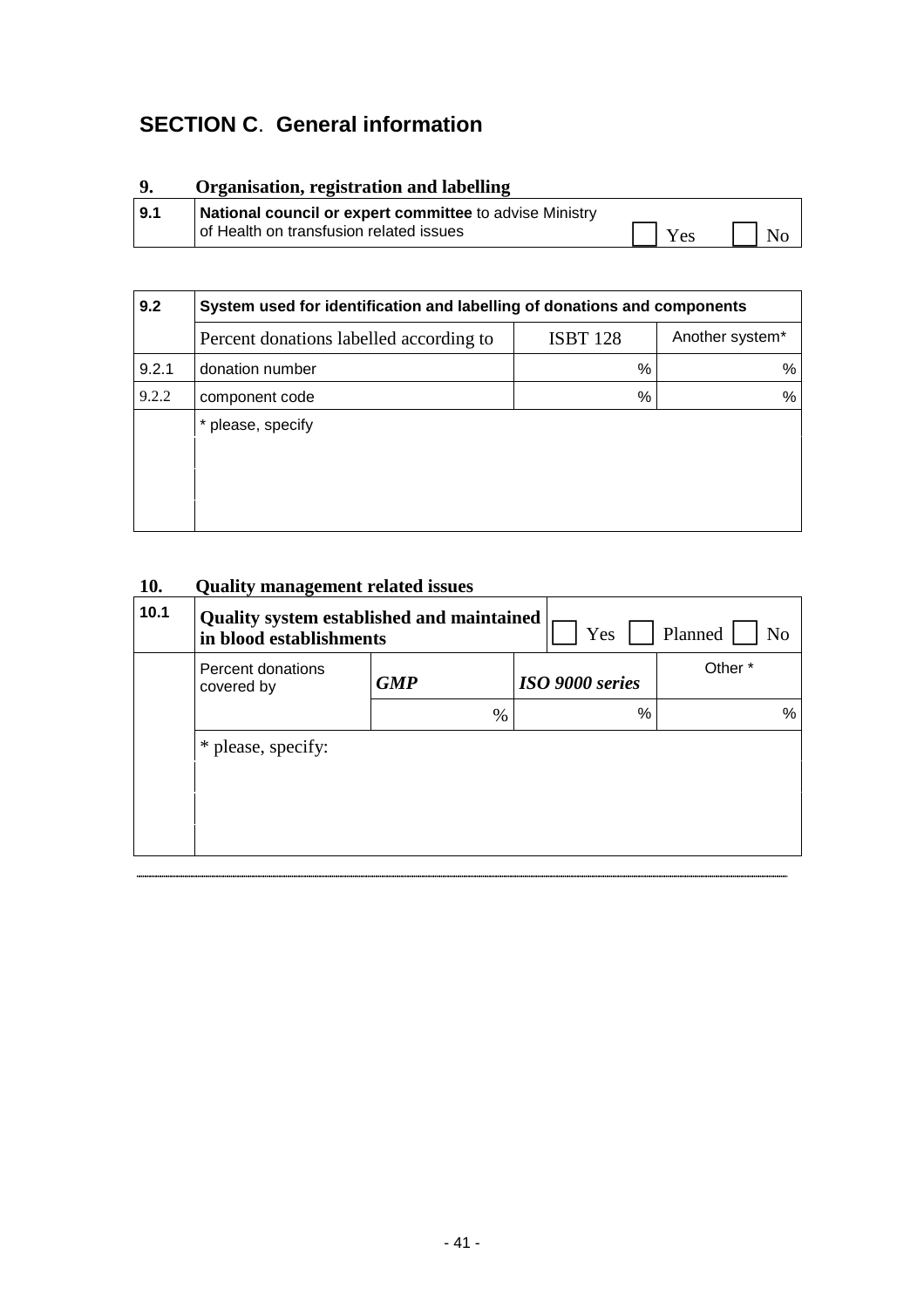| No        | Yes, by                                |
|-----------|----------------------------------------|
|           |                                        |
|           | a national authority                   |
|           | another qualified body or organisation |
| Comments: |                                        |

| Haemovigilance                                                  |
|-----------------------------------------------------------------|
| - is there a haemovigilance reporting system on national level? |
| $No \frown Yes$ , - operated by a national authority            |
| Yes, - operated by another organisation (please, specify)       |
| Comments:                                                       |
|                                                                 |
|                                                                 |
|                                                                 |